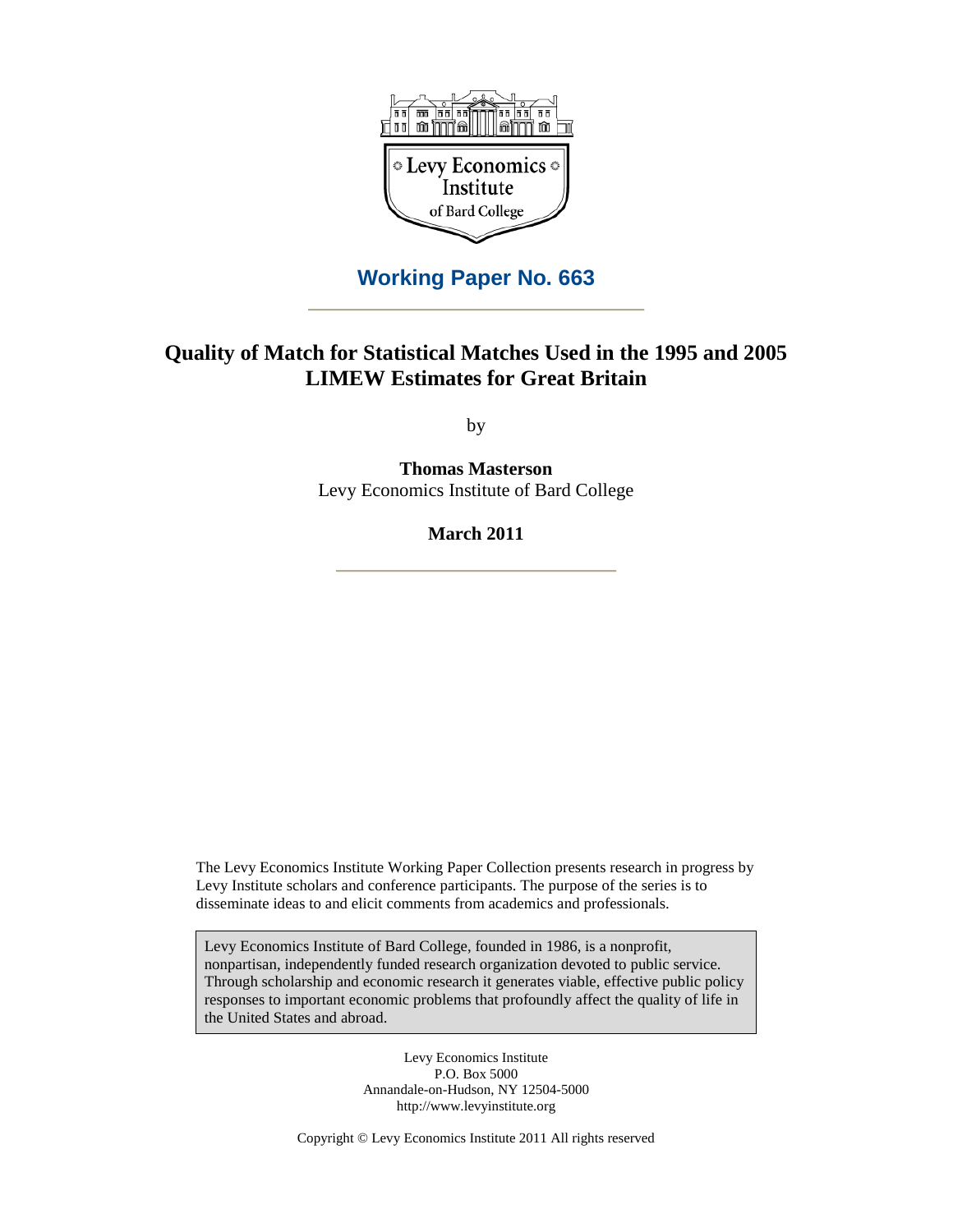## **ABSTRACT**

The quality of match of four statistical matches used in the LIMEW estimates for Great Britain for 1995 and 2005 is described. The first match combines the fifth (1995) wave of the British Household Panel Survey (BHPS) with the 1995–96 Family Resources Survey (FRS). The second match combines the 1995 time-use module of the Office of Population Censuses and Surveys Omnibus Survey with the 1995–96 FRS. The third match combines the 15th wave (2005) of the BHPS with the 2005 FRS. The fourth match combines the 2000 United Kingdom Time Use Survey with the 2005 FRS. In each case, the alignment of the two datasets is examined, after which various aspects of the match quality are described. In each case, the matches are of high quality, given the nature of the source datasets.

**Keywords:** Statistical Matching; Wealth Distribution; Time Use; Household Production; United Kingdom; LIMEW

**JEL Classifications:** C14, C40, D31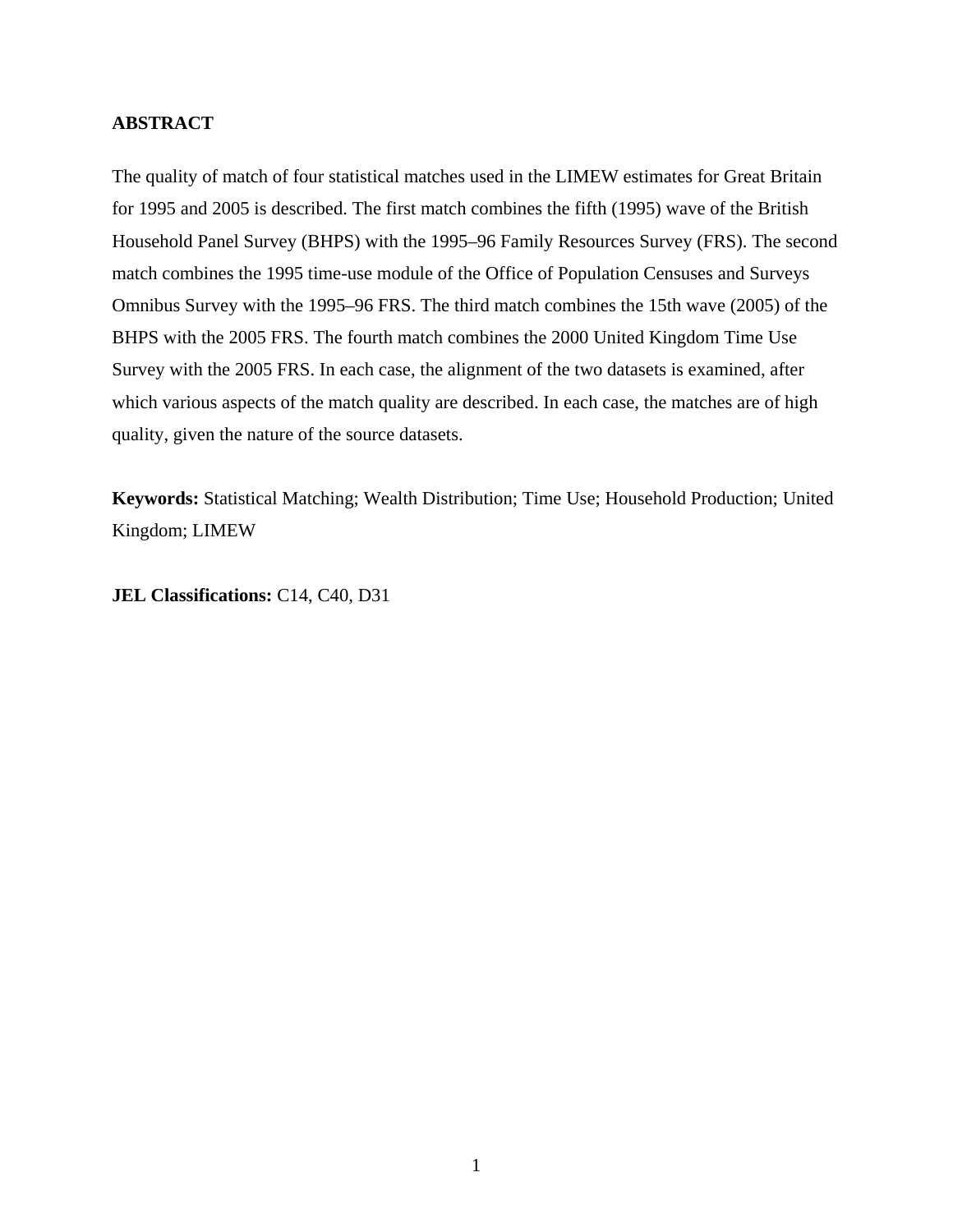#### **INTRODUCTION**

This paper describes the construction of synthetic datasets created for use in estimation of the LIMEW for Great Britain (GB) for the years 1995 and 2005. This work was carried out for a project supported by the Alfred P. Sloan Foundation to produce international comparisons of economic well-being. Construction of LIMEW estimates requires a variety of information for households. In addition to basic demographics, the estimation process requires information about income, transfers, taxes, time use, and wealth. No single data set has all the required data for Great Britain. Thus, in order to produce LIMEW estimates, a synthetic data file is created by combining various source data sets with statistical matching.<sup>1</sup> We use the Office of National Statistics' Family Resources Survey (FRS) as the base data set, since it contains good information on demographics, income, transfers, and taxes for a regionally representative sample of UK households. Wealth data comes from the British Household Panel Survey (BHPS) carried out by the ESRC UK Longitudinal Studies Centre with the Institute for Social and Economic Research at the University of Essex. Time use data comes from the Office of Population Censuses and Surveys Omnibus Survey time use module (OPCS) for the 1995 LIMEW estimates and the United Kingdom Time Use Survey (UKTUS) for 2005.

This paper is organized as follows. In the next section, we discuss the method used to produce estimates of household wealth using the data in the BHPS for 1995 and 2005. Each subsequent section of the paper details four statistical matches in turn. The source datasets are described and their demographic characteristics are compared. Then the quality of the match is reviewed for each.

## **HOUSEHOLD WEALTH ESTIMATION**

 $\overline{a}$ 

The BHPS wealth surveys contain information on individually held and household assets and liabilities. Ideally, the survey would comprise detailed questions about each asset and liability type. For the most part, however, the BHPS includes a limited set of questions for each asset/liability type. For example, for debts, a series of questions asks whether or not individual

<sup>&</sup>lt;sup>1</sup> For details of the LIMEW and its construction, see Wolff and Zacharias (2003). See Kum and Masterson (2008) for details of the statistical matching procedure that we use.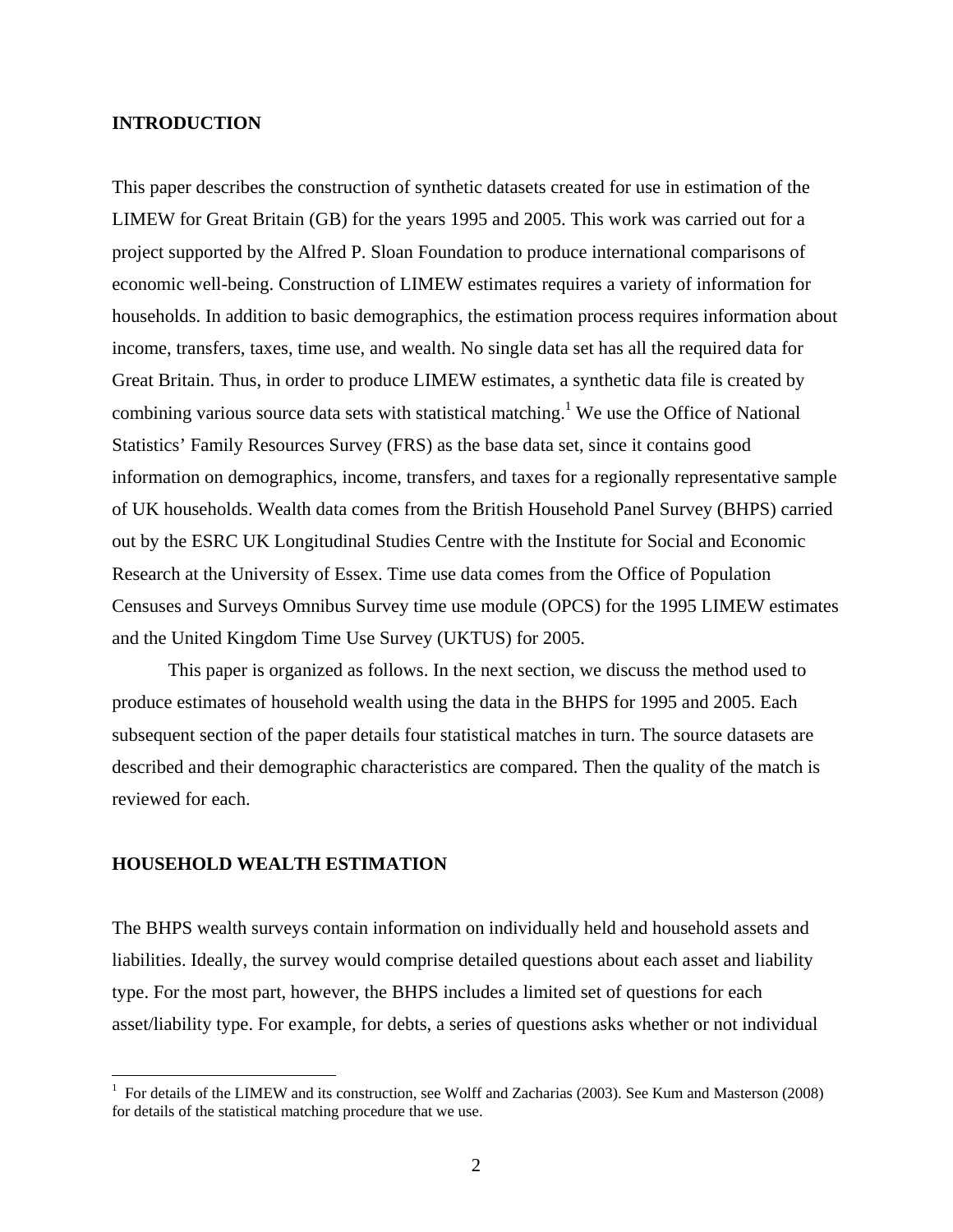types of debt are held, then another series of questions asks the total amount of debt, and if no amount is given, whether the total amount of debt exceeds a series of amounts. $2$  Further questions ask whether any of the debt is held jointly with another individual and what amount this applies to.

We estimated amounts for each individual or household using the following method. In those cases for which the total amount was not given, we first converted the series of questions regarding the amount into a categorical variable. We then assigned values to records within a categorical range (£0 to £100, for example) by randomly selecting an amount from a uniform distribution and for the top category by selecting from a Pareto distribution:

$$
y = \frac{y_{min}}{U^{1/k}}
$$

Where ymin is the minimum of the top category (in the debt example, £5,000),  $U(0,1)$  is the normal distribution, and k is a parameter (equal to 2 in all cases in this estimation). Completion of this step yields an amount for all records without missing values (for details of handling missing values, see the appropriate sections below). This amount was adjusted in the cases where some of the total was held jointly. The new amount was then divided up equally between all types of asset or liability that the respondent indicated that they held.

#### **1995 WEALTH MATCH**

#### **Data and Alignment**

The matching unit for the wealth match (and the unit of analysis for the LIMEW) is the household. The source data sets for the wealth match for the 1995 GB LIMEW estimates are the 1995–96 FRS and the 1995 wave of the BHPS. The 1995–96 FRS is used since it has income data for 1995. The 1995–96 FRS file has records for 26,435 households. These records represent 23,359,418 British households after weighting. The 1995 British Household Panel Survey contains information for  $5,024$  respondents.<sup>3</sup> After removing records representing institutional residents, we are left with 4,990 households. The weights in the BHPS are proportional weights

 $\frac{1}{2}$  In the case of 1995, the amounts are "500 or more," "1,500 or more," "5,000 or more," and "100 or more."

<sup>&</sup>lt;sup>3</sup> Neither the 1995 BHPS nor the 1995–96 FRS collect information from households in Northern Ireland.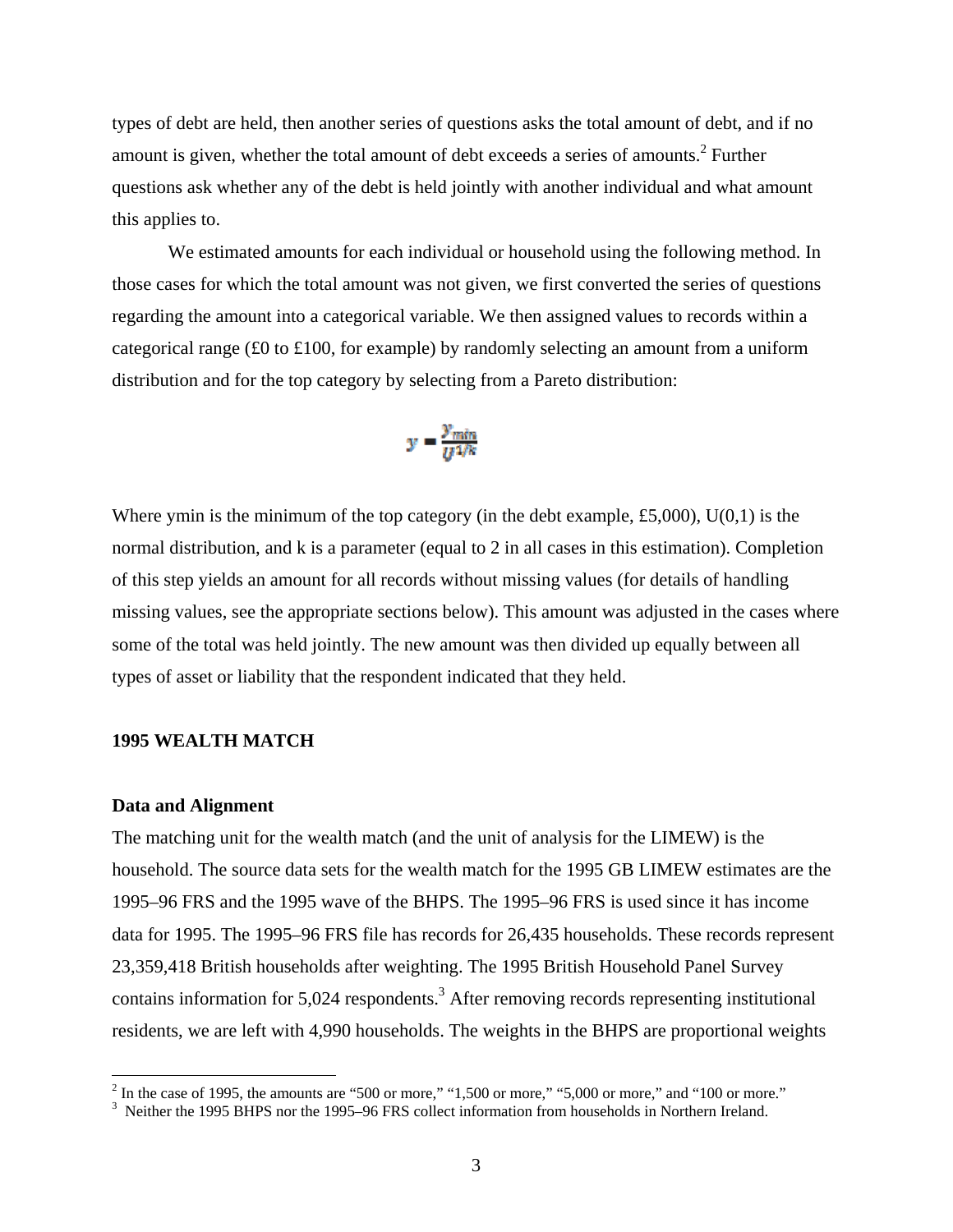that provide accurate demographic proportions, but do not give a total population estimate. Missing values in the BHPS data<sup>4</sup> were replaced in two stages: in the first, missing values in individual records were replaced by hot-decking; in the second, missing values in the household records were replaced using the method of multiple imputation with chained equations. This resulted in a data set with five replicates (generated in the first stage) for each original record, or 24,950 household records.

In order to perform a successful match, the candidate data sets must be well-aligned in the strata variables used in the match procedure.<sup>5</sup> For the wealth match, strata variables are homeownership, age, educational attainment, family type, and household income. Table 1 compares the distribution of households by these five variables in the two data sets. Since both surveys are regionally representative samples carried out the same year, we can expect them to be well-aligned. However, the BHPS is drawn from a more complicated sampling frame, since the BHPS is a panel survey. We expect some misalignment as a result of this important difference in sampling frame between the two surveys.

The distribution of home ownership is closely aligned in the two surveys. The distribution of family types is slightly different in the two surveys, with married couples and male-headed households slightly more common in the FRS than in the BHPS. Age categories differ more greatly, with elderly being more prevalent in the BHPS (3.80%). The largest difference is by education category, with those completing their O levels making up a much greater percentage of FRS household heads (5.86%), while those with less than O level are more common in the BHPS (3.40%). This is due to differing questions about educational achievement in the two surveys.<sup>6</sup> The lower end of the household income distribution makes up a larger proportion of the BHPS sample than of the FRS (1.45%), while the top tier makes up a larger portion of the FRS households (1.60%). These misalignments can make matching a challenge, because it ensures that, for example, some households with less than £10K annual income in the BHPS will be matched with households in the middle-income categories in the FRS, thereby

 $\overline{a}$ 

<sup>&</sup>lt;sup>4</sup> Variables with missing values were: educational attainment, employment status, and marital status, as well as wealth and income variables. 877 of 9,203 individual records were missing education, employment, savings, investment or debt data. 541 of 4,990 household records were missing mortgage, home value, or income data.

<sup>&</sup>lt;sup>5</sup> Statistical matching is done first within subsets of the two data sets defined by key variables, which are referred to as strata variables.

 $<sup>6</sup>$  Age left full-time education in the FRS, as opposed to highest level completed in the BHPS.</sup>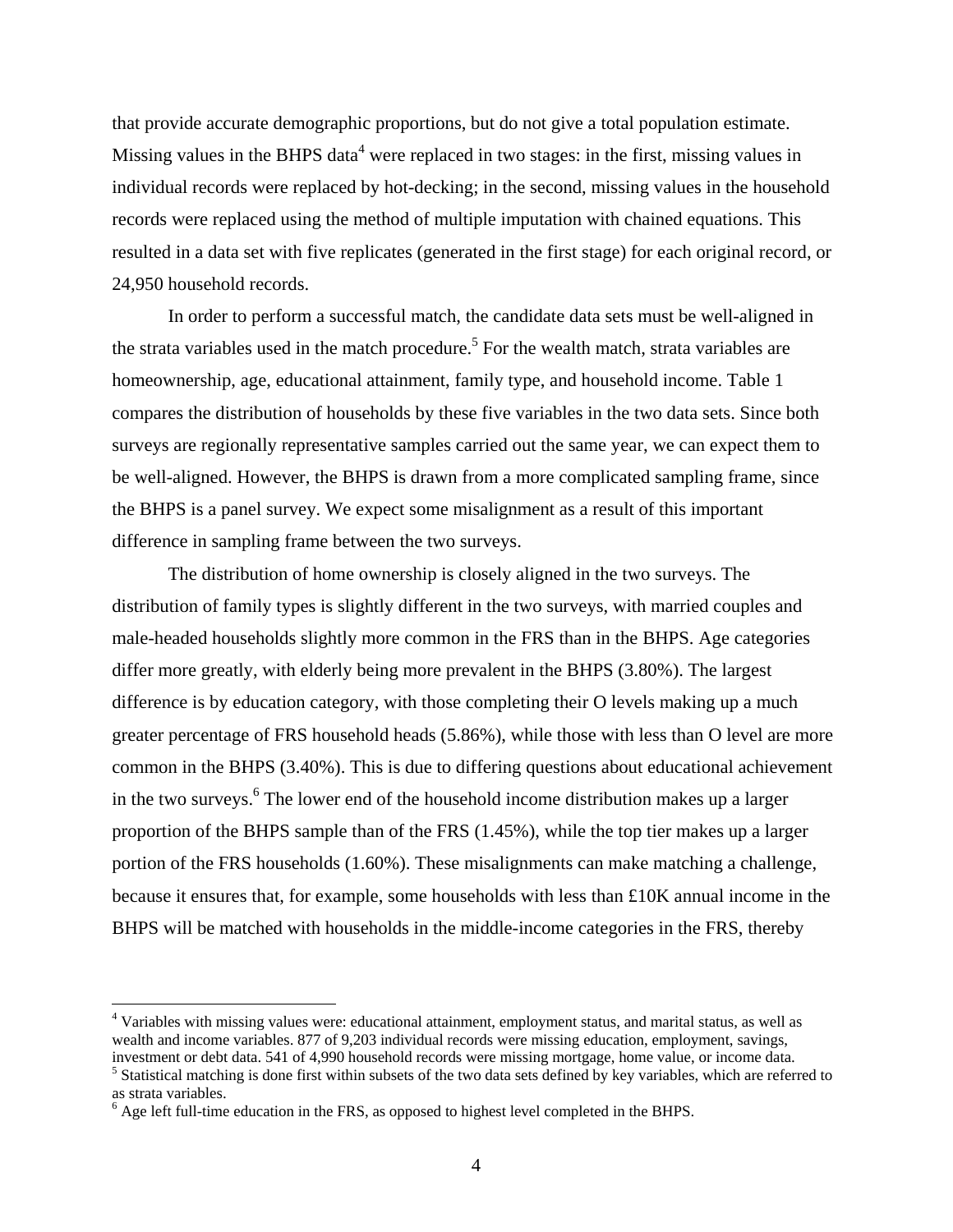slightly depressing the wealth profile of the lower middle of the income distribution (corresponding effects can be expected at the upper end of the income distribution).

Table 2 shows a more detailed breakdown of the alignment of the two surveys, using four of the five strata variables (household income has been left out for greater clarity). Here we can see that the higher prevalence of elder household heads in the BHPS is concentrated among female-headed renters. The largest single difference is among households with elder, renter female heads, which are much less prevalent in the FRS than in the BHPS, while younger male renter households are more prevalent in the FRS. Differences in education seem to be fairly evenly spread around. Based on these observations of the alignment, we can expect that the worst misallocation of wealth variables will be by education.

#### **Match QC**

1

Turning to the results of the match, we first look to the distribution of matched records by matching round in table 3. Earlier rounds occur in the most detailed cells (round 1 occurs within cells that incorporate all five strata variables). The bulk of the matches occur in the earliest rounds, in fact 94.5% in the first four rounds alone. This fact means that most of the wealth records will be assigned to records that are similar in age, education, family type, homeownership, and income to their donor records. This bodes well for the quality of the match. Indeed, we can see in figure 1 that the overall distribution of net worth is well carried over into the match file. In fact, it is impossible to see differences at all at this level of detail. Table 4 provides a more detailed comparison of the distribution of net worth in the BHPS and the matched file. The percentile ratios are all quite close, with the exception of p75/p25 and p50/p25. The middle of the wealth distribution in the matched file is somewhat less wealthy than in the BHPS. The twenty-fifth percentile, for example is £1,109 in the BHPS and only £760 in the matched file. The Gini coefficient is quite close, 0.686 in the matched file, compared to 0.690 in the BHPS. Table 5 breaks down the mean and median of the four asset and two debt classes that make up net worth in the wealth match.<sup>7</sup> We can see that for all seven variables the difference in the matched and the source file's mean is small, 4.5% or less in all cases. For median values,

 $7$  The four asset classes are primary residence, other real estate net of debt and business equity, liquid assets, and financial and other assets (a fifth asset class used in the LIMEW estimates for the United States and other countries, retirement assets, is not available for the UK). The two debt classes are mortgages and equity loans and lines of credit on the primary residence and other debt (exclusive of mortgages on other property, which are subtracted from the value of that property in asset 2).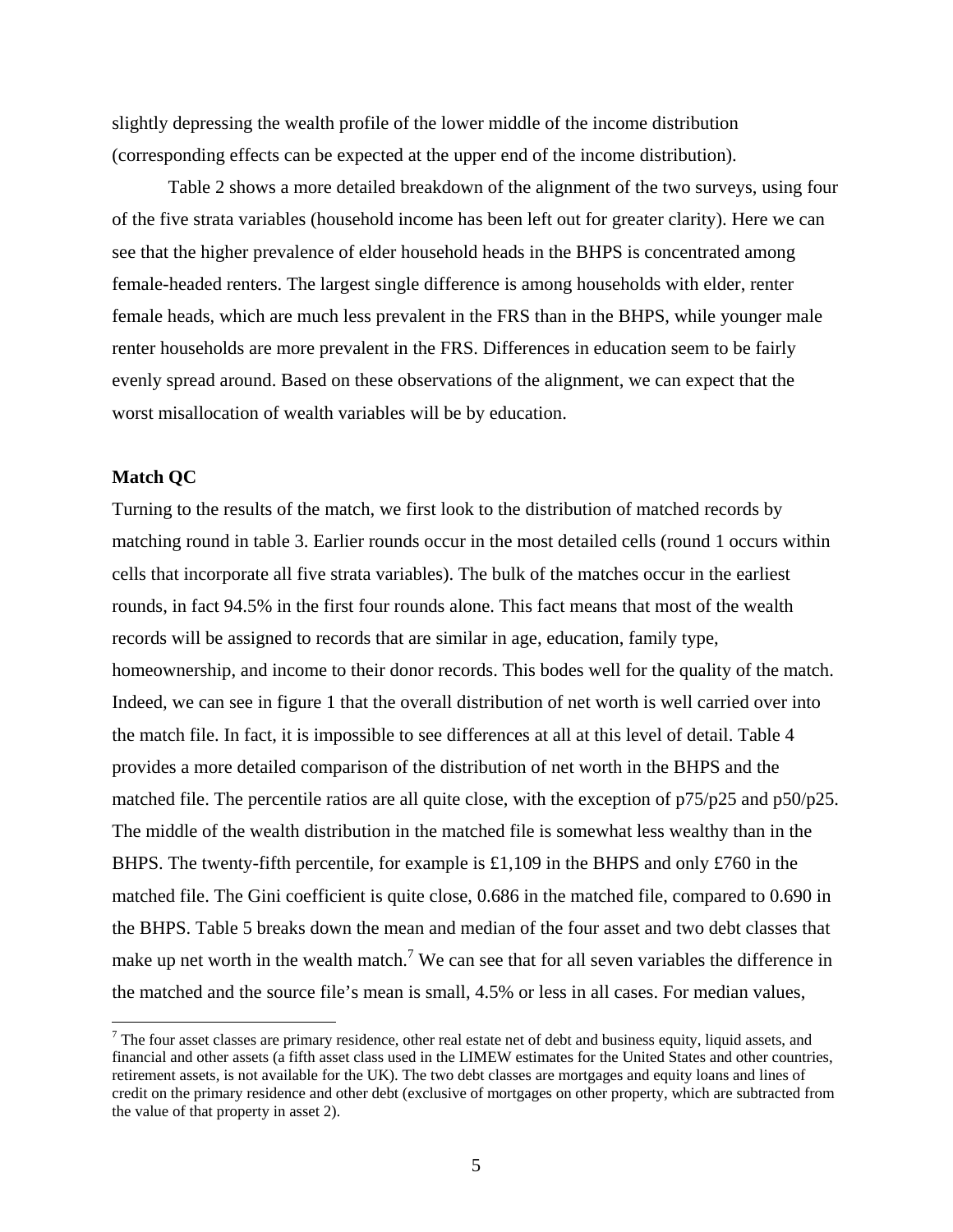most asset and debt classes are zero. There is a larger percentage difference for asset 3 than we saw for average values, but this difference is small in absolute terms  $(\text{\pounds}180)$ . The most important asset, asset 1, is precisely matched, and the median net worth is off by 2%, but again, this represents a small absolute difference of just over £600.

Examination of the quality of the match within population subgroups shows generally good results. Figure 2 displays ratios of mean net worth between the matched file and the BHPS for the five strata variables. With one exception, the ratios of mean net worth within subcategories of the five strata variables are all within 10% of unity. The second educational attainment group (which attempts to match those with their O level in the BHPS with those with twelve years of education in the FRS) has 89.8% the net worth in the matched file as in the BHPS. Table 6 has the actual numbers, and we can see that this represents a substantial difference of about £6,400. The median net worth for this group in the matched file is 42.3% that of the BHPS. The degree to which this is a problem depends on the degree to which these categories actually overlap in real life. The second group in the household income panel of figure 2 is those households with greater than £5,000 but less than £15,000 per year. We can see that they have just under 10% smaller net worth in the matched file than in the BHPS. We see in table 6 that this translates to £5,300 smaller average net worth. The difference in medians is much larger, at 89%, which translates to a £34,300 difference in median net worth. The overall pattern in household income is that the lowest income group (less than £5,000) has higher net worth in the matched file, while all the other groups have lower net worth than in the BHPS. For judging the accuracy of the match in preserving the distribution of wealth by subgroups, table 6 displays the ratios of mean and median values for the strata variables' categories. The ratios' values in the BHPS are very well reproduced in the match file, given the variation in the means and medians described above. The extent to which the match file reproduces the distribution of net worth within matching cells is demonstrated in figure  $3.8$ <sup>8</sup> We can see that the distribution is well preserved in the matching process, even at this level of detail.

Overall, the quality of the match is good. It has its limitations, especially in terms of the education categories (due, once again, to the mismatch of variable definitions in the two surveys). But the overall distribution is transferred with remarkable accuracy, and the

<sup>&</sup>lt;sup>8</sup> Household income and educational attainment are excluded for the sake of clarity of the plot.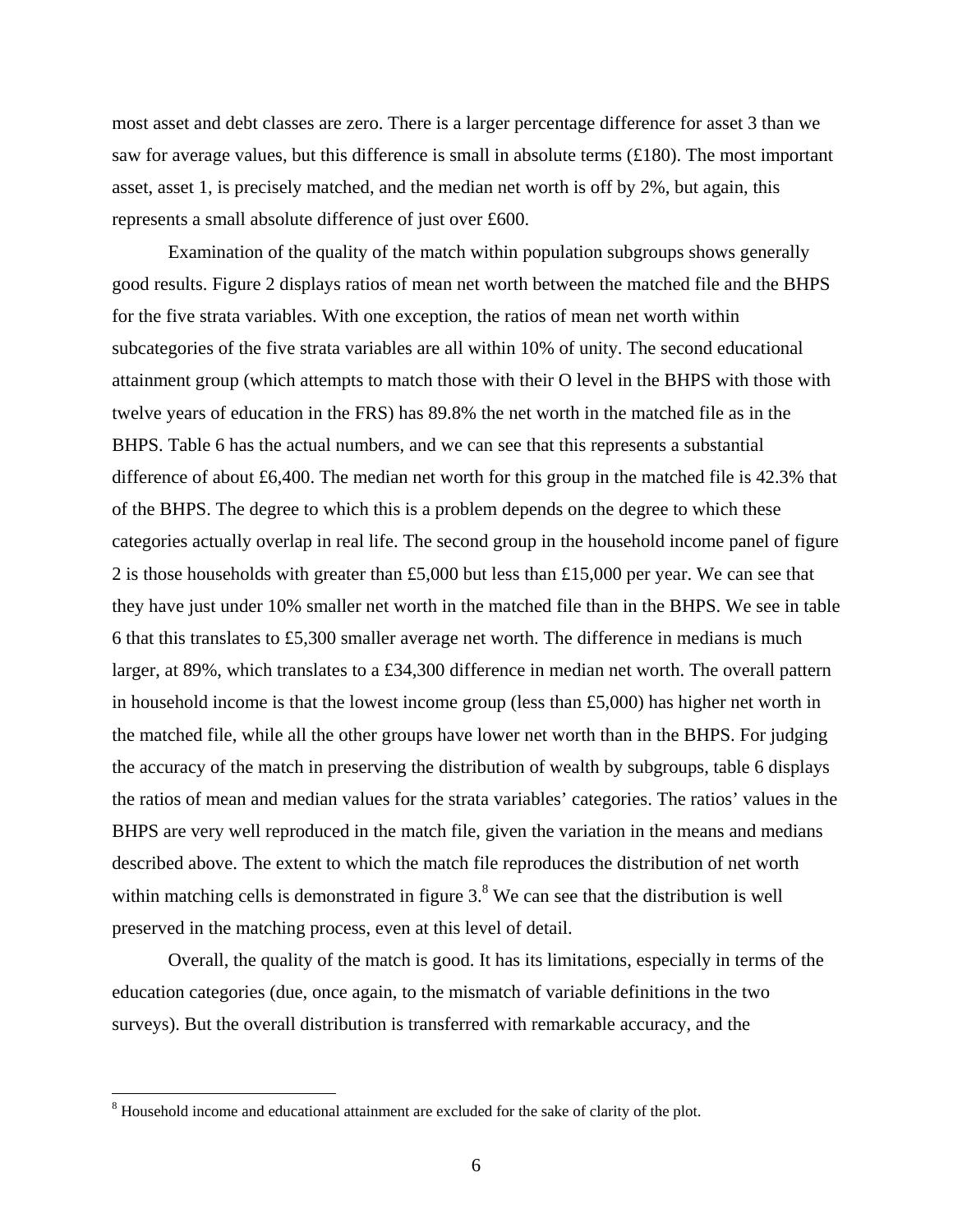distributions within even small subgroups, such as young male-headed homeowners, is transferred with good precision.

#### **1995 TIME USE MATCH**

#### **Data and Alignment**

 $\overline{a}$ 

The source data sets for the time use match for the 1995 LIMEW estimates are the 1995–96 FRS and the 1995 OPCS. We use individual records from the 1995–96 FRS file, excluding those living in group quarters or in the armed forces. The OPCS has a number of missing values, which we replaced by the method of multiple imputation with hot-decking. $9$  This results in five replicates for each original record, for a total of 10,025. The weights in the OPCS are meant to give population proportions and not estimates of population size, so no weighted count is available. Since the OPCS covers individuals 16 years old and above, we discard younger individuals from the FRS file. This leaves 48,263 records, which represents 43,882,909 individuals when weighted.

For the time use match, the strata variables are sex, parental status, employment status, and marital status. While for the wealth match the matching unit is the household, we use individuals for the time use match. Table 7 compares the distribution of individuals by these variables and personal income in the two data sets. Since the two surveys were carried out at roughly the same time, we can expect them to be well-aligned. We see that the distribution of individuals by sex is quite close in the two surveys, with females slightly less common in the OPCS than in the FRS. Parents are present in greater portions in the OPCS (4%). The not employed are underrepresented in the OPCS relative to the FRS (5%). The portion of married individuals is also higher in the OPCS (2.3%). The differences by income category are largest, with those in the lowest income class making up a significantly larger proportion of the OPCS sample than of the FRS (5.7%), while the middle-income classes are relatively overrepresented in the FRS (1.3–2.4%). The differences must be due to the differing sampling frame and this will certainly impact the quality of the match.

 $9$  The variables with missing values were: marital status, family type, relationship to household head, homeownership, educational achievement, personal income category, and age. 123 of 2,005 records had missing values for one or more of these variables.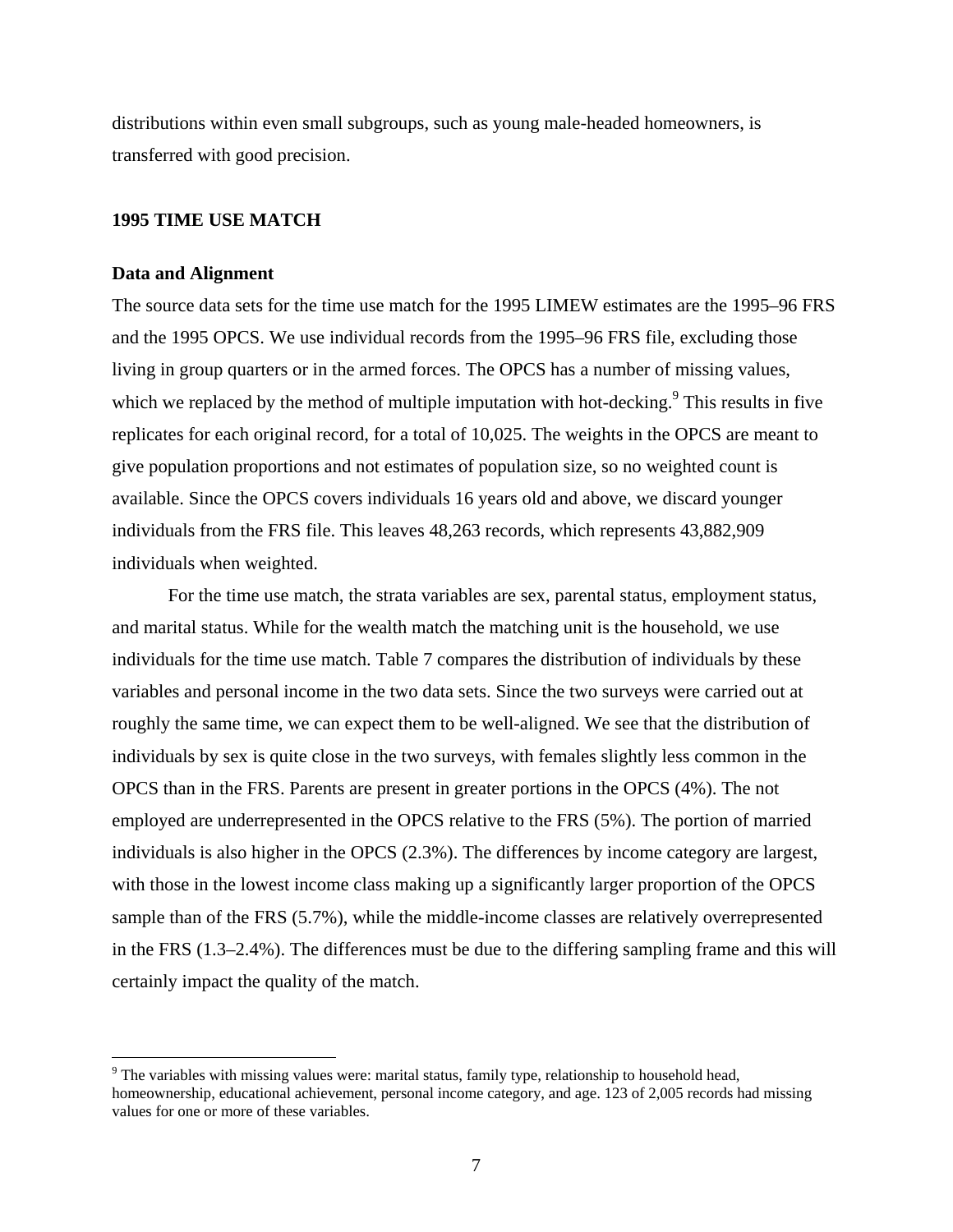#### **Match QC**

 $\overline{a}$ 

Turning to the results of the match, we first look to the distribution of matched records by matching round in table 8. The bulk of the matches, 92%, occur in the first round, ensuring as high-quality a match as possible. The rest of the records are matched over an additional eleven rounds, with one-tenth of 1% receiving no match at all.<sup>10</sup> Table 9 provides a comparison of the distribution of weekly hours of household production in the OPCS and the matched file. The percentile ratios are all equivalent. The Gini coefficient is extremely close, 0.5145 in the matched file, compared to 0.5148 in the OPCS. Table 10 breaks down the mean and median of the three classes that make up total household production in the time use match.<sup>11</sup> We can see that for all four variables the difference in the matched and the source file's mean and median is zero, with the one exception of average weekly hours of care, which is 6.45% (or twelve minutes) higher in the matched file than the OPCS.

Examination of the quality of the match within population subgroups shows generally good results. Figure 4 displays ratios of mean weekly hours of household production between the matched file and the OPCS for the four strata variables, as well as for personal income categories. As we can see, the best-aligned variable, sex, is the best-matched as well. Nonparents have 5% higher, while parents have 6% lower average weekly hours of household production compared to the OPCS. The full-time employed have 7% higher average weekly hours in the matched file than in the OPCS, while the part-time employed have 10% higher, and the not employed have 3.4% lower. Unmarried individuals have 5.3% lower weekly hours in the matched file than in the OPCS. There are also large differences by income group, ranging from 11% higher in the matched file (for the middle personal income group) to 7.4% lower average weekly hours in the matched file.

Table 11 has the actual numbers, and we can see that these large percentage differences represent relatively small differences in hours per week. For example, the large differences for the lowest and middle-income classes represent differences of three and two hours per week, respectively. Notice that the ratios by category are well reproduced in the matched file. The extent to which the match file reproduces the distribution of weekly hours of household

<sup>&</sup>lt;sup>10</sup> The unmatched records are assigned the average values of hours of household production for their original matching cells.

<sup>&</sup>lt;sup>11</sup> The three classes are care (child care, elder care, etc.), procurement (shopping, etc.), and core (cooking, cleaning, laundry, etc.).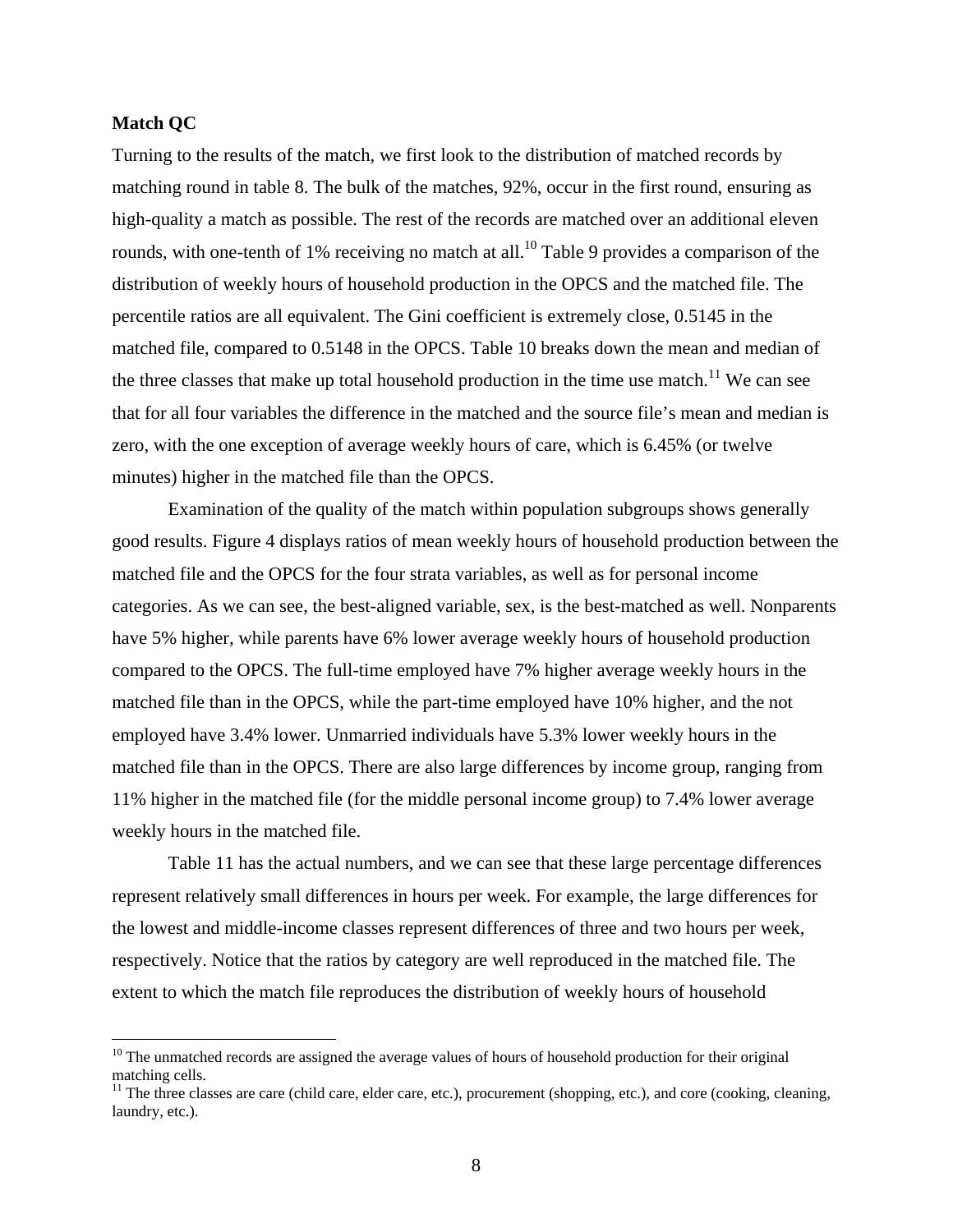production within matching cells is demonstrated in figure  $5.^{12}$  We can see very little difference between the matched file and the OPCS. Thus the distribution of household production is well preserved in the matching process, even at this level of detail.

Overall, the quality of the match is very good. It has its limitations, especially in terms of the marital and employment status categories. But the overall distribution is transferred with remarkable accuracy, and the distributions within even small subgroups, such as female parent employees, is transferred with good precision.

#### **2005 WEALTH MATCH**

#### **Data and Alignment**

 $\overline{a}$ 

The source data sets for the wealth match for the 2005 LIMEW estimates are the 2005–06 FRS and the 2005 BHPS. The 2005–06 FRS is used since it has income data for 2005. The 2005–06 FRS file contains records for 64,733 individuals in 28,029 households. After dropping those living in Northern Ireland<sup>13</sup> we have records for individuals in 26,134 households. When weighted this gives us data representing 24,821,549 British households. The 2005 BHPS has been multiply imputed to replace missing values.<sup>14</sup> There are five replicates for each of the 4,592 original records, making 22,960 household records in the full file. We use all the records. When the weights are appropriately adjusted, the records in the BHPS represent 25,482,600 households. As mentioned above, for the wealth match, the strata variables are homeownership, age, educational achievement, family type, and household income. Table 12 shows the distribution of households by these five variables plus region in the two data sets. Since both surveys are regionally representative samples carried out in roughly the same year, we can expect them to be well-aligned. However, the 2005 BHPS is drawn using the same complicated sampling frame as the 1995 BHPS. Thus we again expect some misalignment as a result of this important difference in sampling framed between the two surveys.

 $12$  Marital status is excluded for the sake of clarity of the plot.

<sup>&</sup>lt;sup>13</sup> The 2005 wave of the BHPS does cover Northern Ireland, but weights are not provided for records in Northern Ireland.

 $14$  Variables in the BHPS with missing values included: at the individual level, employment status, self-employment status, earner, education, savings, investments, and debts; and at the household level, homeownership, region, home value, other real estate, mortgage, and income variables. 1,544 of 8,407 individual records and 790 of 4,592 household records had one or more missing values.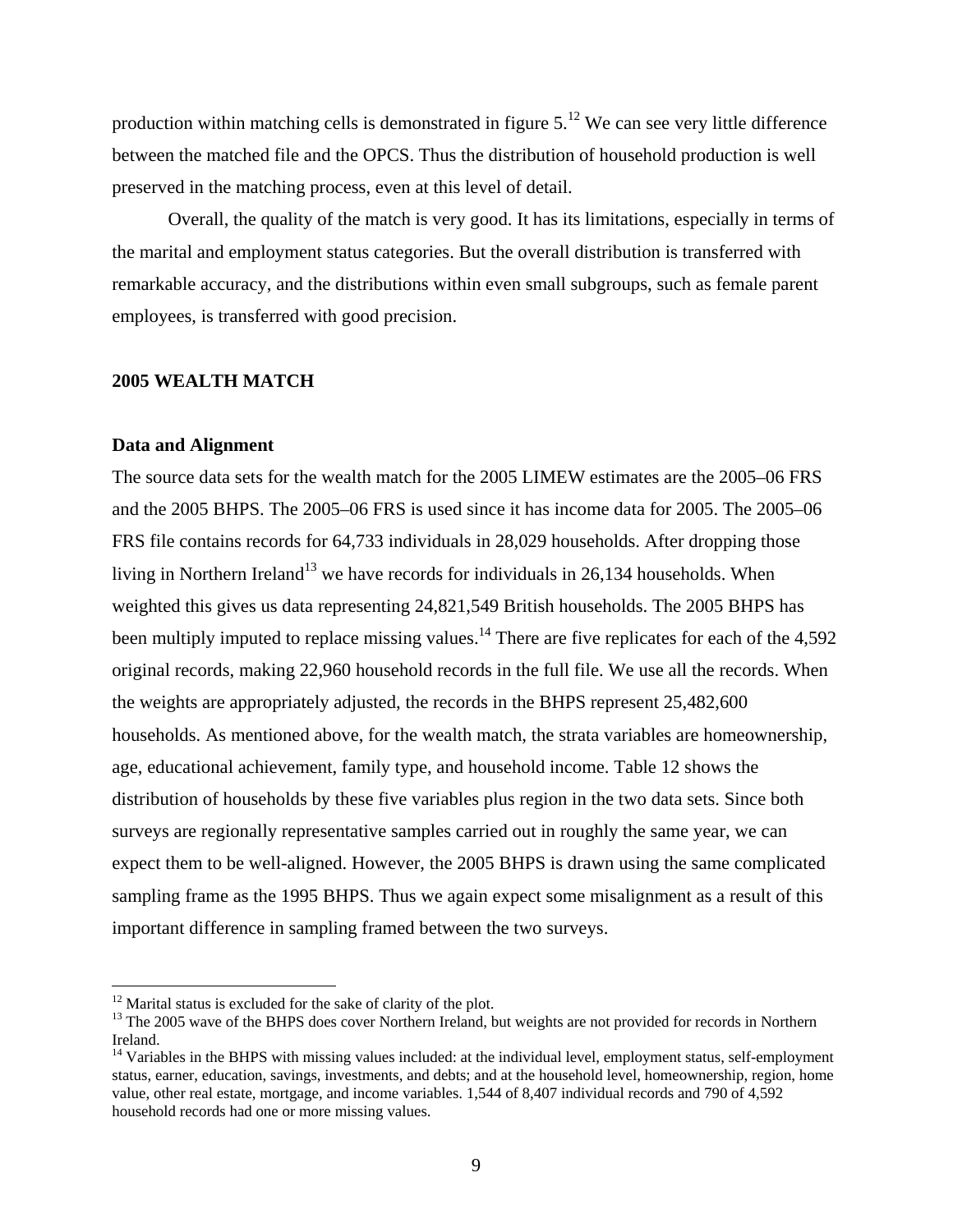Homeownership is more widely prevalent in the BHPS than in the FRS (by 3.3%). The distribution of family types is slightly different in the two surveys, with married couples once again being almost exactly the same, but male-headed and female-headed family types are slightly misaligned (by 2.3 to 2.6%). Educational categories are somewhat misaligned again (by 2.9 to 6.0%) due to the difference in the questions across surveys that we noted earlier (note 6). The differences by income category are small as in 1995, with those at the lower end of the household income distribution making up a slightly larger proportion of the BHPS sample than of the FRS, while those at the higher end of the household income scale are a smaller share of the BHPS. Age categories are misaligned to some extent for the youngest and oldest groups with the FRS containing a greater share of the former (by 3.3%) and a smaller share of the latter (4.7%).

Table 13 shows a more detailed breakdown of the alignment of the two surveys, using four of the five strata variables (and replacing more detailed age categories with the elder/nonelder indicator variable). Here we can see that the higher prevalence of nonelderly in the FRS is fairly evenly spread. Based on these observations of the alignment, we can expect that the worst misallocation of wealth variables will be by education and age.

#### **Match QC**

The match itself, although requiring twenty-three rounds of matching to complete, was 83% done after the first round (see table 14). This is a good sign, as so many records were matched within one of 208 very detailed matching cells (formed by combining all of the strata variables). This indicates that the quality of the match should be quite good. Table 15 and figure 6 begin to show that this is in fact the case. The distribution of net worth has been well preserved. There is no discernible difference in the density of log net worth between the BHPS and the matched file in figure 6. And, percentile ratios are quite closely carried over. The one exception is the p75/p25 ratio, which is considerably larger in the matched file. This is another example of the denominator problem, although the difference here is substantial:  $p25$  is £3,400 in the matched file, compared to  $\text{\pounds}7,500$  in the BHPS. The components of net worth are well carried over into the matched file (see table 16). The largest difference is for asset 1, primary residence, although the actual difference is only £7,200.

Figure 7 shows the ratio of mean net worth by strata variable categories. As we can see, net worth has been well reproduced in the match file, with generally small variations between the

10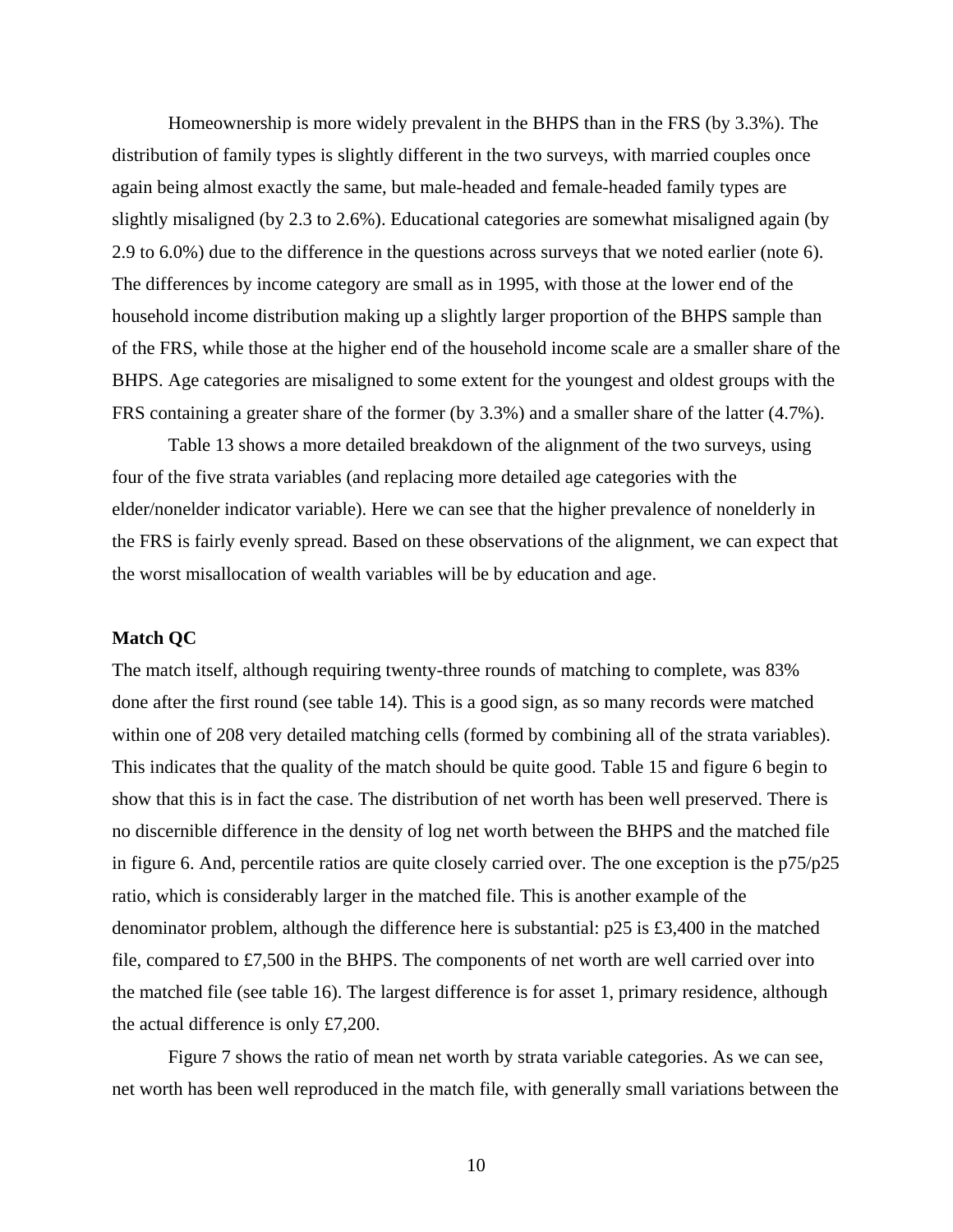matched file and the BHPS. The largest difference in percentage terms is among renters (43.4%), but this is only  $\text{\pounds}2,400$  in absolute terms (see table 17). The comparison by family type shows good matching for married couples but less so for female-headed, and especially male-headed households (again the numerically smallest category is the worst). The distribution of wealth by age seems to have been well preserved by the matching, with only small variations between the BHPS and the match file. The differences by education are fairly large, with the matched amount falling short of the amount in the BHPS by 14% for the most highly educated, which will tend to reduce stated inequality because this group, on the average, is the wealthiest of all educational groups. The matches within household income categories are fairly good except that the higher income categories appear to be less wealthy in the match file than in the BHPS. This is due to the misalignment between the two files. Figure 8 shows the distribution of log net worth within collapsed matching cells (again by family type, homeownership, and age). The distributions have been carried over very well.

Finally, the comparison of mean and median net worth by strata variable categories is found in table 17. The ratios of mean net worth by category are very similar between the BHPS and the matched file. The most notable differences are the ratios by household income categories. The first two categories seem to have converged in the course of the matching. The same pattern appears in the ratios of median values by household income category, with even larger divergence between the matched and BHPS files.

Overall, however, the match has provided us with a fair representation of the original distribution of wealth in the BHPS. The differences we observe are small and unlikely to substantially affect the outcomes of the analysis of the LIMEW.

## **2005 TIME USE MATCH**

#### **Data and Alignment**

The source data sets for the time use match for the 2005 LIMEW estimates are the 2005–06 FRS and the 2000 UKTUS. We use individual records from the 2005–06 FRS file, excluding those living in group quarters or in the armed forces. Since the UKTUS covers individuals 16 years old and above, we discard younger individuals from the FRS file. This leaves 50,885 records, which represents 47,643,205 individuals when weighted. The UKTUS file includes time use data for

11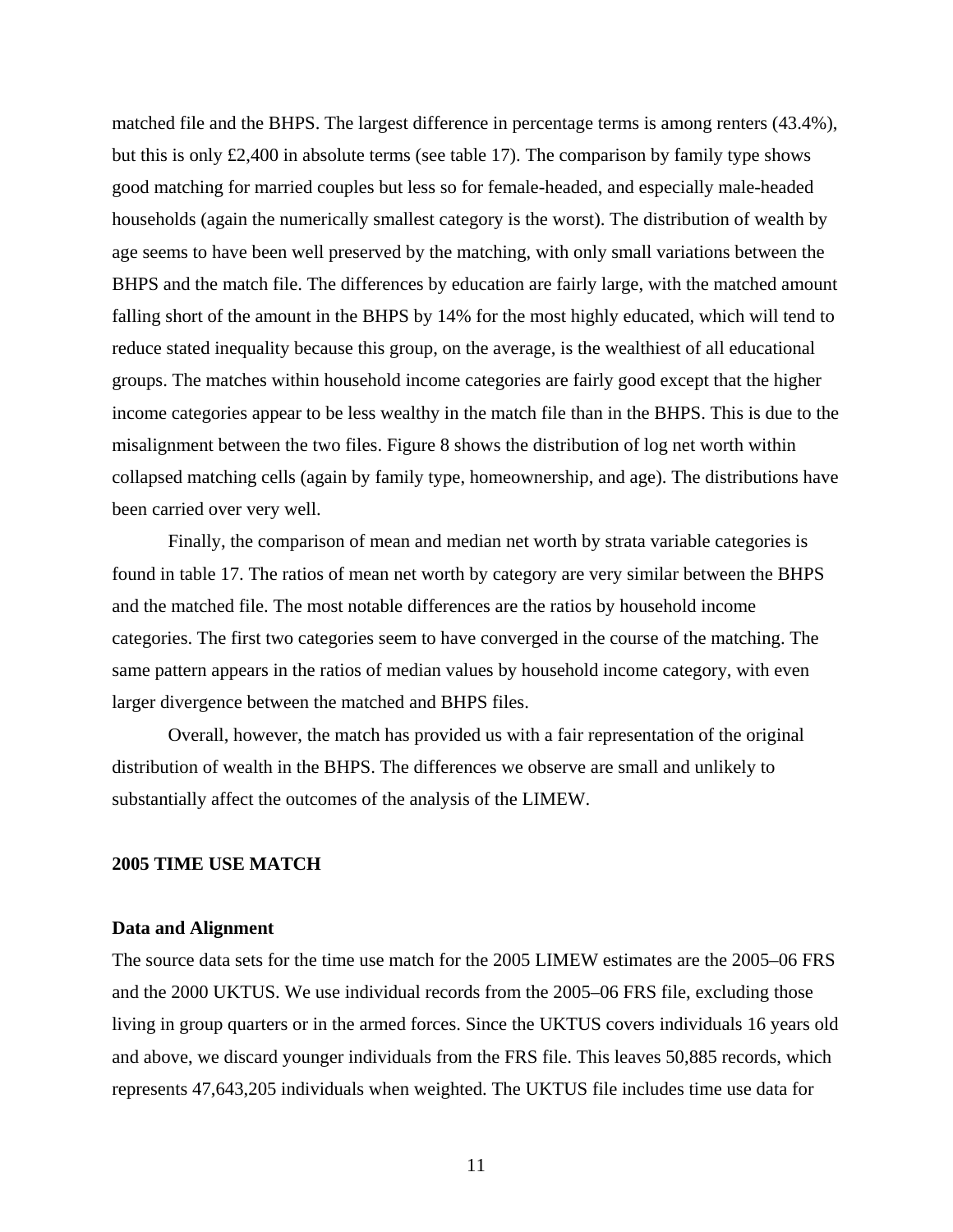8,490 individuals. Missing values in the UKTUS were multiply imputed using chained equations, producing five replicates for each original record.<sup>15</sup> The records in the UKTUS correspond to 38,555,900 individuals when weighted. For the time use match, the strata variables are sex, parental status, employment status, marital status, and spouse's employment status. While for the wealth match the matching unit is the household, we use individuals for the time use match. Table 18 compares the distribution of individuals by these variables and household income in the two data sets. Since the two surveys were carried out five years apart, we can expect them to be somewhat misaligned. However, the distribution of individuals by sex and marital status is only slightly different in the two surveys. Parents are much less prevalent in the FRS than in the UKTUS (5.5%). The not employed are slightly underrepresented in the UKTUS relative to the FRS (2.4%), with the difference mostly made up by those working part-time (2.2%). The share of married individuals is lower in the UKTUS, by 2.23%. The difference in spouse's labor force status is very small (less than 1% in all cases). The difference in parental status, reflecting different sampling frames, is the greatest cause for concern in terms of the potential match quality, but the alignment overall is quite good.

## Match OC<sup>16</sup>

 $\overline{a}$ 

Table 19 shows the distribution of matched records by matching round. The fact that 93% of records were matched in the first round of matching is a promising sign for the quality of the match. The overall distribution of weekly hours of household production looks nearly perfect, based on the percentile ratios and Gini coefficient displayed in table 20. All but the p90/p10 ratio are within two decimal points, while the discrepancy in this ratio is only 0.02. The difference in the Gini coefficients is less than 0.1 Gini points. The mean and median weekly hours of household production and its three components are exactly carried over to the matched file from the UKTUS (see table 21), with the exception of mean care hours, which is higher in the matched file by six minutes (3.4%). Figure 9 displays ratios of mean weekly hours of household production by the strata variables, as well as personal income. In terms of the strata variables, the match is good for each one of them. Nonparents have 5% greater average weekly hours of household production in the match file, parents have 3% greater, and the not employed have 3%

<sup>&</sup>lt;sup>15</sup> 778 of 8,490 records had missing values for personal income class.

<sup>&</sup>lt;sup>16</sup> This discussion includes records for Northern Ireland, since both surveys covered that region. Removing these records does not affect the resulting match quality.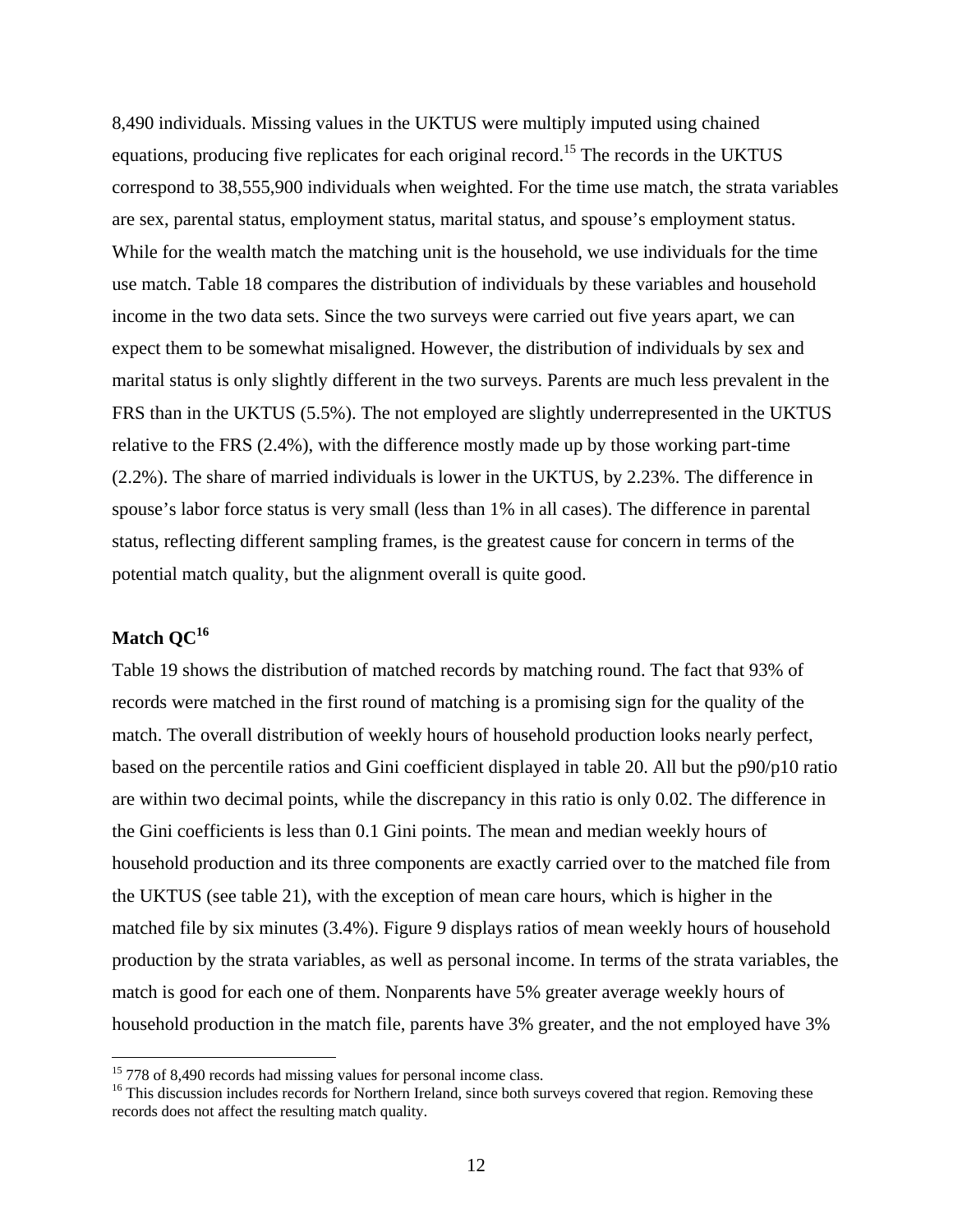fewer household production hours. Personal income categories show a worse situation, but as it is not one of the strata variables, nothing could be done.

Table 22 gives us a closer look at the numbers behind figure 9, showing the mean and median weekly hours of household production by the strata variables, plus personal income. The average weekly hours of household production for most categories in the matched file are exactly the same as in the UKTUS. Discrepancies, where they exist, are all equal to one hour, which works out to between 3 and 5%. The ratios by strata variables are correspondingly well reproduced in the matched file. The differences for personal income are unsurprisingly larger, both in terms of percentage and hours. For example, those in the lowest income category, but working, have four hours more in the matched file than in the UKTUS, amounting to 16%. As we can see, the ratios of matched to UKTUS medians are unity or close to it for all the strata variables. The difference between the matched file and the UKTUS for parents, married people, unmarried people, and those not working is one hour per week. The differences for personal income are again larger, with those with the lowest income registering seven hours less per week at the median in the matched file. Figure 10 reinforces the quality of the match by providing a comparison of the distribution of weekly hours of household production by detailed cell. Some small differences are observable in the upper tails of the smaller cells. For the most part, however, the matched file reproduces the distributions of household production within cells quite accurately.

Overall match quality is good. The LIMEW should do as good a job portraying the distribution of household production and wealth as is possible given the limitations of the data.

13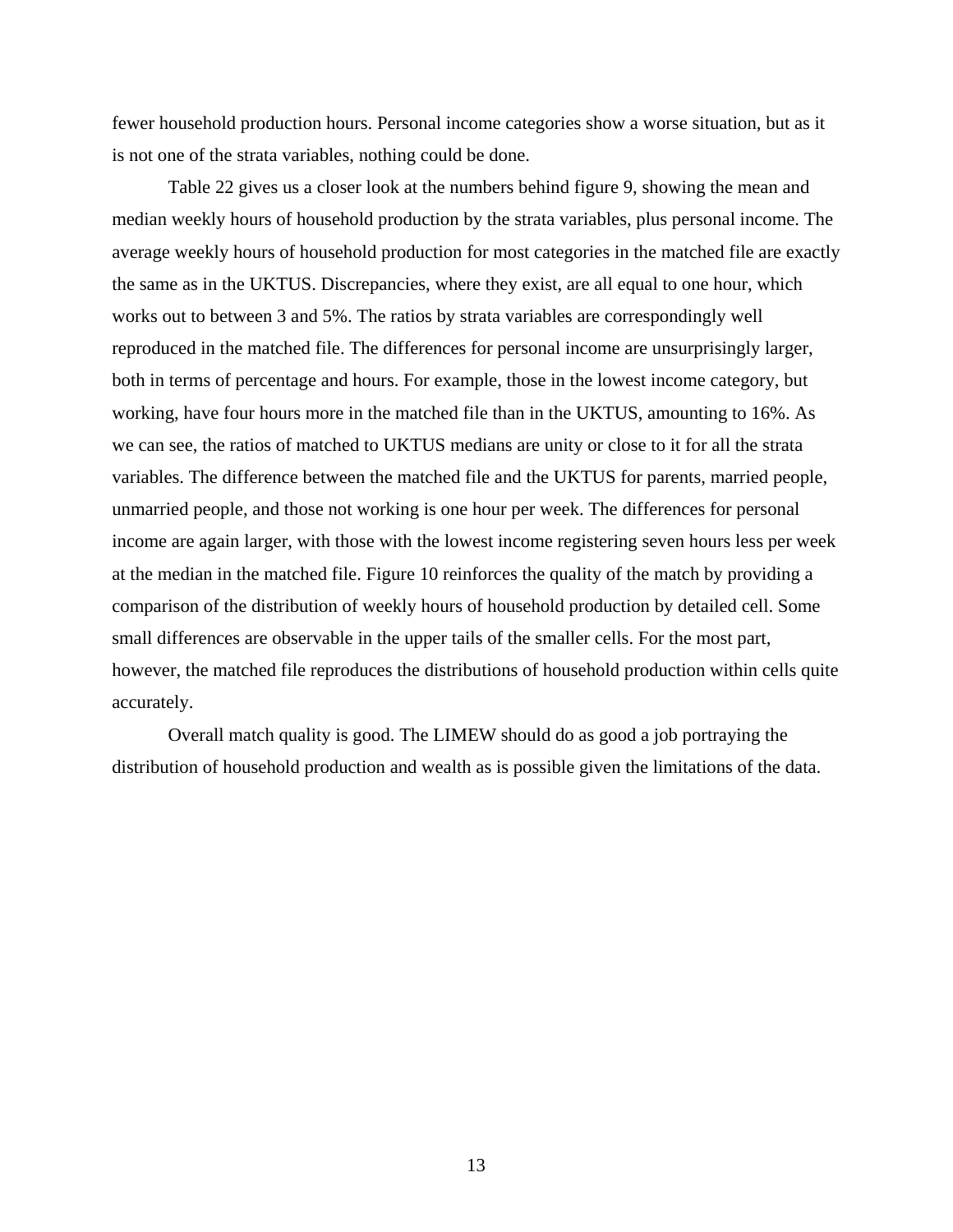## **REFERENCES**

- Taylor, Marcia Freed (ed). with John Brice, Nick Buck, and Elaine Prentice-Lane. 2009. *British Household Panel Survey User Manual Volume A: Introduction, Technical Report and Appendices*. Colchester: University of Essex.
- Kum, Hyunsub, and Thomas Neal Masterson. 2010. "Statistical matching using propensity scores: Theory and application to the analysis of the distribution of income and wealth." *Journal of Economic and Social Measurement* 35(3): 177–96. doi:10.3233/JEM-2010- 0332.
- Wolff, Edward N., and Ajit Zacharias. 2003. "The Levy Institute Measure of Economic Well-Being." Working Paper 372. Annandale-on-Hudson, NY: Levy Economics Institute of Bard College. Available at: http://www.levyinstitute.org/pubs/wp372.pdf.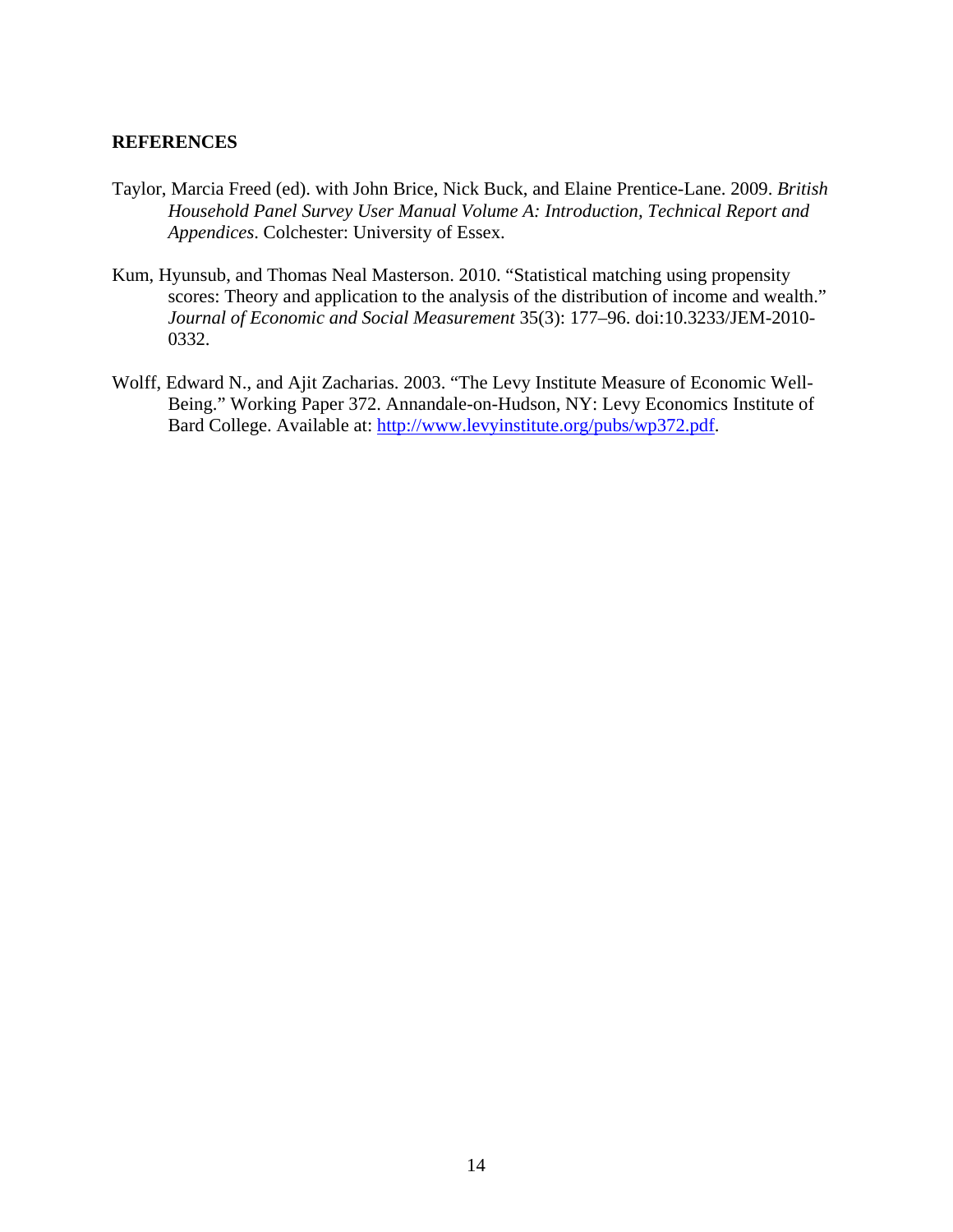# **TABLES**

|                           | <b>FRS95</b> | <b>BHP95</b> | <b>Difference</b> |
|---------------------------|--------------|--------------|-------------------|
| # Households              | 23,359,418   | 26,130       | N/A               |
| Homeownership             |              |              |                   |
| Renter                    | 33.37%       | 32.50%       | $-0.87%$          |
| Owner                     | 66.63%       | 67.50%       | 0.87%             |
| <b>Family Type</b>        |              |              |                   |
| <b>Married Couple</b>     | 59.64%       | 58.91%       | $-0.73%$          |
| Female Headed             | 25.75%       | 27.75%       | 2.00%             |
| Male Headed               | 14.61%       | 13.33%       | $-1.28%$          |
| <b>Age Category</b>       |              |              |                   |
| <35                       | 23.80%       | 20.94%       | $-2.86%$          |
| $35 - 44$                 | 18.01%       | 18.19%       | 0.18%             |
| 45-54                     | 17.49%       | 17.40%       | $-0.09%$          |
| 55-64                     | 14.54%       | 13.52%       | $-1.02%$          |
| $>= 65$                   | 26.16%       | 29.96%       | 3.80%             |
| <b>Education Category</b> |              |              |                   |
| LT O Level                | 44.60%       | 48.00%       | $-3.40%$          |
| O Level                   | 27.08%       | 21.22%       | 5.86%             |
| A Level/Cert.             | 17.39%       | 20.20%       | $-2.81%$          |
| Degree                    | 10.93%       | 10.58%       | 0.35%             |
| <b>HH Income</b>          |              |              |                   |
| LT £10,000                | 33.31%       | 34.76%       | 1.45%             |
| £10,000 - £19,999         | 28.14%       | 27.56%       | $-0.58%$          |
| £20,000 - £29,999         | 18.51%       | 19.25%       | 0.74%             |
| £30,000 - £39999          | 9.91%        | 9.91%        | $0.00\%$          |
| GE £40,000                | 10.13%       | 8.53%        | $-1.60%$          |

# **Table 1. Alignment of Strata Variables for 1995 Wealth Match**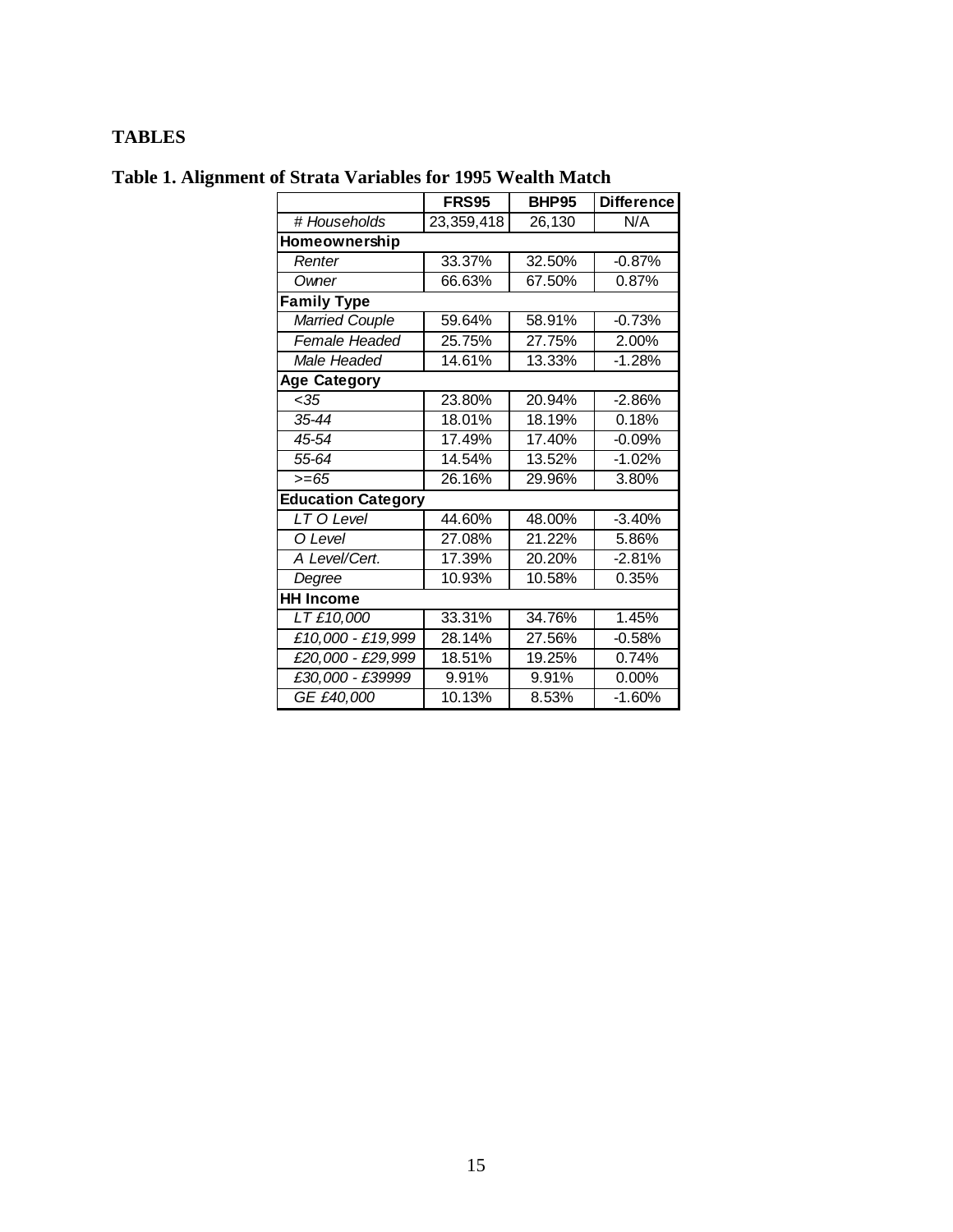|           |        |                   |           | <b>Married Couple</b> |                   |           | Female Head             |                   |          | <b>Male Head</b> |                   |
|-----------|--------|-------------------|-----------|-----------------------|-------------------|-----------|-------------------------|-------------------|----------|------------------|-------------------|
|           |        |                   | 1995 BHP  | 1995-6 FRS            | <b>Difference</b> | l1995 BHP | 1995-6 FRS              | <b>Difference</b> | 1995 BHP | 1995-6 FRS       | <b>Difference</b> |
|           |        | <b>LT O Level</b> | ,211,167  | 952,289               | (258, 878)        | 899,516   | 666,396                 | (233, 120)        | 373,020  | 422,722          | 49,702            |
|           | Renter | <b>O Level</b>    | 568,278   | 857,948               | 289,670           | 444,860   | 709,108                 | 264,248           | 165,658  | 391,422          | 225,764           |
|           |        | A Level/Cert.     | 329,092   | 311,231               | (17, 861)         | 319,471   | 355,409                 | 35,938            | 267,902  | 218,300          | (49, 602)         |
| Non-elder |        | Degree            | 216,912   | 228,554               | 11,642            | 157,978   | 138,830                 | (19, 148)         | 133,603  | 218,039          | 84,436            |
|           |        | <b>LT O Level</b> | 3,087,898 | 2.861.877             | (226, 021)        | 589,848   | 442,344                 | (147, 504)        | 363,689  | 322,340          | (41, 349)         |
|           | Owner  | O Level           | 2,511,728 | 2,966,551             | 454,823           | 508,390   | 382,229                 | (126, 161)        | 269,403  | 375,866          | 106,463           |
|           |        | A Level/Cert.     | 2,753,749 | 1,881,732             | (872, 017)        | 343,290   | 466,732                 | 123,442           | 440,184  | 297,901          | (142, 283)        |
|           |        | Degree            | .393,573  | ,292,542              | (101,031)         | 273,865   | 207,256                 | (66, 609)         | 225,286  | 281,467          | 56,181            |
|           |        | LT O Level        | 618,513   | 573,604               | (44,909)          | ,690,815  | $\overline{1,136}$ ,705 | (554, 110)        | 513,392  | 378,870          | (134, 522)        |
|           | Renter | <b>O Level</b>    | 64,903    | 26,764                | (38, 139)         | 149,494   | 68,467                  | (81, 027)         | 34,963   | 27,203           | (7,760)           |
|           |        | A Level/Cert.     | 20,344    | 18,715                | (1,629)           | 54,930    | 55,482                  | 552               | 9,390    | 14,762           | 5,372             |
| Elder     |        | Degree            | 18,721    | 7,289                 | (11,432)          | 5,125     | 12,245                  | 7,120             | 14,295   | 5,054            | (9,241)           |
|           |        | <b>LT O Level</b> | ,283,702  | .369,931              | 86,229            | ,222,964  | 941.764                 | (281,200)         | 377,581  | 349,462          | (28, 119)         |
|           | Owner  | IO Level          | 418,044   | 271,458               | (146, 586)        | 182,354   | 193,201                 | 10,847            | 89,815   | 54,926           | (34, 889)         |
|           |        | A Level/Cert.     | 354,551   | 218,029               | (136, 522)        | 173,170   | 184,405                 | 11,235            | 80,929   | 40,518           | (40, 411)         |
|           |        | Degree            | 161,357   | 92,858                | (68, 499)         | 55,988    | 54,864                  | (1, 124)          | 38,520   | 13,757           | (24, 763)         |

# **Table 2. Matching Cells for 1995 Wealth Match**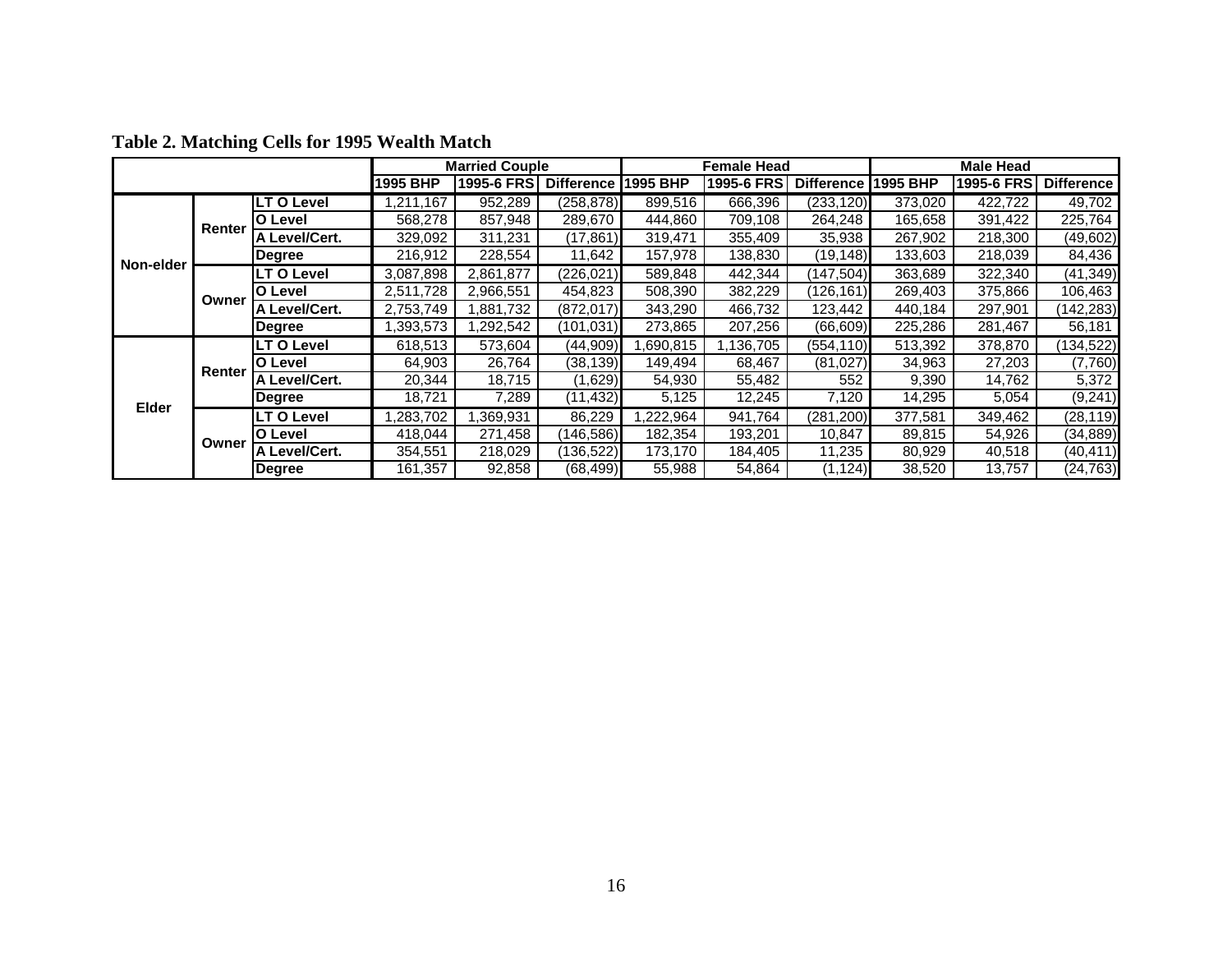| <b>Matching</b> | <b>Records</b> |                | <b>Cumulative</b> |
|-----------------|----------------|----------------|-------------------|
| Round           | <b>Matched</b> | <b>Percent</b> | <b>Percent</b>    |
| 1               | 20,010,011     | 85.7           | 85.7              |
| $\overline{2}$  | 766,140        | 3.3            | 88.9              |
| 3               | 539,771        | 2.3            | 91.3              |
| 4               | 755,261        | 3.2            | 94.5              |
| 5               | 90,147         | 0.4            | 94.9              |
| 6               | 103,112        | 0.4            | 95.3              |
| 7               | 116,494        | 0.5            | 95.8              |
| 8               | 8,394          | 0.0            | 95.9              |
| 9               | 50,216         | 0.2            | 96.1              |
| 10              | 5,857          | 0.0            | 96.1              |
| 11              | 23,299         | 0.1            | 96.2              |
| 12              | 138,295        | 0.6            | 96.78             |
| 13              | 166,953        | 0.7            | 97.49             |
| 14              | 8,241          | 0.0            | 97.53             |
| 15              | 200,806        | 0.9            | 98.39             |
| 16              | 26,271         | 0.1            | 98.5              |
| 17              | 350,150        | 1.5            | 100               |
| Total           | 23,359,418     | 100            |                   |

**Table 3. Distribution of Matched Records by Matching Round, 1995 Wealth Match** 

**Table 4. Distribution of Net Worth in 1995 BHPS and Matched File** 

|                              | p90/p10    | p90/p50 | p50/p10    | p75/p25 | p75/p50 | p50/p25 | Gini  |
|------------------------------|------------|---------|------------|---------|---------|---------|-------|
| <b>BHP 1995   -1263.455 </b> |            | 4.542   | -278.200 I | 64.919  | 2.353   | 27.594  | 0.686 |
| <b>Matched</b>               | -1354.1501 | 4.514   | -300.000   | 92.895  | 2.353   | 39.474  | 0.690 |

| Table 5. Comparison of Mean and Median Wealth Variables in Matched File to 1995 |  |
|---------------------------------------------------------------------------------|--|
| <b>BHPS</b>                                                                     |  |

|               |                 | Asset1  | Asset2 | Asset3 | Asset4 | Debt1  | Debt <sub>2</sub> | <b>Networth</b> |
|---------------|-----------------|---------|--------|--------|--------|--------|-------------------|-----------------|
|               | <b>BHP 1995</b> | 50,678  | 4,237  | 7,966  | 10,868 | 15,265 | 1,391             | 57,094          |
| <b>Mean</b>   | Match           | 49,844  | 4,169  | 7,686  | 10,543 | 15,083 | 1,366             | 55,793          |
|               | <b>Ratio</b>    | 98.35%  | 98.40% | 96.48% | 97.01% | 98.81% | 98.21%            | 97.72%          |
|               | <b>BHP 1995</b> | 45,000  | ٠      | 1,280  |        |        | ۰                 | 30,602          |
| <b>Median</b> | <b>Match</b>    | 45,000  | ۰      | 1,100  |        | ۰      | ۰                 | 30,000          |
|               | Ratio           | 100.00% |        | 85.94% |        |        |                   | 98.03%          |

Note: The four asset classes are primary residence, other real estate net of debt and business equity, liquid assets, and financial and other assets (a fifth asset class used in the LIMEW estimates for the United States and other countries, retirement assets, is not available for the UK). The two debt classes are mortgages and equity loans and lines of credit on the primary residence and other debt (exclusive of mortgages on other property, which are subtracted from the value of that property in asset 2).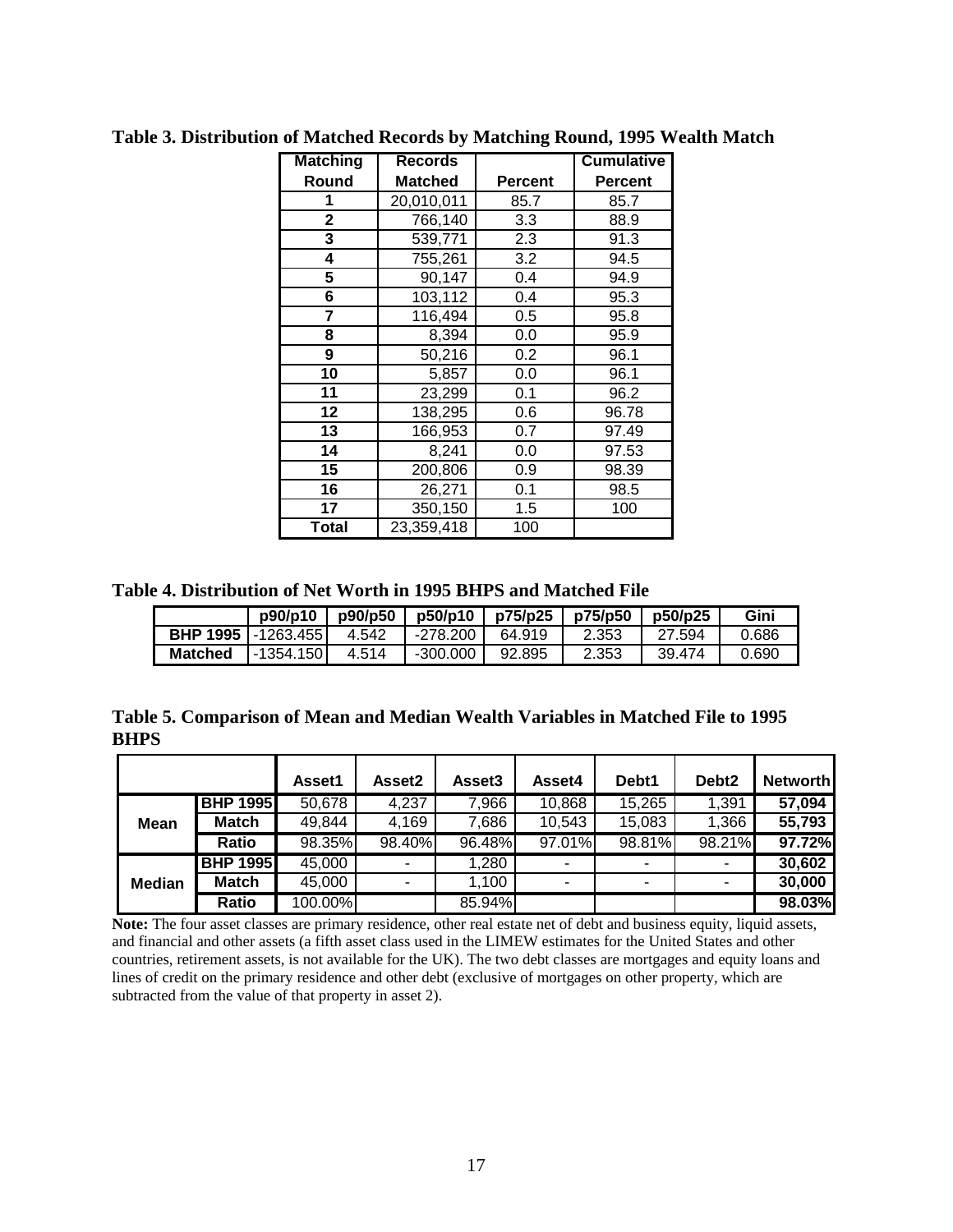|                       | <b>BHP1995</b> | <b>Match</b> | Ratio        |                          |                |              |
|-----------------------|----------------|--------------|--------------|--------------------------|----------------|--------------|
| Asset1                | 50,678         | 49,844       | 98.35%       |                          |                |              |
| Asset2                | 4,237          | 4,169        | 98.40%       |                          |                |              |
| Asset3                | 7,966          | 7,686        | 96.48%       |                          |                |              |
| Asset4                | 10,868         | 10,543       | 97.01%       |                          |                |              |
| Debt1                 | 15,265         | 15,083       | 98.81%       |                          |                |              |
| Debt <sub>2</sub>     | 1,391          | 1,366        | 98.21%       |                          |                |              |
| <b>Networth</b>       | 57,094         | 55,793       | 97.72%       |                          |                |              |
|                       |                |              |              |                          | <b>BHP1995</b> | <b>Match</b> |
| Renter                | 6,529          | 6,030        |              | 92.36% ren/own           | 0.080          | 0.075        |
| Owner                 | 81,443         | 80,717       | 99.11%       |                          |                |              |
|                       |                |              |              |                          |                |              |
| Non-elder             | 53,226         | 52,296       |              | 98.25% non/eld           | 0.805          | 0.796        |
| <b>Elder</b>          | 66,138         | 65,663       | 99.28%       |                          |                |              |
|                       |                |              |              |                          |                |              |
| <b>Married Couple</b> | 71,165         | 69,321       | 97.41%       |                          |                |              |
| <b>Female Headed</b>  | 35,418         | 35,399       | 99.95% fh/mc |                          | 0.498          | 0.511        |
| <b>Male Headed</b>    | 40,039         | 36,514       |              | 91.19% mh/mc             | 0.563          | 0.527        |
|                       |                |              |              |                          |                |              |
| <b>LT O Level</b>     | 42,299         | 44,955       |              | 106.28% ItOlvI/deg       | 0.446          | 0.509        |
| O Level               | 62,751         | 56,384       |              | 89.85% Olvl/deg          | 0.661          | 0.638        |
| A Level/Cert.         | 66,497         | 62,171       |              | 93.49% Alvl/deg          | 0.700          | 0.703        |
| <b>Degree</b>         | 94,934         | 88,406       | 93.12%       |                          |                |              |
|                       |                |              |              |                          |                |              |
| LT £10,000            | 29,477         | 30,993       |              | 105.14% LT £10,000       | 0.227          | 0.246        |
| $E10,000 - E19,999$   | 52,982         | 47,733       |              | 90.09% £10,000 - £19,999 | 0.408          | 0.380        |
| £20,000 - £29,999     | 68,711         | 63,580       |              | 92.53% £20,000 - £29,999 | 0.529          | 0.506        |
| £30,000 - £39999      | 80,176         | 76,012       |              | 94.81% £30,000 - £39999  | 0.617          | 0.604        |
| GE £40,000            | 129,879        | 125,745      | 96.82%       |                          |                |              |

**Table 6. Mean and Median Net Worth by Strata Variable, 1995 BHPS and Matched File Average Net Worth**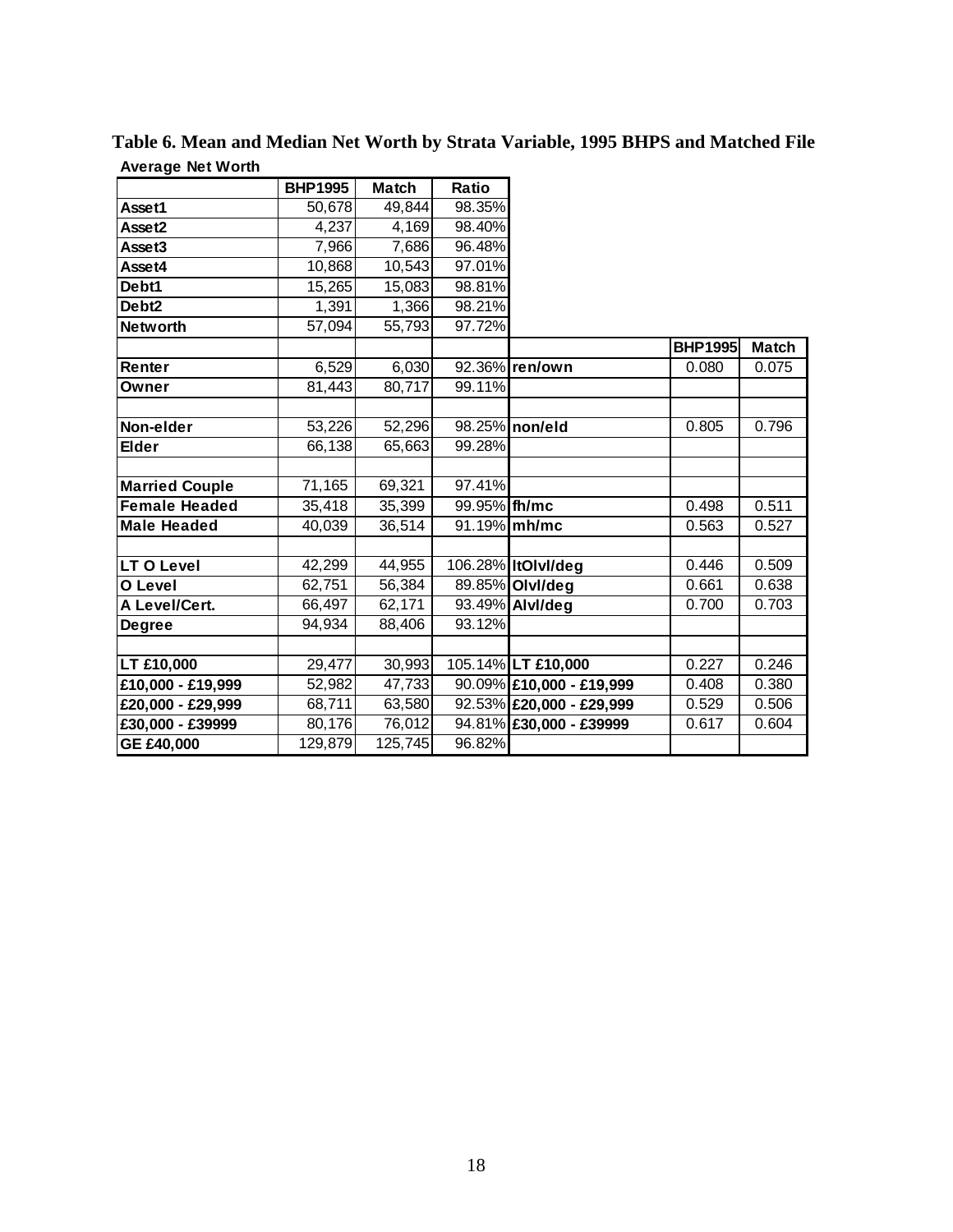| <b>Median Net Worth</b> |                |              |                 |                          |                |              |
|-------------------------|----------------|--------------|-----------------|--------------------------|----------------|--------------|
|                         | <b>BHP1995</b> | <b>Match</b> | Ratio           |                          |                |              |
| Asset1                  | 35,202         | 45,000       | 127.83%         |                          |                |              |
| Asset2                  | 0              | 0            |                 |                          |                |              |
| Asset3                  | 945            | 1,280        | 135.50%         |                          |                |              |
| Asset4                  | 0              | 0            |                 |                          |                |              |
| Debt1                   | 0              | 0            |                 |                          |                |              |
| Debt <sub>2</sub>       | 0              | $\Omega$     |                 |                          |                |              |
| <b>Networth</b>         | 22,869         | 30,602       | 133.81%         |                          |                |              |
|                         |                |              |                 |                          | <b>BHP1995</b> | <b>Match</b> |
| Renter                  | 21             | 108          |                 | 502.84% ren/own          | 0.000          | 0.002        |
| Owner                   | 45,000         | 54,030       | 120.07%         |                          |                |              |
|                         |                |              |                 |                          |                |              |
| Non-elder               | 18,952         | 27,250       | 143.78% non/eld |                          | 0.518          | 0.634        |
| <b>Elder</b>            | 36,569         | 43,000       | 117.59%         |                          |                |              |
|                         |                |              |                 |                          |                |              |
| <b>Married Couple</b>   | 24,741         | 22,500       | 90.94%          |                          |                |              |
| <b>Female Headed</b>    | 30,703         | 32,670       | 106.41% fh/mc   |                          | 1.241          | 1.452        |
| <b>Male Headed</b>      | 41,842         | 39,020       |                 | 93.26% mh/mc             | 1.691          | 1.734        |
|                         |                |              |                 |                          |                |              |
| LT O Level              | 19,810         | 30,008       |                 | 151.48% ItOlvI/deg       | 0.610          | 1.000        |
| O Level                 | 38,000         | 16,080       |                 | 42.32% Olvl/deg          | 1.169          | 0.536        |
| A Level/Cert.           | 34,220         | 25,000       |                 | 73.06% Alvl/deg          | 1.053          | 0.833        |
| <b>Degree</b>           | 32,500         | 30,000       | 92.31%          |                          |                |              |
|                         |                |              |                 |                          |                |              |
| <b>LT £10,000</b>       | 33,500         | 73,700       |                 | 220.00% LT £10,000       | 0.698          | 2.388        |
| £10,000 - £19,999       | 38,630         | 4,297        |                 | 11.12% £10,000 - £19,999 | 0.805          | 0.139        |
| £20,000 - £29,999       | 33,787         | 19,932       |                 | 58.99% £20,000 - £29,999 | 0.704          | 0.646        |
| £30,000 - £39999        | 41,604         | 28,884       |                 | 69.43% £30,000 - £39999  | 0.867          | 0.936        |
| GE £40,000              | 48,000         | 30,866       | 64.30%          |                          |                |              |

Note: The four asset classes are primary residence, other real estate net of debt and business equity, liquid assets, and financial and other assets (a fifth asset class used in the LIMEW estimates for the United States and other countries, retirement assets, is not available for the UK). The two debt classes are mortgages and equity loans and lines of credit on the primary residence and other debt (exclusive of mortgages on other property, which are subtracted from the value of that property in asset 2).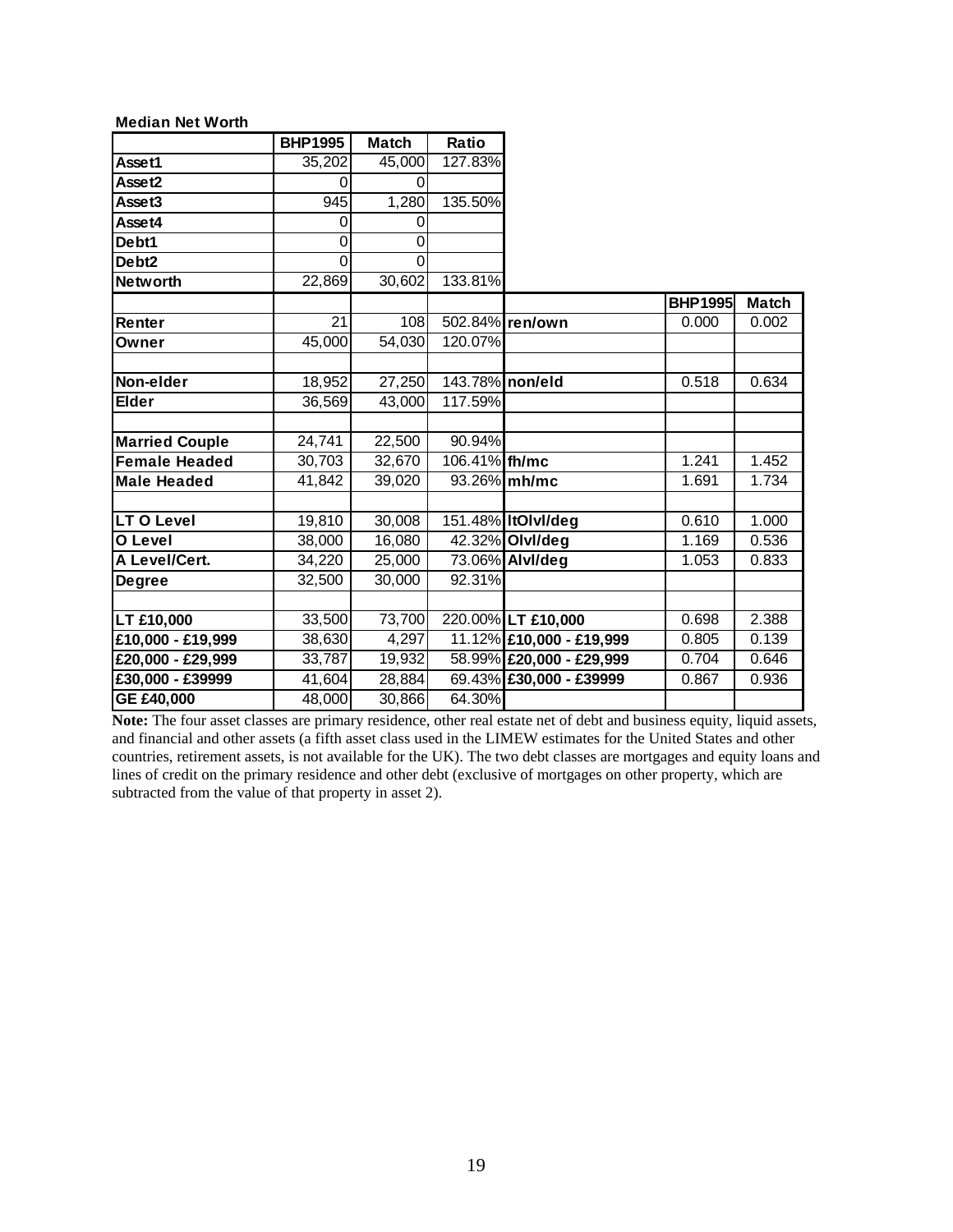|                              | <b>FRS 1995</b> | <b>OPCS 1995</b> | <b>Difference</b> |
|------------------------------|-----------------|------------------|-------------------|
| <b>Individuals</b>           | 42,527,589      | 11,690           | N/A               |
| <b>Personal Income Class</b> |                 |                  |                   |
| Less than £4K                | 25.11%          | 30.78%           | $-5.67%$          |
| £4K to £8K                   | 26.14%          | 24.81%           | 1.33%             |
| £8K to £15K                  | 25.92%          | 23.48%           | 2.44%             |
| £15K to £30K                 | 18.47%          | 16.91%           | 1.56%             |
| £30K or more                 | 4.36%           | 4.02%            | 0.34%             |
| Sex                          |                 |                  |                   |
| Male                         | 48.10%          | 48.85%           | $-0.75%$          |
| Female                       | 51.90%          | 51.15%           | 0.75%             |
| <b>Parent</b>                |                 |                  |                   |
| No                           | 76.91%          | 72.91%           | 4.00%             |
| Yes                          | 23.09%          | 27.09%           | $-4.00\%$         |
| <b>Employed</b>              |                 |                  |                   |
| Full-time                    | 42.06%          | 42.85%           | $-0.79%$          |
| Part-time                    | 10.80%          | 14.98%           | $-4.18%$          |
| Not working                  | 47.14%          | 42.17%           | 4.97%             |
| <b>Married</b>               |                 |                  |                   |
| No                           | 36.15%          | 33.82%           | 2.33%             |
| Yes                          | 63.85%          | 66.18%           | $-2.33%$          |

# **Table 7. Alignment of Strata Variables for 1995 Time Use Match**

**Table 8. Distribution of Matched Records by Matching Round, 1995 Time Use Match** 

| <b>Matching</b> | <b>Records</b> |                | <b>Cumulative</b> |
|-----------------|----------------|----------------|-------------------|
| Round           | <b>Matched</b> | <b>Percent</b> | <b>Percent</b>    |
| 1               | 40,362,628     | 92.0           | 92.0              |
| $\mathbf{2}$    | 455,492        | 1.0            | 93.0              |
| 3               | 144,754        | 0.3            | 93.4              |
| 4               | 41,200         | 0.1            | 93.4              |
| 5               | 504,149        | 1.2            | 94.6              |
| 6               | 113,848        | 0.3            | 94.9              |
| 7               | 69,917         | 0.2            | 95.0              |
| 8               | 929,343        | 2.1            | 97.1              |
| 9               | 107,836        | 0.3            | 97.4              |
| 10              | 64,144         | 0.2            | 97.5              |
| 11              | 706,088        | 1.6            | 99.1              |
| 12              | 327,259        | 0.8            | 99.9              |
| 13              | 56,251         | 0.1            | 100               |
| Total           | 43,882,909     | 100            |                   |

**Table 9. Distribution of Weekly Hours of Household Production in 1995 OPCS and Matched File** 

|                  | p90/p10 | p90/p50 | p10/p50 | p75/p25 | p75/p50 | p25/p50 | Gini   |
|------------------|---------|---------|---------|---------|---------|---------|--------|
| <b>OPCS 1995</b> | 16.50   | 2.54    | 6.50    | 3.83    |         |         | 0.5148 |
| <b>Match</b>     | 16.50   | 2.54    | 6.50    | 3.83    |         | 0.17    | 0.5145 |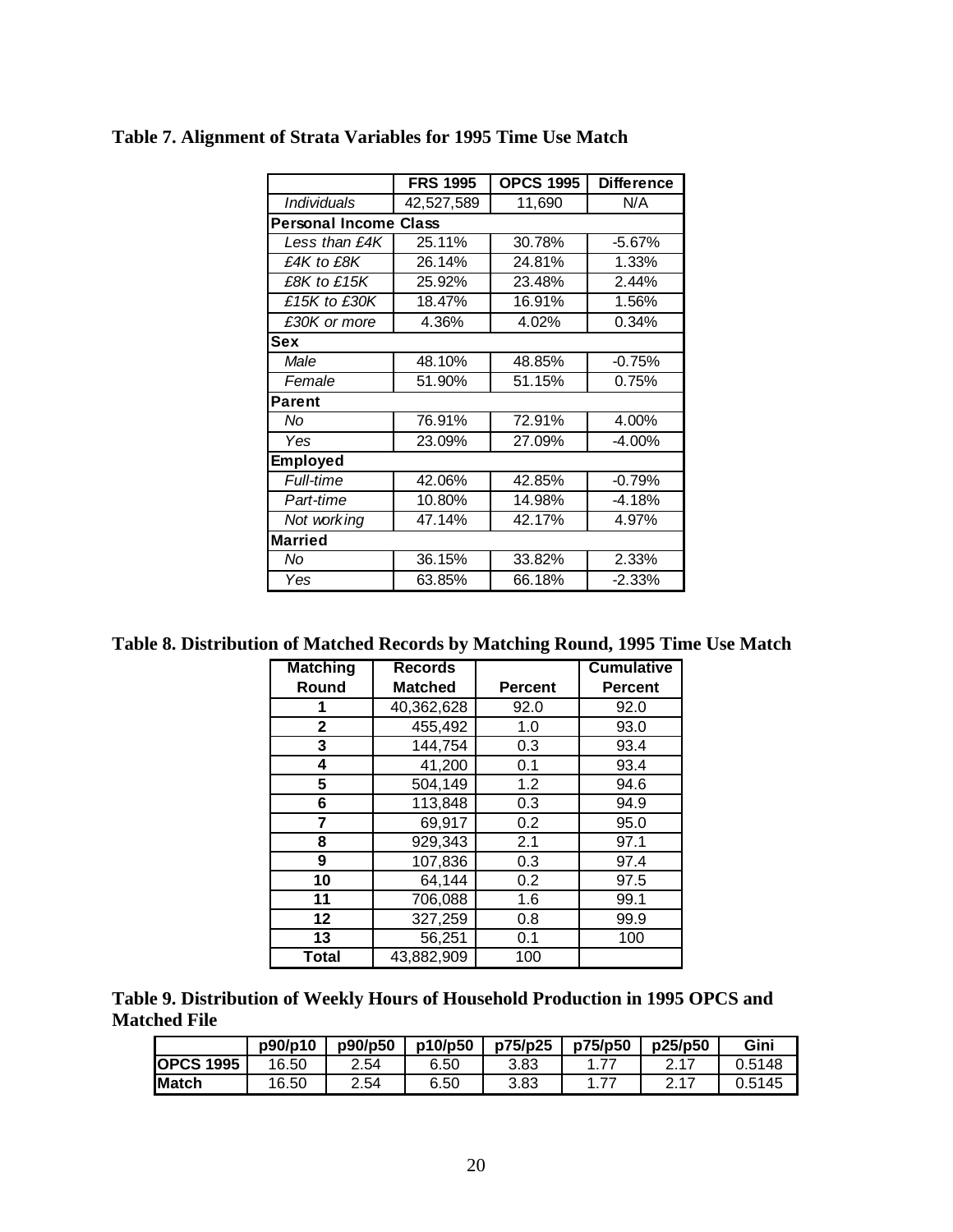|               |                  | Total   | Care    | <b>Procurement</b> | Core    |
|---------------|------------------|---------|---------|--------------------|---------|
|               | <b>OPCS 1995</b> | 23.00   | 3.10    | 4.20               | 16.00   |
| Mean          | <b>Match</b>     | 23.00   | 3.30    | 4.20               | 16.00   |
|               | Ratio            | 100.00% | 106.45% | 100.00%            | 100.00% |
|               | <b>OPCS 1995</b> | 18.00   | 0.00    | 0.00               | 11.00   |
| <b>Median</b> | Match            | 18.00   | 0.00    | 0.00               | 11.00   |
|               | Ratio            | 100.00% |         |                    | 100.00% |

**Table 10. Comparison of Mean and Median Time Use Variables in 1995 OPCS and Matched File** 

| Table 11. Mean and Median Household Production Weekly Hours, 1995 OPCS and |  |
|----------------------------------------------------------------------------|--|
| <b>Matched File</b>                                                        |  |

| <b>Mean values of HH Production (Weekly Hours)</b> |             |              |              |                  |                             |              |
|----------------------------------------------------|-------------|--------------|--------------|------------------|-----------------------------|--------------|
|                                                    | <b>OPCS</b> | <b>Match</b> | <b>Ratio</b> |                  |                             |              |
| <b>HH Production</b>                               | 23.00       | 23.00        | 100.0%       |                  |                             |              |
| Care                                               | 3.10        | 3.30         | 106.5%       |                  |                             |              |
| Procurement                                        | 4.20        | 4.20         | 100.0%       |                  |                             |              |
| Core                                               | 16.00       | 16.00        | 100.0%       |                  |                             |              |
| <b>Distribution among population subgroups</b>     |             |              |              |                  | <b>Ratio of Mean Values</b> |              |
|                                                    |             |              |              |                  | <b>OPCS</b>                 | <b>Match</b> |
| <b>HH Income</b>                                   |             |              |              | <b>HH Income</b> | <b>Over All</b>             |              |
| Less than £4K                                      | 28.00       | 31.00        | 110.7%       | Less than £4K    | 1.22                        | 1.35         |
| £4K to £8K                                         | 27.00       | 25.00        | 92.6%        | £4K to £8K       | 1.17                        | 1.09         |
| £8K to £15K                                        | 18.00       | 20.00        |              | £8K to £15K      | 0.78                        | 0.87         |
| £15K to £30K                                       | 16.00       | 16.00        | 100.0%       | £15K to £30K     | 0.70                        | 0.70         |
| £30K or more                                       | 17.00       | 16.00        | 94.1%        | £30K or more     | 0.74                        | 0.70         |
| <b>Sex</b>                                         |             |              |              | <b>Sex</b>       |                             |              |
| Male                                               | 16.00       | 16.00        | 100.0%       | Female/Male      | 1.81                        | 1.81         |
| Female                                             | 29.00       | 29.00        | 100.0%       |                  |                             |              |
| <b>Parent</b>                                      |             |              |              | Parent           |                             |              |
| No                                                 | 20.00       | 21.00        | 105.0%       | No/Yes           | 0.61                        | 0.68         |
| Yes                                                | 33.00       | 31.00        | 93.9%        |                  |                             |              |
| <b>Employed</b>                                    |             |              |              | <b>Employed</b>  |                             |              |
| <b>Working FT</b>                                  | 14.00       | 15.00        | 107.1%       | No/FT            | 2.07                        | 1.87         |
| <b>Working PT</b>                                  | 30.00       | 33.00        |              | No/PT            | 0.97                        | 0.85         |
| Not Working                                        | 29.00       | 28.00        | 96.6%        |                  |                             |              |
| <b>Married</b>                                     |             |              |              | <b>Married</b>   |                             |              |
| No                                                 | 19.00       | 18.00        | 94.7%        | No/Yes           | 0.73                        | 0.69         |
| Yes                                                | 26.00       | 26.00        | 100.0%       |                  |                             |              |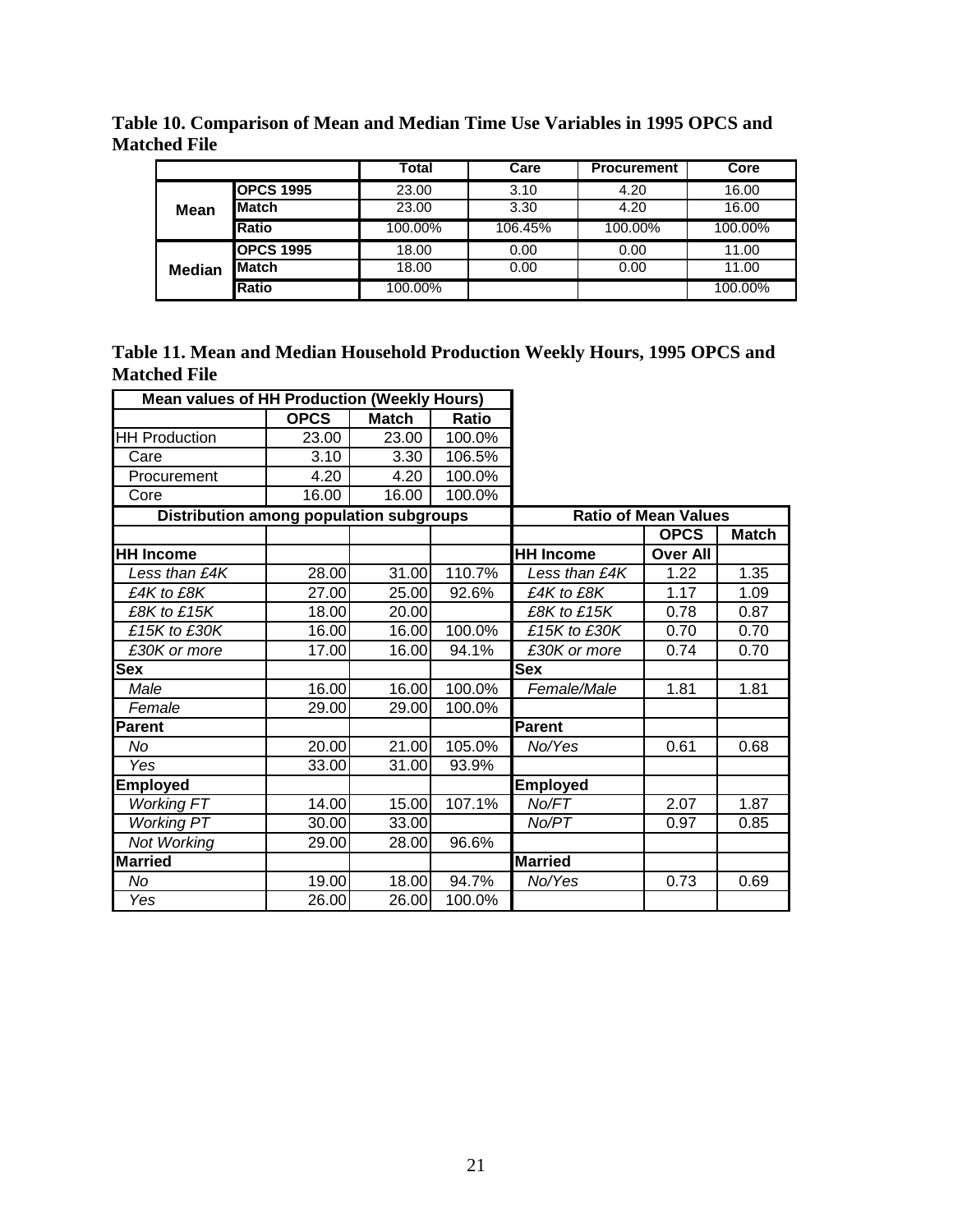| <b>Median values of HH Production (Weekly Hours)</b> |             |              |        |                               |                 |              |
|------------------------------------------------------|-------------|--------------|--------|-------------------------------|-----------------|--------------|
|                                                      | <b>OPCS</b> | <b>Match</b> | Ratio  |                               |                 |              |
| <b>HH Production</b>                                 | 18.00       | 18.00        | 100.0% |                               |                 |              |
| Care                                                 |             |              |        |                               |                 |              |
| Procurement                                          |             | ۰            |        |                               |                 |              |
| Core                                                 | 11.00       | 11.00        | 100.0% |                               |                 |              |
| <b>Distribution among population subgroups</b>       |             |              |        | <b>Ratio of Median Values</b> |                 |              |
|                                                      |             |              |        |                               | <b>OPCS</b>     | <b>Match</b> |
| <b>HH Income</b>                                     |             |              |        | <b>HH Income</b>              | <b>Over All</b> |              |
| Less than £4K                                        | 26.00       | 30.00        | 115.4% | Less than £4K                 | 2.36            | 2.73         |
| £4K to £8K                                           | 23.00       | 21.00        | 91.3%  | £4K to £8K                    | 2.09            | 1.91         |
| £8K to £15K                                          | 12.00       | 14.00        |        | £8K to £15K                   | 1.09            | 1.27         |
| £15K to £30K                                         | 11.00       | 8.80         | 80.0%  | £15K to £30K                  | 1.00            | 0.80         |
| £30K or more                                         | 11.00       | 8.80         | 80.0%  | £30K or more                  | 1.00            | 0.80         |
| <b>Sex</b>                                           |             |              |        | <b>Sex</b>                    |                 |              |
| Female                                               | 11.00       | 8.80         | 80.0%  | Female/Male                   | 2.36            | 2.95         |
| Male                                                 | 26.00       | 26.00        | 100.0% |                               |                 |              |
| <b>Parent</b>                                        |             |              |        | Parent                        |                 |              |
| No                                                   | 14.00       | 14.00        | 100.0% | No/Yes                        | 0.47            | 0.54         |
| Yes                                                  | 30.00       | 26.00        | 86.7%  |                               |                 |              |
| <b>Employed</b>                                      |             |              |        | <b>Employed</b>               |                 |              |
| <b>Working FT</b>                                    | 8.80        | 8.80         | 100.0% | No/FT                         | 2.95            | 2.95         |
| <b>Working PT</b>                                    | 28.00       | 32.00        | 114.3% | No/PT                         | 0.93            | 0.81         |
| Not Working                                          | 26.00       | 26.00        | 100.0% |                               |                 |              |
| <b>Married</b>                                       |             |              |        | <b>Married</b>                |                 |              |
| No                                                   | 14.00       | 11.00        | 78.6%  | No/Yes                        | 0.67            | 0.52         |
| Yes                                                  | 21.00       | 21.00        | 100.0% |                               |                 |              |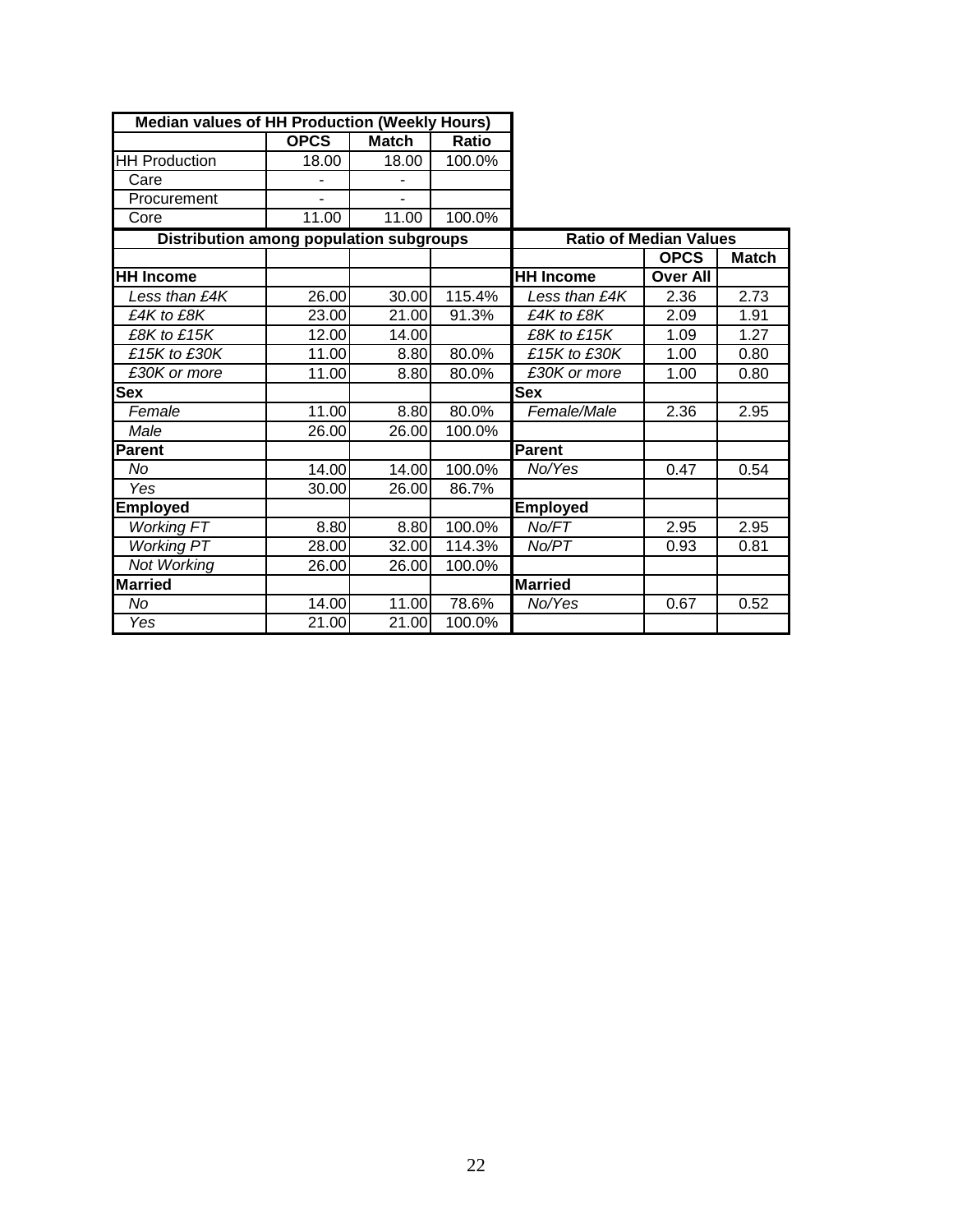|                           | <b>FRS 2005-6</b> | <b>BHPS 2005</b> | <b>Diff</b> |
|---------------------------|-------------------|------------------|-------------|
| Number                    | 24,821,549        | 9,261,750        | $-62.7%$    |
| Homeownership             |                   |                  |             |
| Renter                    | 29.79%            | 26.52%           | 3.27%       |
| Owner                     | 70.21%            | 73.48%           | $-3.27%$    |
| <b>Family Type</b>        |                   |                  |             |
| <b>Married Couple</b>     | 57.18%            | 57.49%           | $-0.31%$    |
| Female Headed             | 26.04%            | 28.30%           | $-2.26%$    |
| Male Headed               | 16.78%            | 14.21%           | 2.57%       |
| <b>Education Category</b> |                   |                  |             |
| LT O Level                | 32.04%            | 36.88%           | $-4.84%$    |
| O Level                   | 29.23%            | 23.20%           | 6.03%       |
| A Level                   | 21.42%            | 25.49%           | $-4.07%$    |
| More than A Level         | 17.31%            | 14.42%           | 2.89%       |
| <b>Age Category</b>       |                   |                  |             |
| LT35                      | 19.21%            | 15.95%           | 3.26%       |
| 35 to 44                  | 20.59%            | 18.78%           | 1.81%       |
| 45 to 54                  | 17.78%            | 18.60%           | $-0.82%$    |
| 55 to 64                  | 16.67%            | 16.23%           | 0.44%       |
| GE 65                     | 25.75%            | 30.44%           | $-4.69%$    |
| <b>Household Income</b>   |                   |                  |             |
| LT £5,000                 | 2.43%             | 3.18%            | $-0.75%$    |
| £5,000 to £15,000         | 27.23%            | 28.09%           | $-0.86%$    |
| £15,000 to £25,000        | 22.06%            | 20.92%           | 1.14%       |
| £25,000 to £40,000        | 22.26%            | 22.96%           | $-0.70%$    |
| GE £40,000                | 26.02%            | 24.86%           | 1.16%       |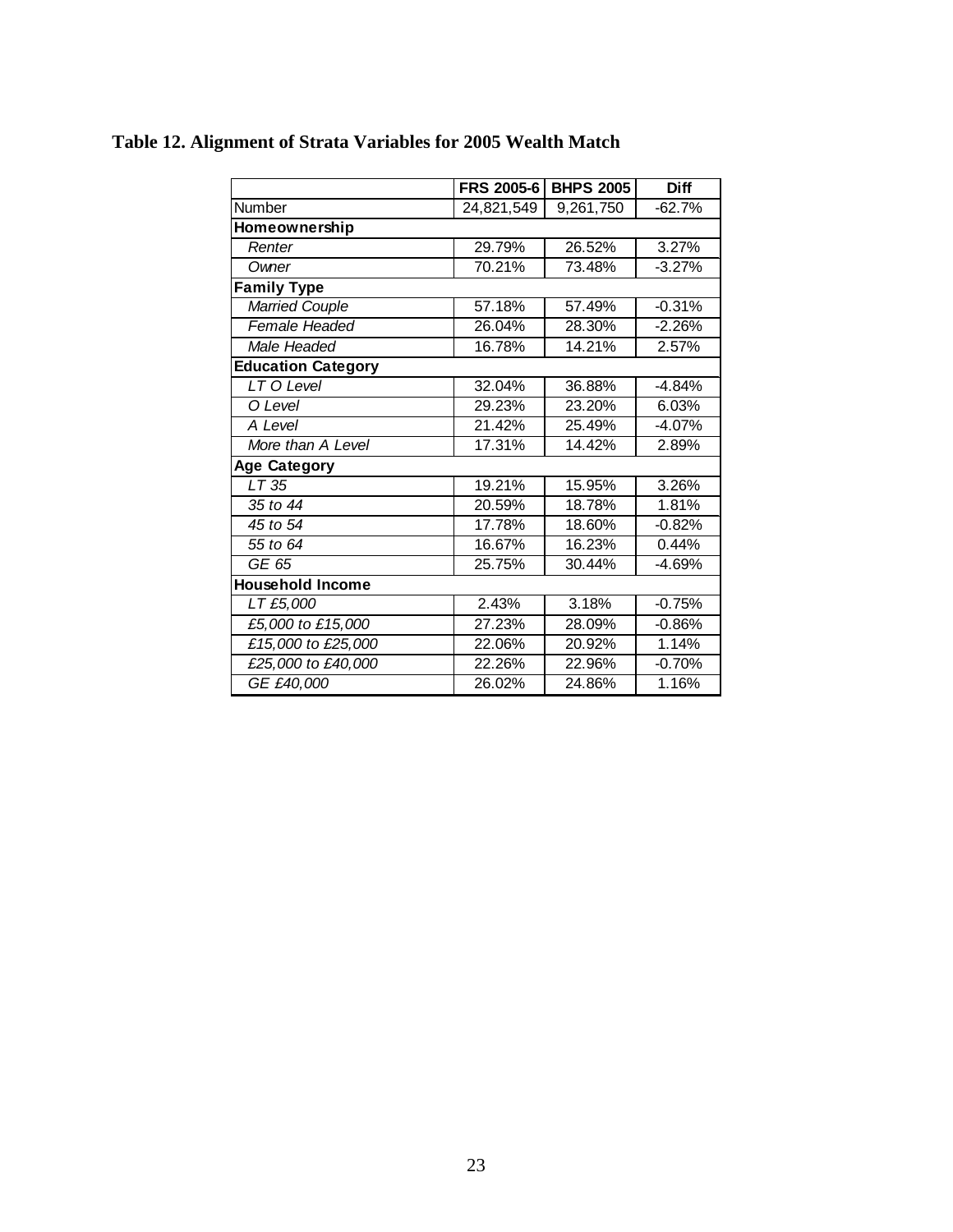|              |                 |                       | LT O Level           |                  | O Level    |                   |                          |            |
|--------------|-----------------|-----------------------|----------------------|------------------|------------|-------------------|--------------------------|------------|
|              |                 |                       | <b>FRS 2005-6</b>    | <b>BHPS 2005</b> | Diff.      | <b>FRS 2005-6</b> | <b>BHPS 2005</b>         | Diff.      |
|              |                 | <b>Married Couple</b> | 474,732              | 648,059          | 173,327    | 810,341           | 499,415                  | (310, 926) |
|              | <b>Nonelder</b> | <b>Female Head</b>    | $\overline{451,161}$ | 672,716          | 221,555    | 778,860           | 465,959                  | (312, 901) |
| Renter       |                 | <b>Male Head</b>      | 376,424              | 260,662          | (115, 762) | 438,781           | 180,187                  | (258, 594) |
|              |                 | <b>Married Couple</b> | 350,633              | 429,894          | 79,261     | 31,015            | 68,496                   | 37,481     |
|              | <b>Elder</b>    | <b>Female Head</b>    | 756,749              | 1,049,181        | 292,432    | 91,550            | 155,180                  | 63,630     |
|              |                 | <b>Male Head</b>      | 330,151              | 388,124          | 57,973     | 43,848            | 59,643                   | 15,795     |
|              |                 | <b>Married Couple</b> | 1,733,041            | 2,047,841        | 314,800    | 3,224,764         | 2,319,408                | (905, 356) |
|              | <b>Nonelder</b> | <b>Female Head</b>    | 326,055              | 477,193          | 151,138    | 541,642           | 573,300                  | 31,658     |
| Homeowner    |                 | <b>Male Head</b>      | 295,318              | 262,366          | (32, 952)  | 512,109           | 324,599                  | (187, 510) |
|              |                 | <b>Married Couple</b> | 1,417,906            | 1,355,023        | (62, 883)  | 422,000           | 604,667                  | 182,667    |
| <b>Elder</b> |                 | <b>Female Head</b>    | 1,018,047            | 1,180,724        | 162,677    | 266,779           | 423,529                  | 156,750    |
|              |                 | <b>Male Head</b>      | 421,925              | 383,448          | (38, 477)  | 93,844            | 85,205                   | (8,639)    |
|              |                 |                       |                      |                  |            |                   |                          |            |
|              |                 |                       |                      | <b>A Level</b>   |            |                   | <b>More than A Level</b> |            |
|              |                 |                       | <b>FRS 2005-6</b>    | <b>BHPS 2005</b> | Diff.      |                   | FRS 2005-6 BHPS 2005     | Diff.      |
|              |                 | <b>Married Couple</b> | 479,450              | 371,716          | (107, 734) | 416,165           | 177,391                  | (238, 774) |
|              | <b>Nonelder</b> | <b>Female Head</b>    | 471,625              | 331,838          | (139, 787) | 271,300           | 180,451                  | (90, 849)  |
|              |                 | <b>Male Head</b>      | 357,163              | 323,738          | (33, 425)  | 348,359           | 132,639                  | (215, 720) |
| Renter       |                 | <b>Married Couple</b> | 23,747               | 69,282           | 45,535     | 6,464             | 3,800                    | (2,664)    |
|              | <b>Elder</b>    | <b>Female Head</b>    | 41,161               | 53,264           | 12,103     | 19,747            | 15,748                   | (3,999)    |
|              |                 | <b>Male Head</b>      | 21,914               | 35,368           | 13,454     | 2,597             | 10,945                   | 8,348      |
|              |                 | <b>Married Couple</b> | 2,248,455            | 3,121,970        | 873,515    | 2,016,488         | 1,874,090                | (142, 398) |
|              | <b>Nonelder</b> | <b>Female Head</b>    | 627,429              | 661,282          | 33,853     | 442,310           | 489,606                  | 47,296     |
|              |                 | <b>Male Head</b>      | 393,510              | 512,612          | 119,102    | 394,976           | 357,252                  | (37, 724)  |
| Homeowner    |                 | <b>Married Couple</b> | 330,595              | 457,036          | 126,441    | 206,616           | 221,427                  | 14,811     |
|              | <b>Elder</b>    | <b>Female Head</b>    | 238,776              | 233,734          | (5,042)    | 120,498           | 60,385                   | (60, 113)  |

**Table 13. Matching Cells for 2005 Wealth Match**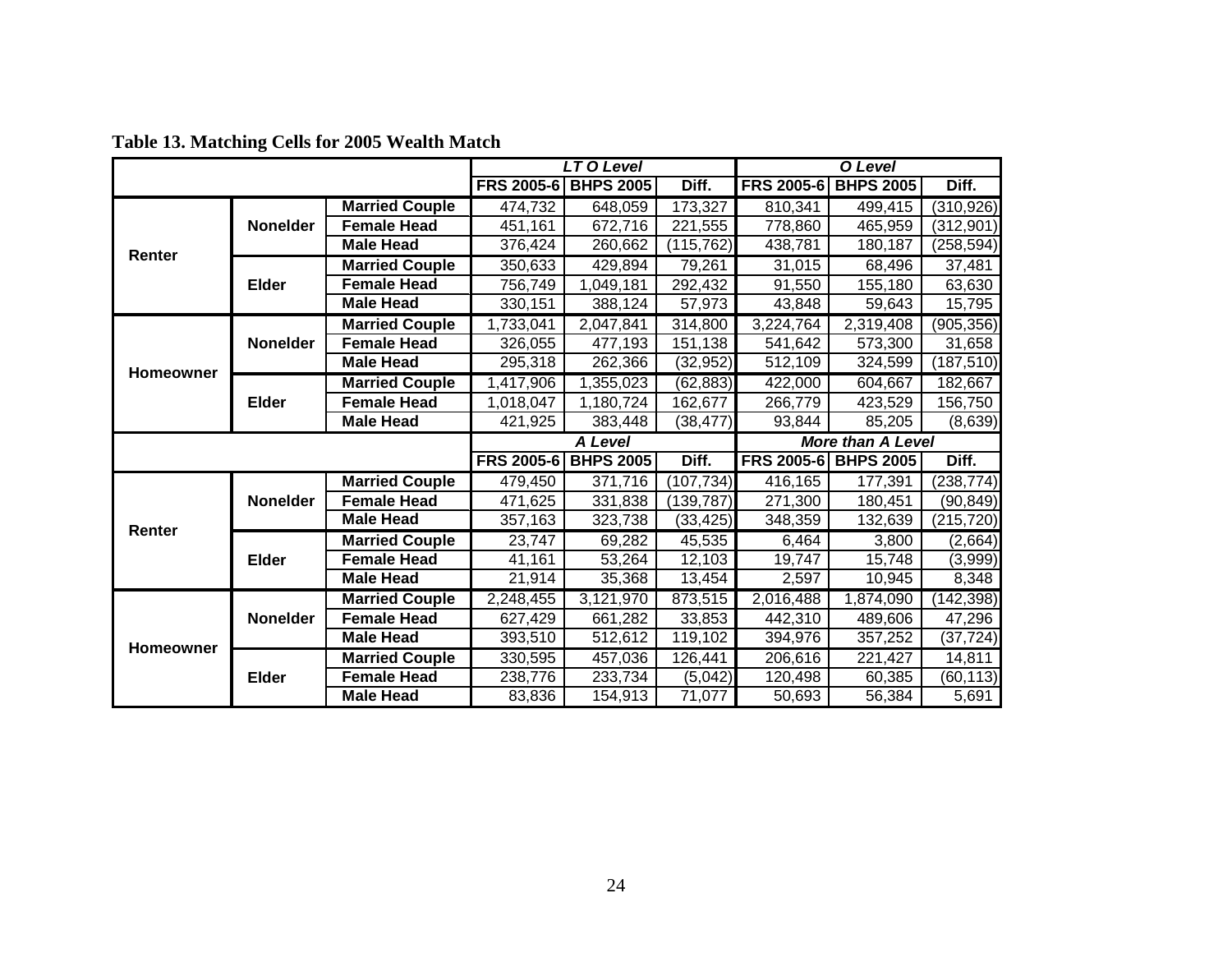| <b>Matching</b>         | <b>Records</b> |                | <b>Cumulative</b> |
|-------------------------|----------------|----------------|-------------------|
| Round                   | <b>Matched</b> | <b>Percent</b> | <b>Percent</b>    |
| 1                       | 20,634,119     | 83.1           | 83.1              |
| $\overline{\mathbf{2}}$ | 767,690        | 3.1            | 86.2              |
| 3                       | 209,100        | 0.8            | 87.1              |
| 4                       | 1,298,089      | 5.2            | 92.3              |
| 5                       | 87,380         | 0.4            | 92.7              |
| 6                       | 78,516         | 0.3            | 93.0              |
| $\overline{\mathbf{7}}$ | 232,964        | 0.9            | 93.9              |
| 8                       | 66,838         | 0.3            | 94.2              |
| 9                       | 27,635         | 0.1            | 94.3              |
| $\overline{10}$         | 7,453          | 0.0            | 94.3              |
| 11                      | 312,065        | 1.3            | 95.6              |
| 12                      | 16,524         | 0.1            | 95.6              |
| 13                      | 41,190         | 0.2            | 95.8              |
| 14                      | 32,736         | 0.1            | 95.9              |
| 15                      | 18,602         | 0.1            | 96.0              |
| 16                      | 75,137         | 0.3            | 96.3              |
| 17                      | 89,246         | 0.4            | 96.7              |
| 18                      | 116,292        | 0.5            | 97.1              |
| 19                      | 58,007         | 0.2            | 97.4              |
| 20                      | 104,925        | 0.4            | 97.8              |
| 21                      | 28,514         | 0.1            | 97.9              |
| $\overline{22}$         | 14,144         | 0.1            | 98.0              |
| 23                      | 504,383        | 2.0            | 100.0             |
| Total                   | 24,821,549     | 100.0          |                   |

**Table 14. Distribution of Matched Records by Matching Round, 2005 Wealth Match** 

**Table 15. Distribution of Net Worth in 2005 BHPS and Matched File** 

|                   | p90/p10     | p90/p50 | p50/p10  | p75/p25 l | p75/p50 | p50/p25 | aini  |
|-------------------|-------------|---------|----------|-----------|---------|---------|-------|
| <b>IBHPS 2005</b> | $-1827.240$ | 3.322   | -550.000 | 27.933    | 1.905   | 14.667  | 0.630 |
| <b>IMatch</b>     | -2109.412   | 3.516   | -599.888 | 59.268    | 1.985   | 29.863  | 0.648 |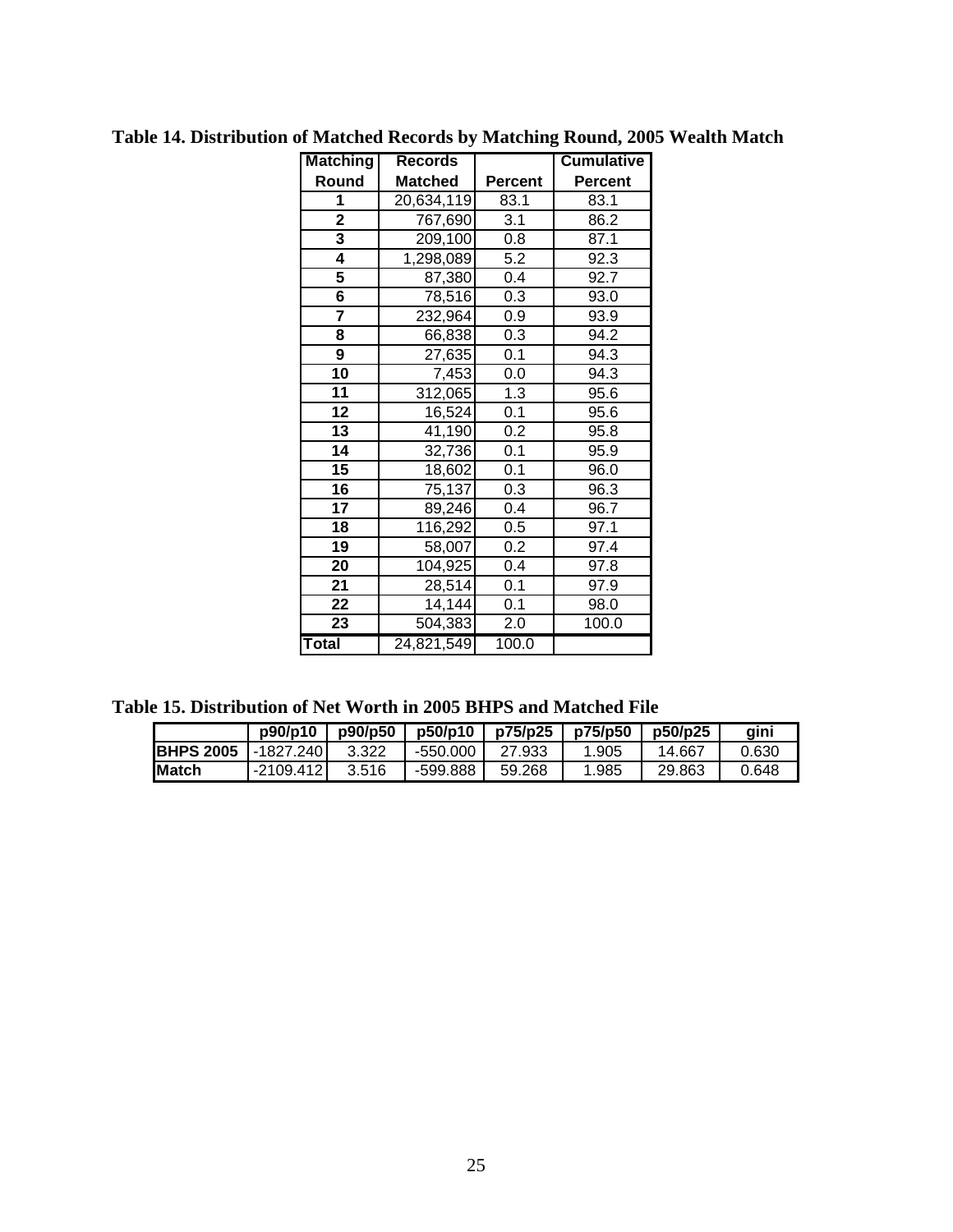|                  | Asset1  | Asset2 | Asset <sub>3</sub> | Asset4 | Debt1  | Debt <sub>2</sub> | <b>Networth</b> |
|------------------|---------|--------|--------------------|--------|--------|-------------------|-----------------|
| Average          |         |        |                    |        |        |                   |                 |
| <b>BHPS 2005</b> | 156,853 | 10,207 | 12,909             | 12,650 | 35,233 | 3,999             | 153,388         |
| Match            | 149,575 | 9,956  | 12,697             | 12,336 | 34,460 | 3,974             | 146,130         |
| <b>Ratio</b>     | 95.36%  | 97.54% | 98.36%             | 97.52% | 97.81% | 99.38%            | 95.27%          |
| <b>Median</b>    |         |        |                    |        |        |                   |                 |
| <b>BHPS 2005</b> | 140,000 |        | 2,000              |        |        | ۰                 | 110,000         |
| Match            | 132,500 |        | 2,000              |        | ۰      | ۰                 | 101,981         |
| <b>Ratio</b>     | 94.64%  |        | 100.00%            |        |        |                   | 92.71%          |

**Table 16. Comparison of Mean and Median Wealth Variables in Matched File to 2005 BHPS** 

**Note:** The four asset classes are primary residence, other real estate net of debt and business equity, liquid assets, and financial and other assets (a fifth asset class used in the LIMEW estimates for the United States and other countries, retirement assets, is not available for the UK). The two debt classes are mortgages and equity loans and lines of credit on the primary residence and other debt (exclusive of mortgages on other property, which are subtracted from the value of that property in asset 2).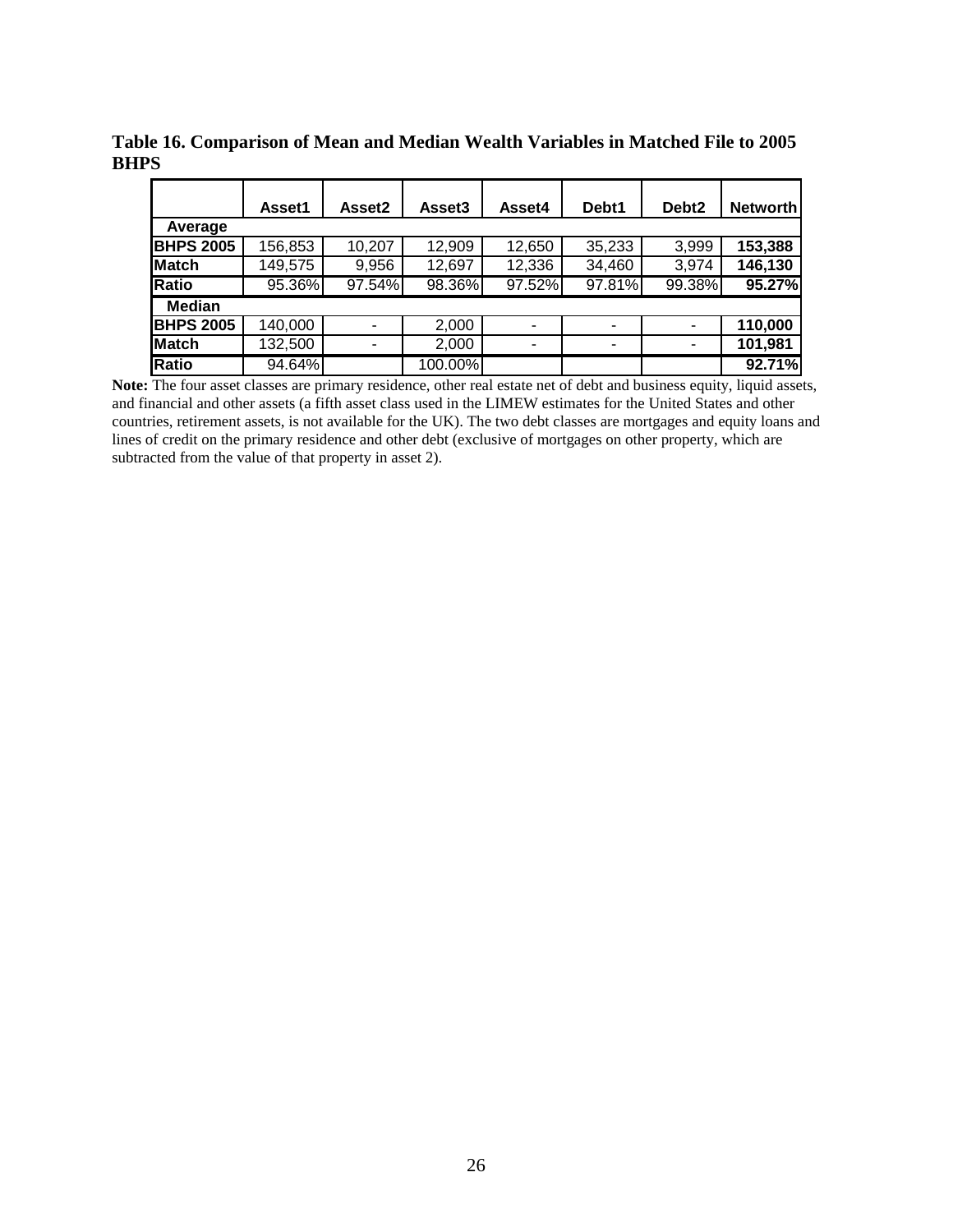|                       | <b>BHPS 2005</b> | <b>Match</b> | Ratio                 |                 |                  |              |
|-----------------------|------------------|--------------|-----------------------|-----------------|------------------|--------------|
| Asset1                | 156,853          | 149,575      | 95.36%                |                 |                  |              |
| Asset2                | 10,207           | 9,956        | 97.54%                |                 |                  |              |
| Asset3                | 12,909           | 12,697       | 98.36%                |                 |                  |              |
| Asset4                | 12,650           | 12,336       | 97.52%                |                 |                  |              |
| Debt1                 | 35,233           | 34,460       | 97.81%                |                 |                  |              |
| Debt <sub>2</sub>     | 3,999            | 3,974        | 99.38%                |                 |                  |              |
| <b>Networth</b>       | 153,388          | 146,130      | 95.27%                |                 |                  |              |
|                       |                  |              |                       |                 | <b>BHPS 2005</b> | <b>Match</b> |
| Renter                | 5,484            |              | 7,862 143.36% ren/own |                 | 0.027            | 0.038        |
| Owner                 | 206,780          | 204,792      | 99.04%                |                 |                  |              |
|                       |                  |              |                       |                 |                  |              |
| Non-elder             | 142,764          | 132,582      |                       | 92.87% non/eld  | 0.804            | 0.716        |
| <b>Elder</b>          | 177,669          |              | 185,198 104.24%       |                 |                  |              |
|                       |                  |              |                       |                 |                  |              |
| <b>Married Couple</b> | 193,551          | 187,986      | 97.12%                |                 |                  |              |
| <b>Female Headed</b>  | 94,248           | 88,466       | 93.86% fh/mc          |                 | 0.487            | 0.471        |
| <b>Male Headed</b>    | 108,689          | 92,998       |                       | 85.56% mh/mc    | 0.562            | 0.495        |
|                       |                  |              |                       |                 |                  |              |
| Less than O Ivl       | 114,072          | 123,447      | 108.22% ItO/mtA       |                 | 0.524            | 0.665        |
| O Ivl                 | 149,217          | 135,358      |                       | 90.71% Olvl/mtA | 0.685            | 0.729        |
| A Ivl                 | 177,586          | 162,727      |                       | 91.63% Alvl/mtA | 0.815            | 0.876        |
| More than A Ivi       | 217,879          | 185,761      | 85.26%                |                 |                  |              |
|                       |                  |              |                       |                 |                  |              |
| <£5000                | 80,825           |              | 91,078 112.68% It £5k |                 | 0.350            | 0.410        |
| £5000>=hhinc<£14999   | 101,635          | 91,324       | 89.85% £5-15k         |                 | 0.441            | 0.411        |
| £15000>=hhinc<£24999  | 129,285          | 122,414      |                       | 94.69% £15-25k  | 0.561            | 0.551        |
| £25000>=hhinc<£39999  | 165,057          | 153,832      |                       | 93.20% £25-40k  | 0.716            | 0.692        |
| $>= £40000$           | 230,651          | 222,156      | 96.32%                |                 |                  |              |

**Table 17. Mean and Median Net Worth by Strata Variable, 2005 BHPS and Matched File Average Net Worth**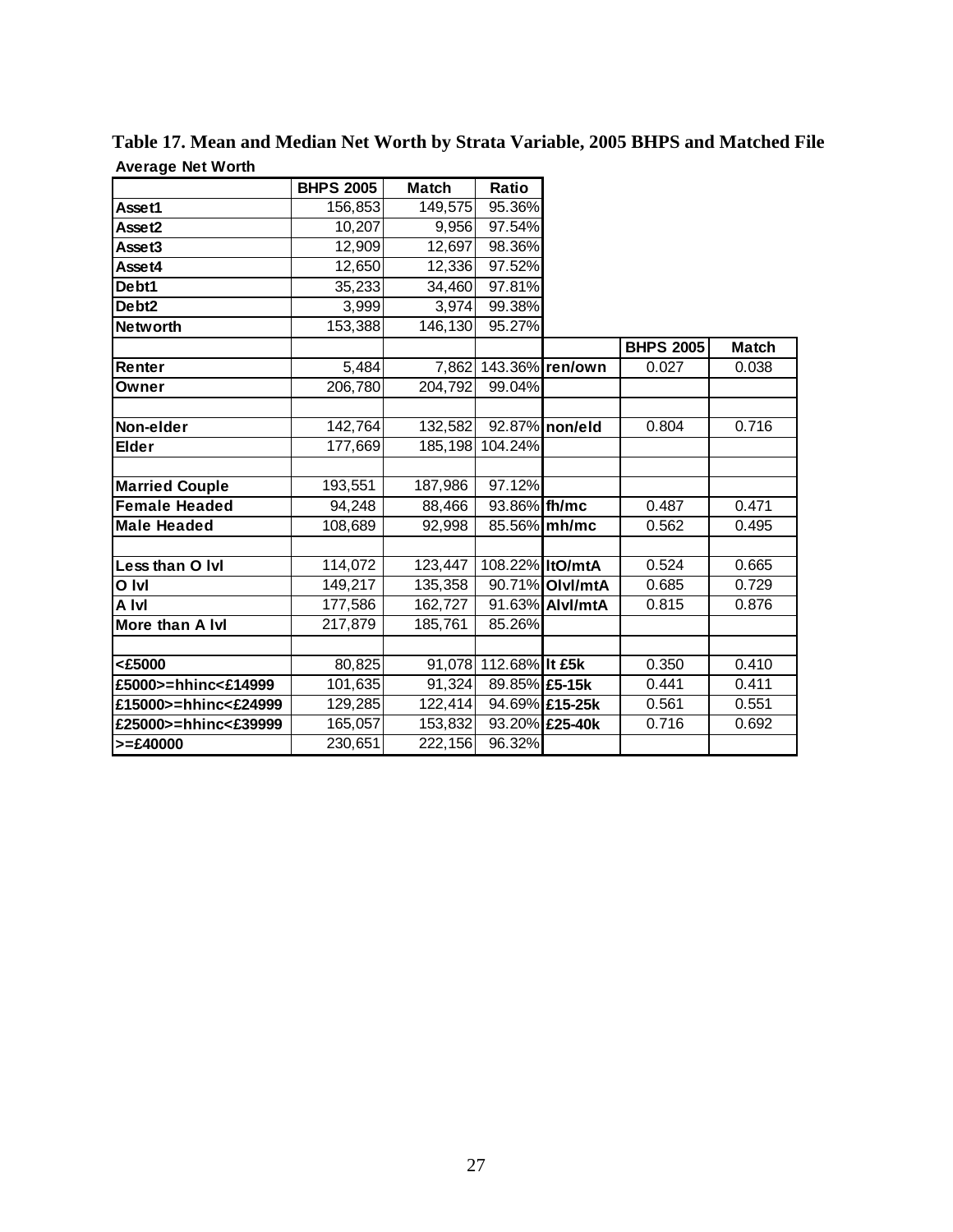| <b>Median Net Worth</b> |                  |              |                         |                 |                  |              |
|-------------------------|------------------|--------------|-------------------------|-----------------|------------------|--------------|
|                         | <b>BHPS 2005</b> | <b>Match</b> | Ratio                   |                 |                  |              |
| Asset1                  | 102,517          | 140,000      | 136.56%                 |                 |                  |              |
| Asset2                  | $\Omega$         | $\Omega$     |                         |                 |                  |              |
| Asset3                  | 1,366            | 2,000        | 146.44%                 |                 |                  |              |
| Asset4                  | 0                | 0            |                         |                 |                  |              |
| Debt1                   | $\Omega$         | 0            |                         |                 |                  |              |
| Debt <sub>2</sub>       | $\Omega$         | $\Omega$     |                         |                 |                  |              |
| <b>Networth</b>         | 78,595           |              | 110,000 139.96%         |                 |                  |              |
|                         |                  |              |                         |                 | <b>BHPS 2005</b> | <b>Match</b> |
| Renter                  | $\Omega$         | $\Omega$     |                         | ren/own         | 0.000            | 0.000        |
| Owner                   | 126,815          |              | 157,500 124.20%         |                 |                  |              |
|                         |                  |              |                         |                 |                  |              |
| Non-elder               | 65,408           |              | 100,000 152.89% non/eld |                 | 0.541            | 0.752        |
| <b>Elder</b>            | 120,926          | 133,000      | 109.98%                 |                 |                  |              |
|                         |                  |              |                         |                 |                  |              |
| <b>Married Couple</b>   | 83,451           | 84,900       | 101.74%                 |                 |                  |              |
| <b>Female Headed</b>    | 91,613           | 107,543      | 117.39% fh/mc           |                 | 1.098            | 1.267        |
| <b>Male Headed</b>      | 139,811          | 129,630      |                         | 92.72% mh/mc    | 1.675            | 1.527        |
|                         |                  |              |                         |                 |                  |              |
| Less than O Ivi         | 69,790           | 92,200       | 132.11% ItO/mtA         |                 | 0.590            | 0.981        |
| O Ivl                   | 110,000          | 56,000       |                         | 50.91% Olvl/mtA | 0.930            | 0.596        |
| A Ivl                   | 121,295          | 78,129       |                         | 64.41% Alvl/mtA | 1.025            | 0.831        |
| More than A Ivi         | 118,300          | 94,000       | 79.46%                  |                 |                  |              |
|                         |                  |              |                         |                 |                  |              |
| <£5000                  | 103,400          |              | 157,677 152.49% It £5k  |                 | 0.689            | 2.039        |
| £5000>=hhinc<£14999     | 125,474          | 6,147        |                         | 4.90% £5-15k    | 0.836            | 0.079        |
| £15000>=hhinc<£24999    | 162,003          | 32,171       |                         | 19.86% £15-25k  | 1.080            | 0.416        |
| £25000>=hhinc<£39999    | 158,000          | 71,558       |                         | 45.29% £25-40k  | 1.053            | 0.925        |
| $>= £40000$             | 150,050          | 77,335       | 51.54%                  |                 |                  |              |

Note: The four asset classes are primary residence, other real estate net of debt and business equity, liquid assets, and financial and other assets (a fifth asset class used in the LIMEW estimates for the United States and other countries, retirement assets, is not available for the UK). The two debt classes are mortgages and equity loans and lines of credit on the primary residence and other debt (exclusive of mortgages on other property, which are subtracted from the value of that property in asset 2).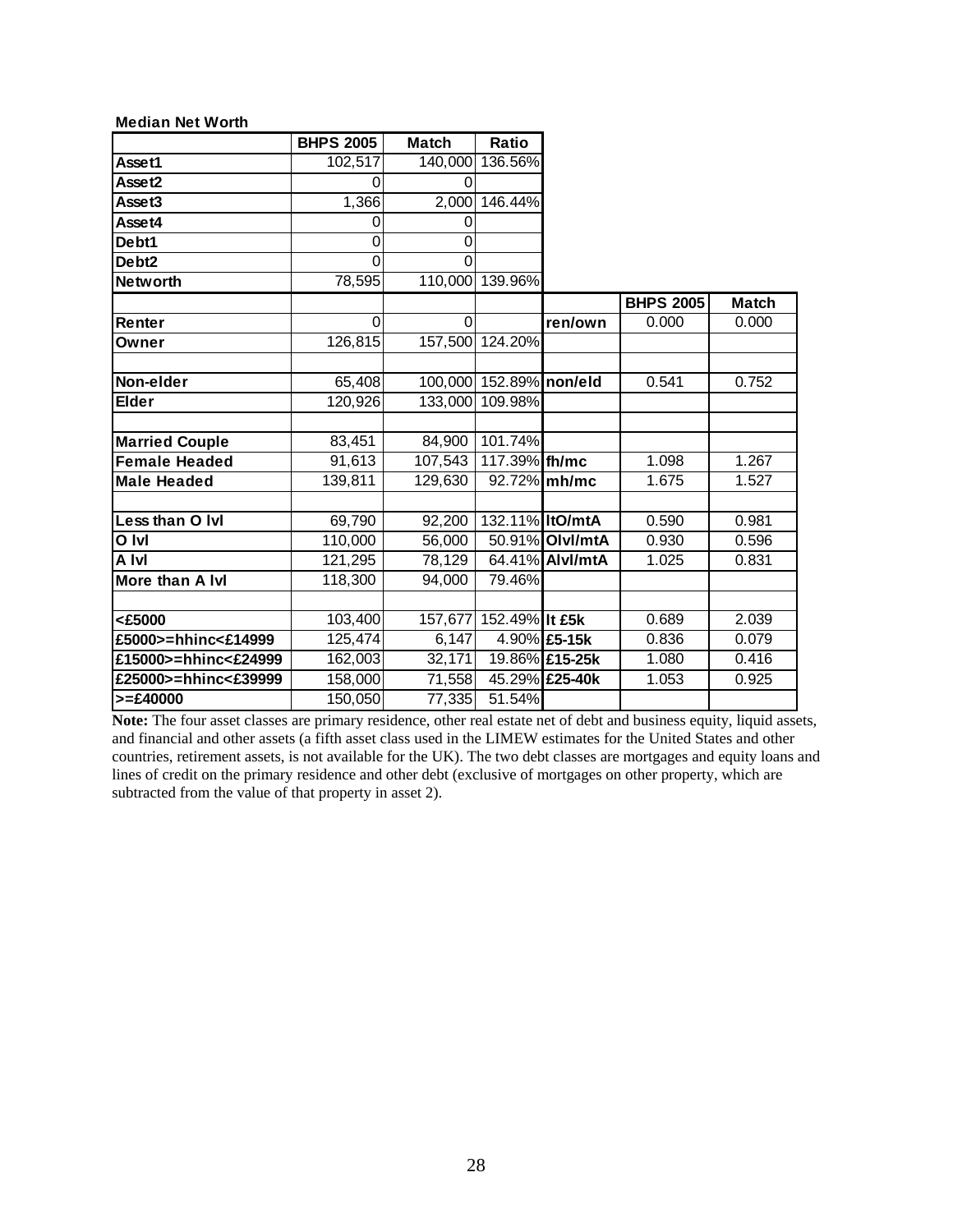|                                    | <b>FRS</b> | <b>UKTUS</b> | Diff.    |
|------------------------------------|------------|--------------|----------|
|                                    |            |              |          |
| Number                             | 47,643,205 | 38,555,900   | 23.6%    |
| Sex                                |            |              |          |
| female                             | 51.58%     | 52.57%       | $-0.99%$ |
| male                               | 48.42%     | 47.43%       | 0.99%    |
| <b>Spouse</b>                      |            |              |          |
| No                                 | 38.19%     | 38.75%       | $-0.56%$ |
| Yes                                | 61.81%     | 61.25%       | 0.56%    |
| <b>Parent</b>                      |            |              |          |
| No                                 | 73.88%     | 68.40%       | 5.48%    |
| Yes                                | 26.12%     | 31.60%       | $-5.48%$ |
| <b>Labor Force Status</b>          |            |              |          |
| <b>Full-time</b>                   | 43.39%     | 43.64%       | $-0.25%$ |
| Part-time                          | 13.89%     | 16.05%       | $-2.16%$ |
| Not working                        | 42.72%     | 40.31%       | 2.41%    |
| <b>Spouse's Labor Force Status</b> |            |              |          |
| No Spouse                          | 38.19%     | 38.75%       | $-0.56%$ |
| <b>Full-time</b>                   | 29.85%     | 29.07%       | 0.78%    |
| Part-time                          | 9.66%      | 10.48%       | $-0.82%$ |
| Not working                        | 22.29%     | 21.70%       | 0.59%    |

**Table 18. Alignment of Strata Variables for 2005 Time Use Match** 

**Table 19. Distribution of Matched Records by Matching Round, 2005 Time Use Match** 

| <b>Matching</b> |               |                | <b>Cumulative</b> |
|-----------------|---------------|----------------|-------------------|
| Round           | <b>Number</b> | <b>Percent</b> | <b>Percent</b>    |
|                 | 44,304,621    | 93.0%          | 93.0%             |
| 2               | 247,735       | 0.5%           | 93.5%             |
| 3               | 42,321        | 0.1%           | 93.6%             |
| 4               | 55,837        | 0.1%           | 93.7%             |
| 5               | 373,240       | 0.8%           | 94.5%             |
| 7               | 1,425,374     | 3.0%           | 97.5%             |
| 8               | 38,409        | 0.1%           | 97.6%             |
| 9               | 492,267       | 1.0%           | 98.6%             |
| 10              | 258,044       | 0.5%           | 99.1%             |
| 11              | 121,321       | 0.3%           | 99.4%             |
| 12              | 66,936        | 0.1%           | 99.5%             |
| 13              | 190,052       | 0.4%           | 99.9%             |
| 14              | 27,048        | 0.1%           | 100.0%            |
| <b>Total</b>    | 47,643,205    | 100.0%         |                   |

| Table 20. Distribution of Weekly Hours of Household Production in 2000 UKTUS and |  |
|----------------------------------------------------------------------------------|--|
| <b>Matched File</b>                                                              |  |

|                   | p90/p10 | p90/p50 | p50/p10 | p75/p25 | p75/p50 | p50/p25 | Gini   |
|-------------------|---------|---------|---------|---------|---------|---------|--------|
| <b>UKTUS 2000</b> | 12.953  | 2.402   | 5.393   | 3.872   |         | 2.236   | 0.4326 |
| <b>Match</b>      | 12.932  | 2.401   | 5.387   | 3.869   | 1.731   | 2.236   | 0.4322 |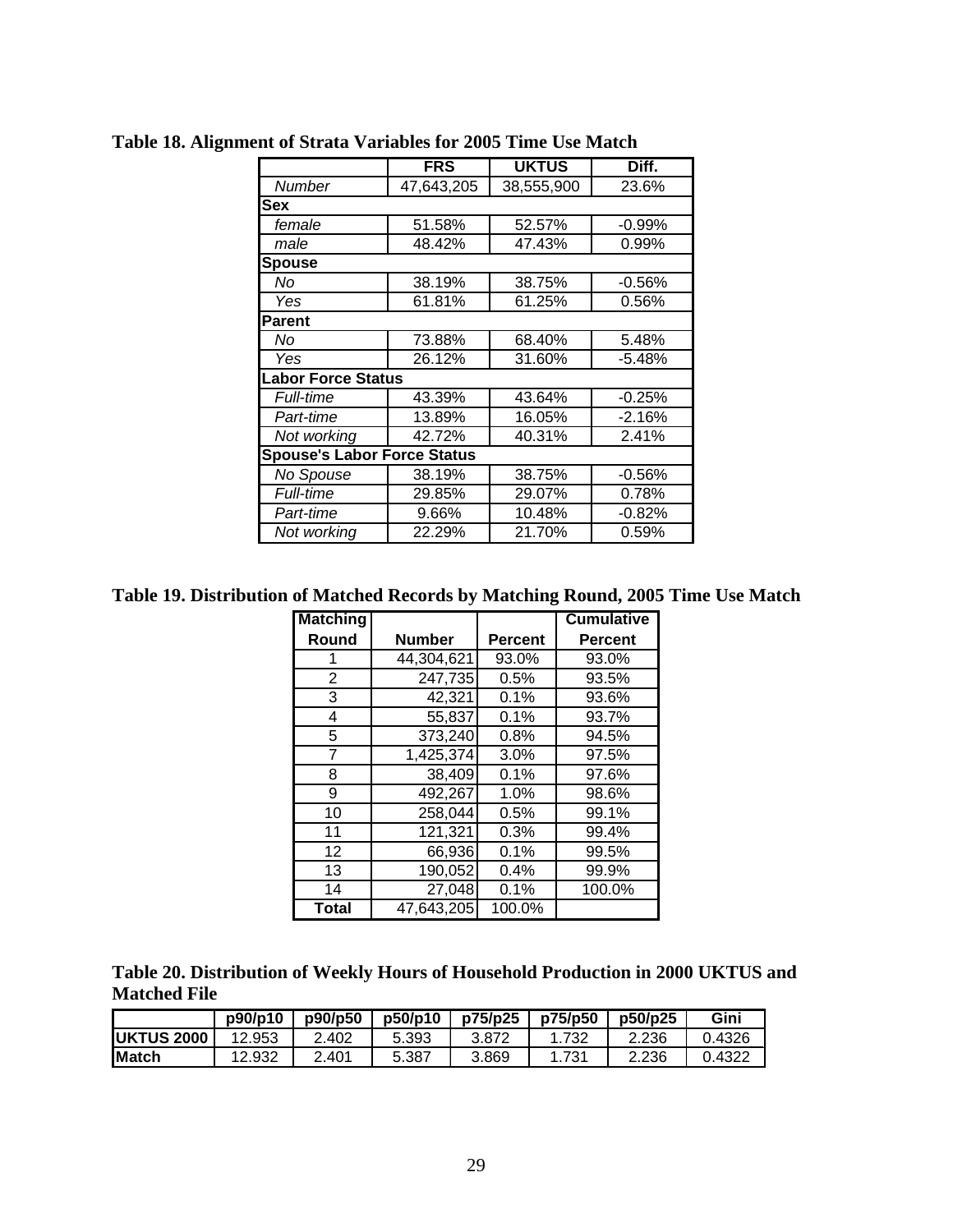|        |                   | Total   | Care    | <b>Procurement</b> | Core    |
|--------|-------------------|---------|---------|--------------------|---------|
|        | <b>UKTUS 2000</b> | 25.00   | 2.90    | 5.70               | 17.00   |
| Mean   | Match             | 25.00   | 3.00    | 5.70               | 17.00   |
|        | <b>Ratio</b>      | 100.00% | 103.45% | 100.00%            | 100.00% |
|        | <b>UKTUS 2000</b> | 21.00   | 0.00    | 2.90               | 13.00   |
| Median | Match             | 21.00   | 0.00    | 2.90               | 13.00   |
|        | Ratio             | 100.00% |         | 100.00%            | 100.00% |

**Table 21. Comparison of Mean and Median Time Use Variables in 2000 UKTUS and Matched File** 

|                     | Table 22. Mean and Median Household Production Weekly Hours, 2000 UKTUS and |  |  |  |  |
|---------------------|-----------------------------------------------------------------------------|--|--|--|--|
| <b>Matched File</b> |                                                                             |  |  |  |  |

| <b>Average HH Production Weekly Hours</b> |                   |              |       |      |                    |                   |              |
|-------------------------------------------|-------------------|--------------|-------|------|--------------------|-------------------|--------------|
|                                           | <b>UKTUS 2000</b> | <b>Match</b> | ratio |      |                    |                   |              |
| <b>HH Production</b>                      | 25.00             | 25.00        | 100%  |      |                    |                   |              |
| Care                                      | 2.90              | 3.00         | 103%  |      |                    |                   |              |
| <b>Procurement</b>                        | 5.70              | 5.70         | 100%  |      |                    |                   |              |
| Core                                      | 17.00             | 17.00        | 100%  |      |                    |                   |              |
|                                           |                   |              |       |      | <b>Ratios</b>      |                   |              |
|                                           |                   |              |       |      |                    | <b>UKTUS 2000</b> | <b>Match</b> |
| Female                                    | 32.00             | 32.00        | 100%  |      | fem/male           | 1.778             | 1.778        |
| <b>Male</b>                               | 18.00             | 18.00        | 100%  |      |                    |                   |              |
|                                           |                   |              |       |      |                    |                   |              |
| <b>Unmarried</b>                          | 22.00             | 22.00        | 100%  |      | sing/marr          | 0.815             | 0.815        |
| <b>Married</b>                            | 27.00             | 27.00        | 100%  |      |                    |                   |              |
|                                           |                   |              |       |      |                    |                   |              |
| No kid                                    | 22.00             | 23.00        | 105%  |      | no kid/kid         | 0.710             | 0.719        |
| Kid                                       | 31.00             | 32.00        | 103%  |      |                    |                   |              |
|                                           |                   |              |       |      |                    |                   |              |
| Not working                               | 33.00             | 32.00        | 97%   | nw/w |                    | 1.650             | 1.600        |
| Working                                   | 20.00             | 20.00        | 100%  |      |                    |                   |              |
|                                           |                   |              |       |      |                    |                   |              |
| Spouse not working                        | 24.00             | 24.00        | 100%  |      | spw/spnw           | 0.889             | 0.889        |
| Spouse working                            | 27.00             | 27.00        | 100%  |      |                    |                   |              |
|                                           |                   |              |       |      |                    |                   |              |
| <b>Not Working</b>                        | 33.00             | 32.00        | 97%   |      |                    |                   |              |
| less than £5,607                          | 28.00             | 24.00        | 86%   |      | less than £5,607   | 0.875             | 0.774        |
| £5,607 to £11,213                         | 21.00             | 24.00        | 114%  |      | £5,607 to £11,213  | 0.656             | 0.774        |
| £11,214 to £16,820                        | 18.00             | 20.00        | 111%  |      | £11,214 to £16,820 | 0.563             | 0.645        |
| £16,821 to £36,347                        | 16.00             | 19.00        | 119%  |      | £16,821 to £36,347 | 0.500             | 0.613        |
| £36,348 or more                           | 14.00             | 17.00        | 121%  |      | £36,348 or more    | 0.438             | 0.548        |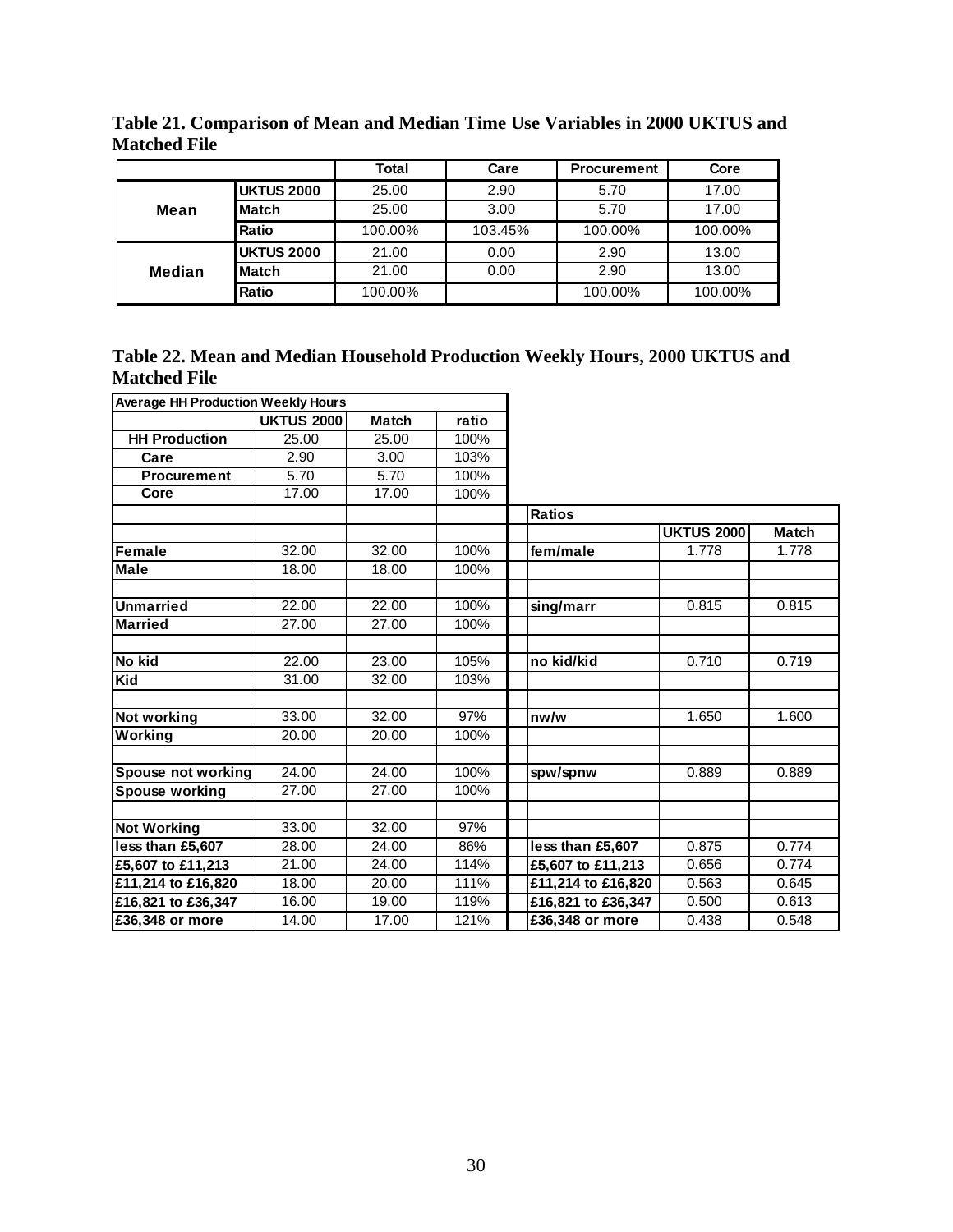| <b>Median HH Production Weekly Hours</b> |                   |              |       |  |                    |                   |              |
|------------------------------------------|-------------------|--------------|-------|--|--------------------|-------------------|--------------|
|                                          | <b>UKTUS 2000</b> | <b>Match</b> | ratio |  |                    |                   |              |
| <b>HH Production</b>                     | 17.00             | 17.00        | 100%  |  |                    |                   |              |
| Care                                     | 0.00              | 0.00         |       |  |                    |                   |              |
| <b>Procurement</b>                       | 2.90              | 2.90         | 100%  |  |                    |                   |              |
| Core                                     | 13.00             | 13.00        | 100%  |  |                    |                   |              |
|                                          |                   |              |       |  | <b>Ratios</b>      |                   |              |
|                                          |                   |              |       |  |                    | <b>UKTUS 2000</b> | <b>Match</b> |
| Female                                   | 30.00             | 30.00        | 100%  |  | fem/male           | 2.308             | 2.308        |
| Male                                     | 13.00             | 13.00        | 100%  |  |                    |                   |              |
|                                          |                   |              |       |  |                    |                   |              |
| <b>Unmarried</b>                         | 17.00             | 18.00        | 106%  |  | sing/marr          | 0.708             | 0.783        |
| <b>Married</b>                           | 24.00             | 23.00        | 96%   |  |                    |                   |              |
|                                          |                   |              |       |  |                    |                   |              |
| No kid                                   | 19.00             | 19.00        | 100%  |  | no kid/kid         | 0.704             | 0.679        |
| Kid                                      | 27.00             | 28.00        | 104%  |  |                    |                   |              |
|                                          |                   |              |       |  |                    |                   |              |
| Not working                              | 32.00             | 31.00        | 97%   |  | nw/w               | 2.133             | 2.067        |
| Working                                  | 15.00             | 15.00        | 100%  |  |                    |                   |              |
|                                          |                   |              |       |  |                    |                   |              |
| Spouse not working                       | 21.00             | 21.00        | 100%  |  | spw/spnw           | 0.955             | 0.955        |
| Spouse working                           | 22.00             | 22.00        | 100%  |  |                    |                   |              |
|                                          |                   |              |       |  |                    |                   |              |
| <b>Not Working</b>                       | 32.00             | 31.00        | 97%   |  |                    |                   |              |
| less than £5,607                         | 26.00             | 19.00        | 73%   |  | less than £5,607   | 0.813             | 0.613        |
| £5,607 to £11,213                        | 18.00             | 21.00        | 117%  |  | £5,607 to £11,213  | 0.563             | 0.677        |
| £11,214 to £16,820                       | 14.00             | 16.00        | 114%  |  | £11,214 to £16,820 | 0.438             | 0.516        |
| £16,821 to £36,347                       | 12.00             | 14.00        | 117%  |  | £16,821 to £36,347 | 0.375             | 0.452        |
| £36,348 or more                          | 10.00             | 12.00        | 120%  |  | £36,348 or more    | 0.313             | 0.387        |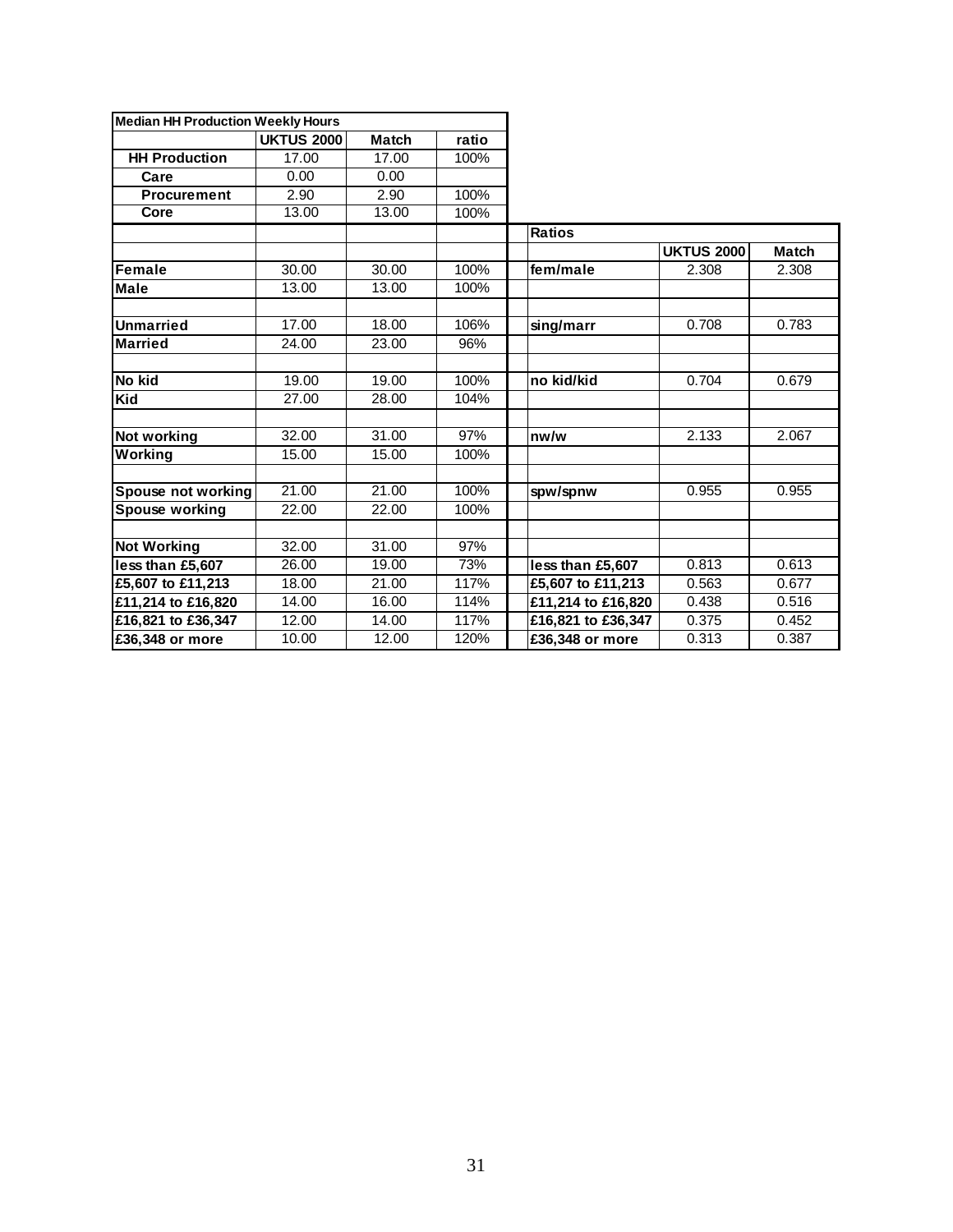# **FIGURES**



**Figure 1. Distribution of Log Net Worth, 1995 BHPS and Matched File** 

**Figure 2. Ratio of Mean Net Worth by Category (Match/BHPS 1995)** 

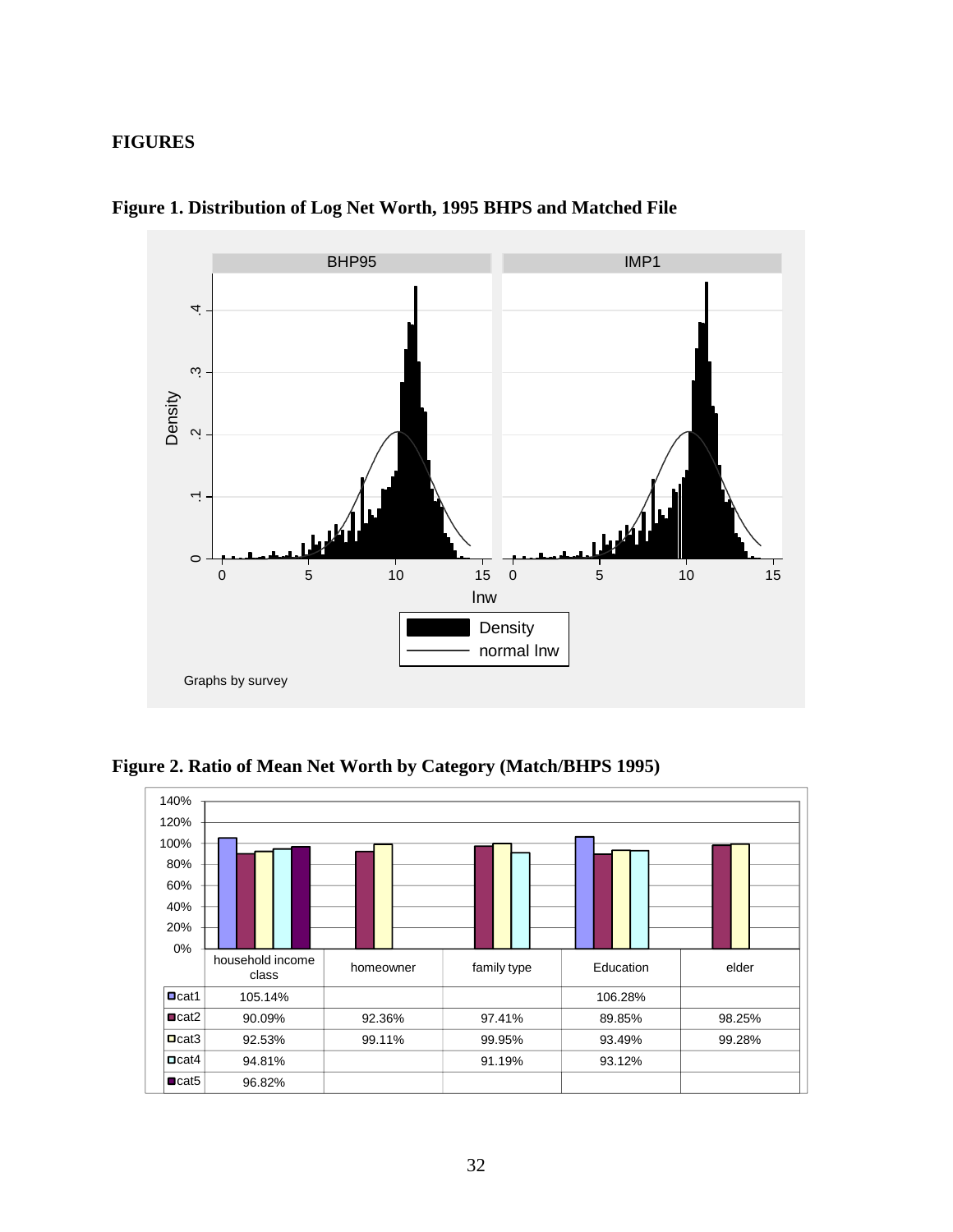

**Figure 3. Net Worth by Matching Cells, 1995 BHPS and Matched File**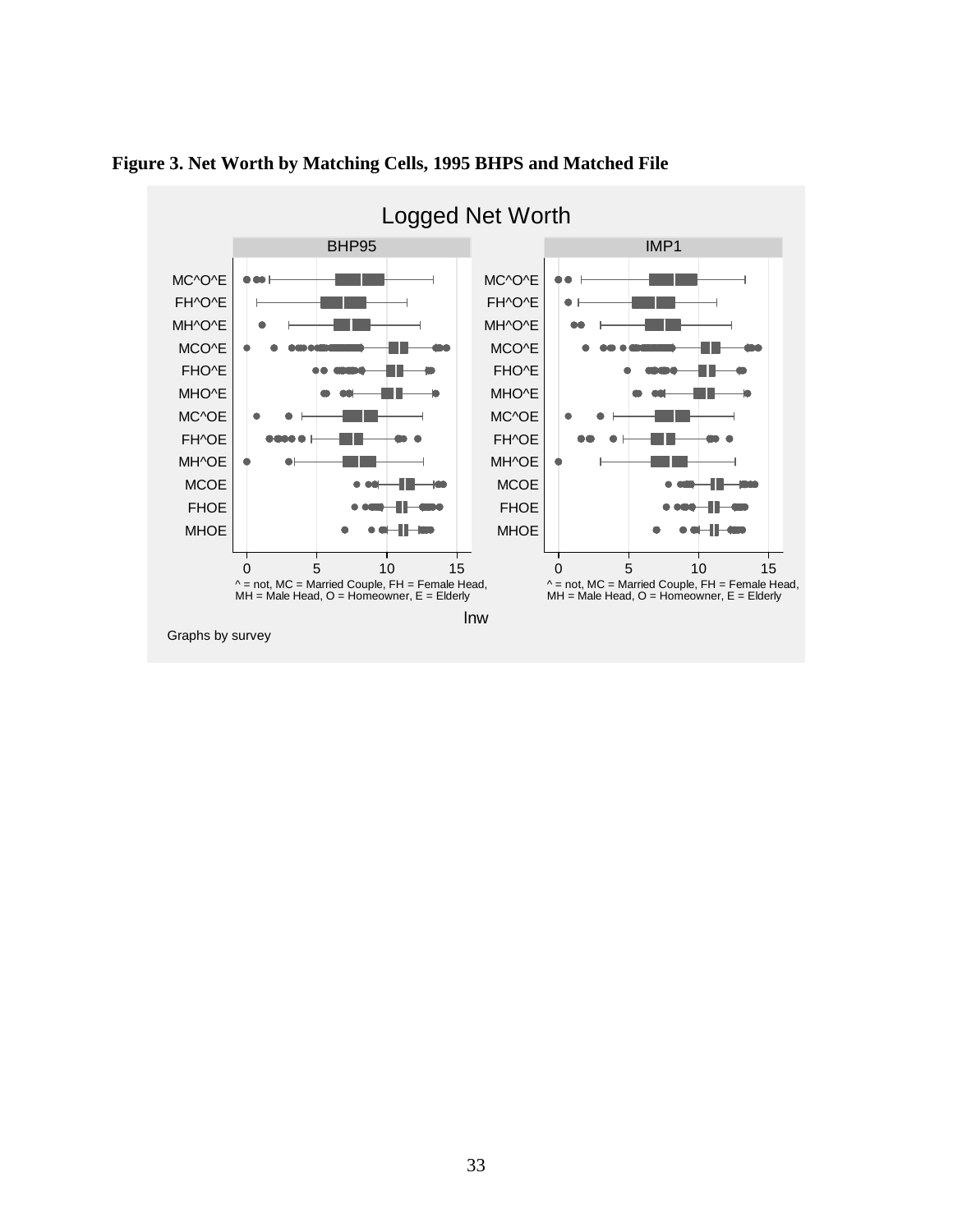

**Figure 4. Ratio of Mean HH Production by Category (Match/OPCS 1995)**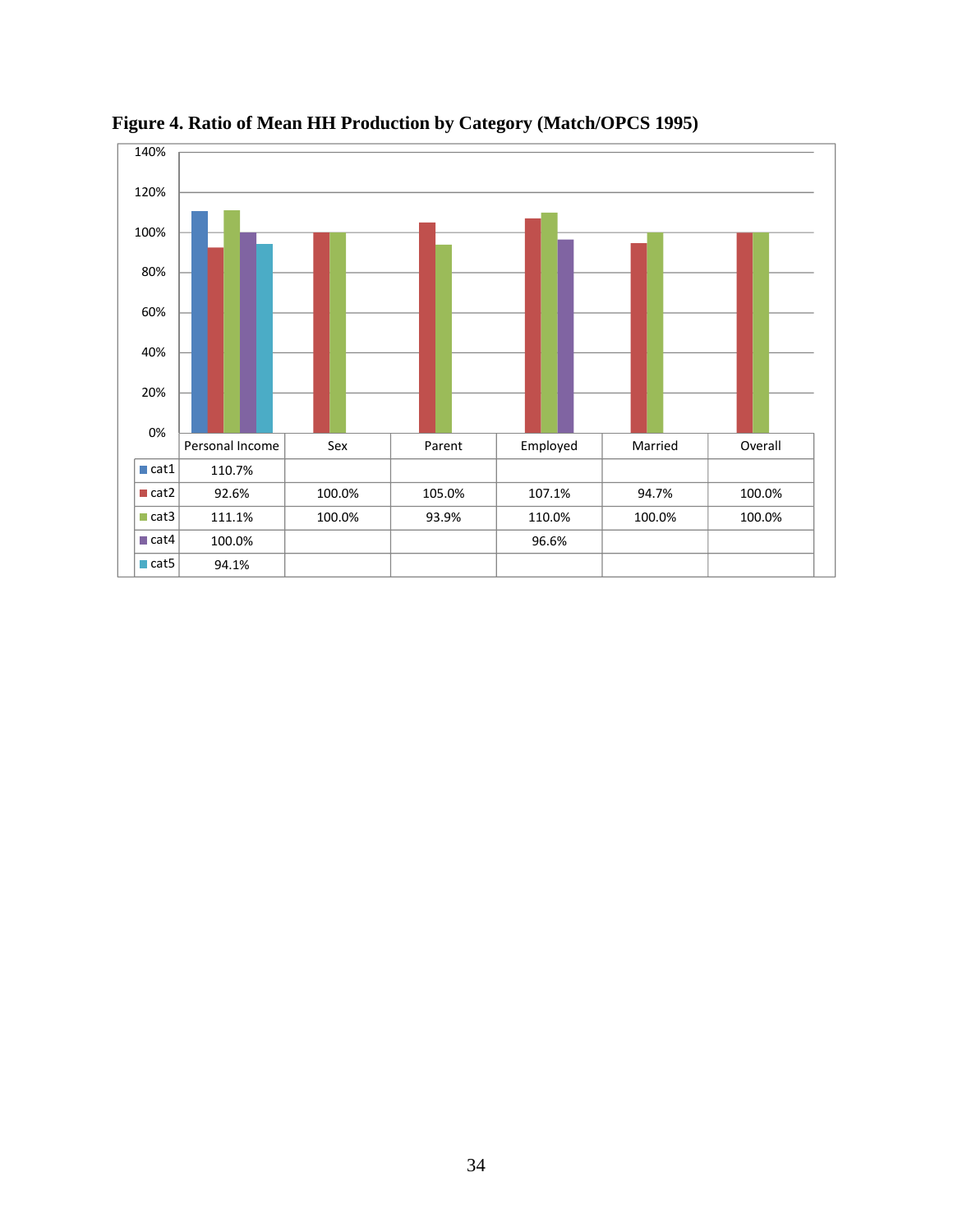

**Figure 5. Household Production by Matching Cells, 1995 OPCS and Matched File**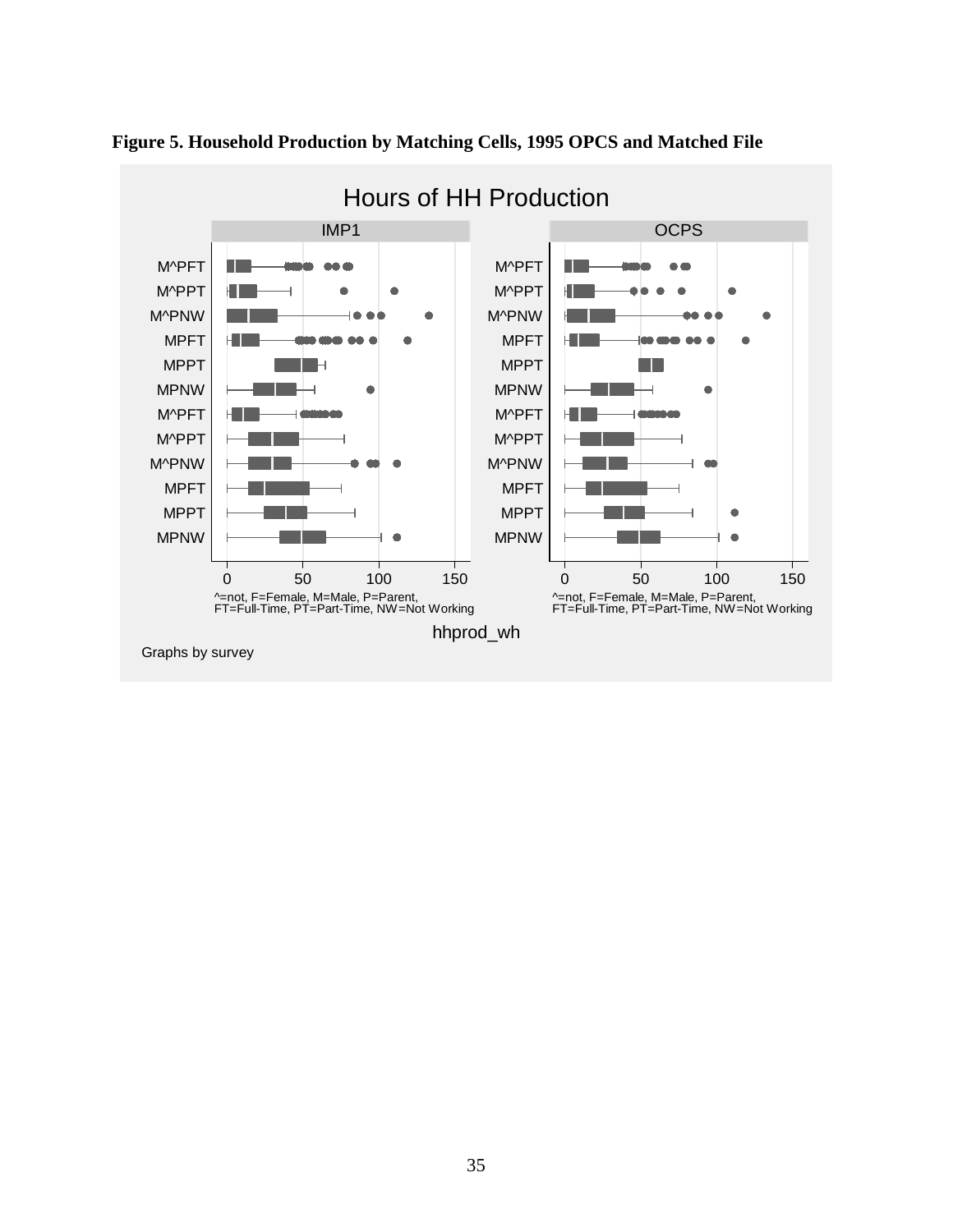

**Figure 6. Distribution of Log Net Worth, 2005 BHPS and Matched File** 

**Figure 7. Ratio of Mean Net Worth by Category (Match/BHPS 2005)** 

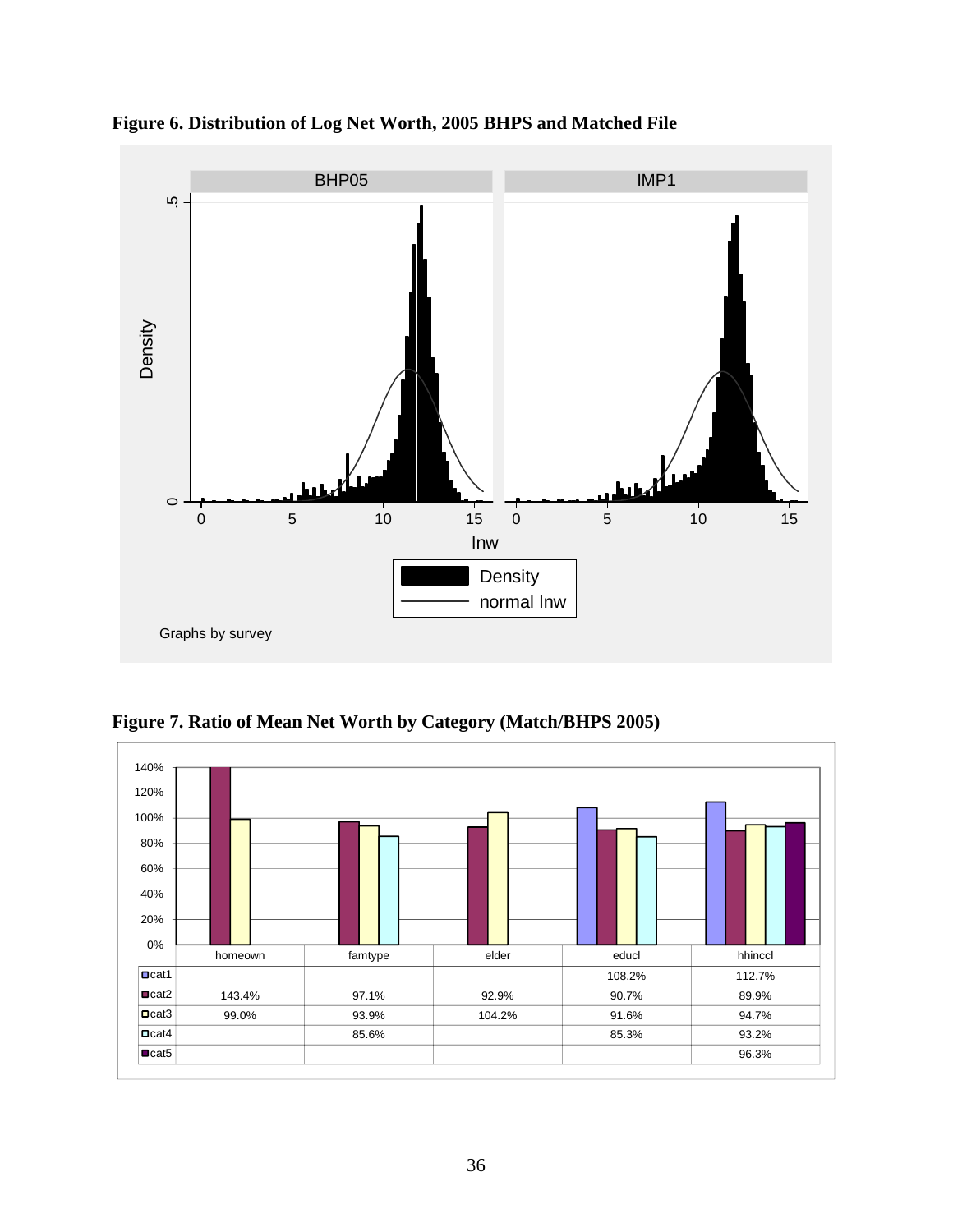

# **Figure 8. Net Worth by Matching Cells, 2005 BHPS and Matched File**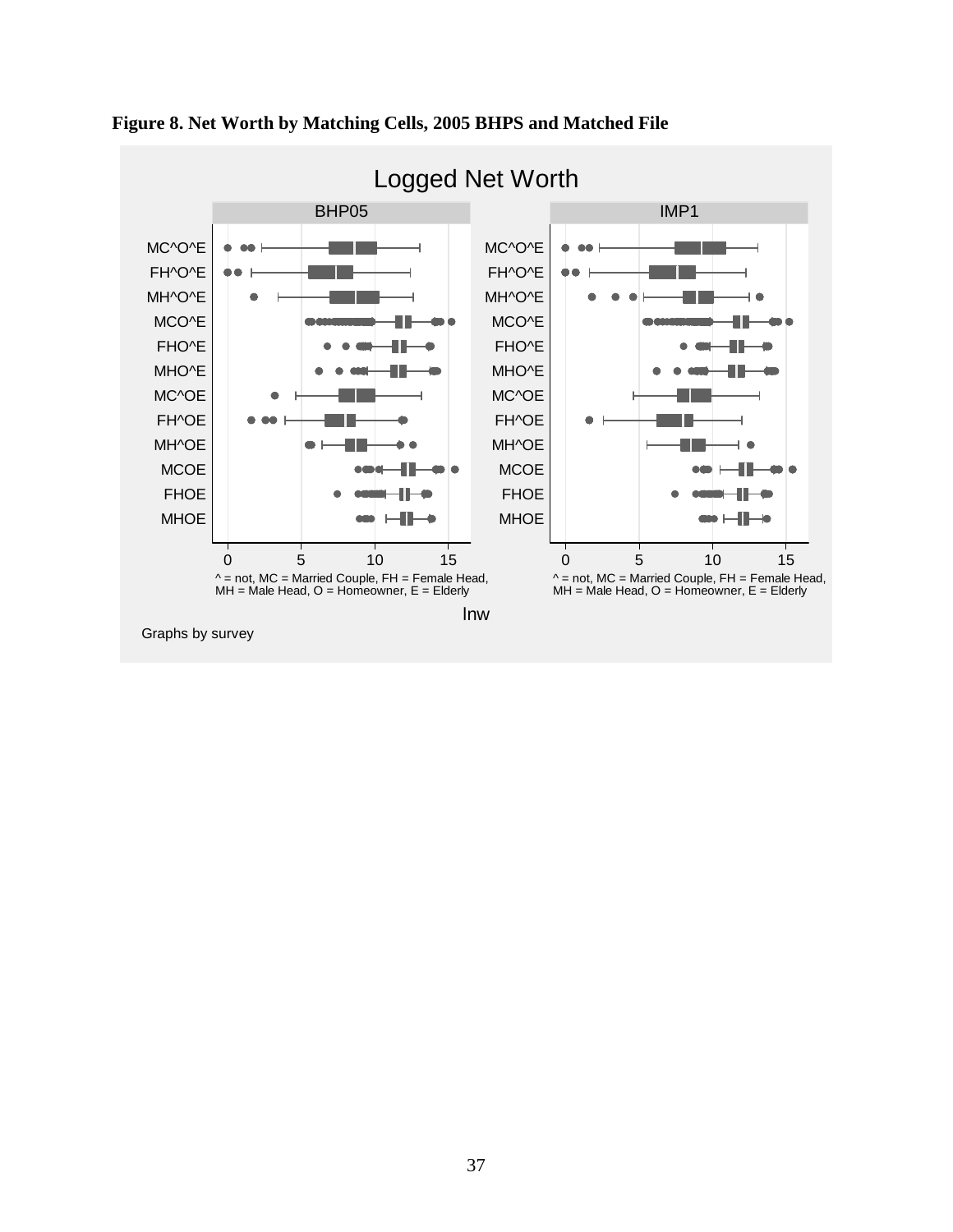

**Figure 9. Ratio of Mean HH Production by Category (Match/UKTUS 2000)**